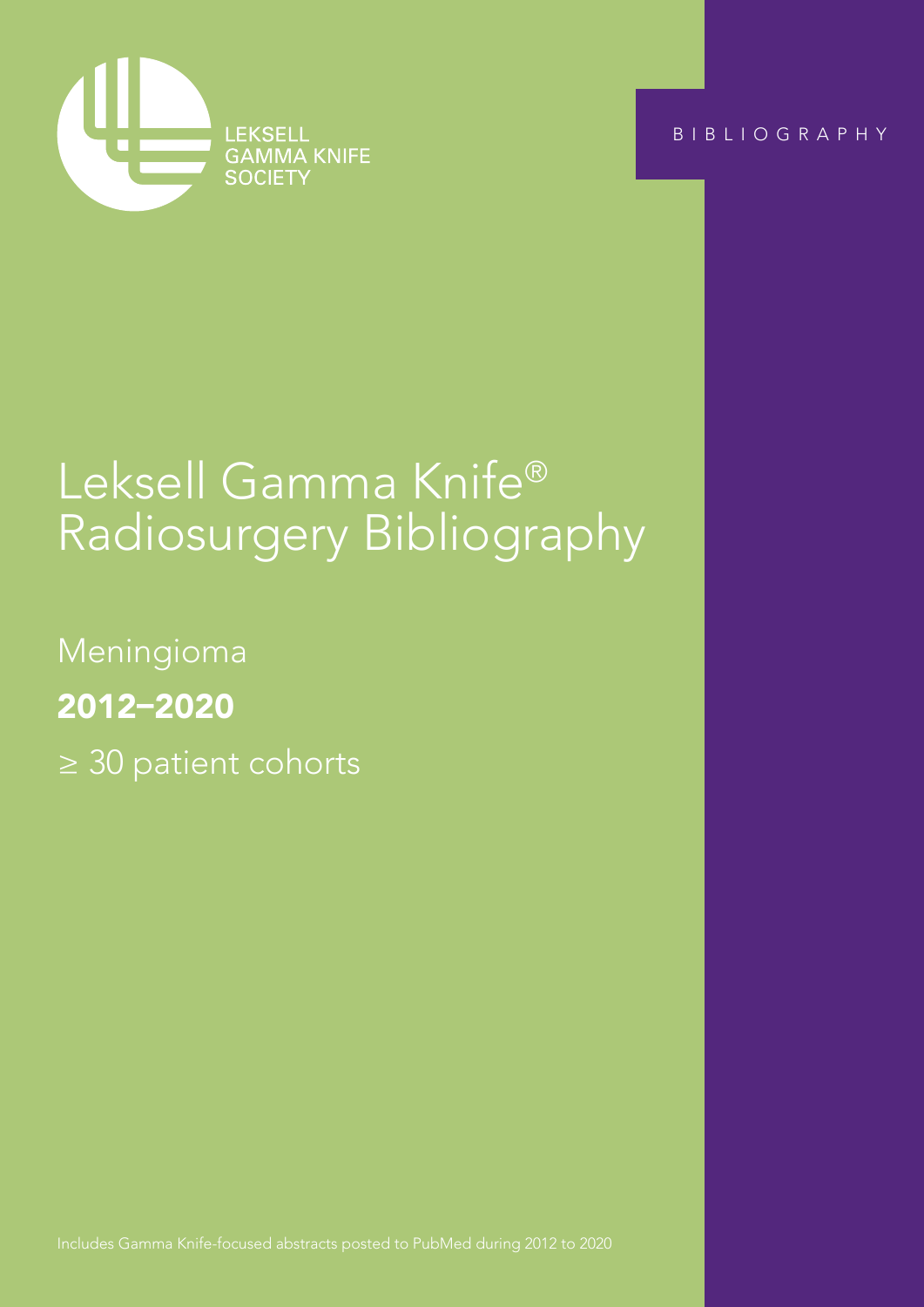

# 2020

# [1] Long-term results of gamma knife radiosurgery for foramen magnum meningiomas.

*Neurosurg Rev*. 2020 Nov 26. pii: 10.1007/s10143-020-01446-5. Akyoldas G, Samanci Y, Yilmaz M, Sengoz M, Peker S PMID: 33244665 DOI: 10.1007/s10143-020-01446-5

Outcomes of 37 patients of foramen magnum meningioma (FMM) were evaluated, and the related literature was reviewed to determine the efficacy of Gamma Knife radiosurgery (GKRS) for treating patients with FMM. We present the largest series reported from a single institution with the longest follow-up to date. The database of patients who underwent GKRS for FMM between 2007 and 2019 was evaluated retrospectively. A total of 37 patients with radiological and pathological features consistent with FMM were included in this series. Thirty-three patients were female, and 4 were male. The median age was 58 years (range, 23-74 years). The most common symptom at diagnosis was headache (64.9%). Twelve patients had a history of microsurgical resection. The median duration from the initial onset of symptoms to GKRS was 12 months (range 1-140 months). Among the 37 tumors, eight (21.6%) were located ventrally, 24 (64.9%) laterally, and five (13.5%) dorsally. The median target volume was 3.30 cm(3) (range, 0.6-17.6 cm(3)). Thirty-five patients (95%) were treated with single fraction GKRS, and two patients (5%) were treated with hypofractionated GKRS. The median clinical follow-up was 80 months (range, 18-151 months), while the median radiological follow-up was 84 months (range, 18-144 months). At the last clinical follow-up after GKRS, 27 patients (73%) had improved symptoms, and none had worsened pre-GKRS symptoms. At the last radiological follow-up after GKRS, 23 tumors (62.2%) remained stable, 13 (35.1%) decreased in size, and 1 (2.7%) increased in size. Tumor control, including stable and regressed tumors, was achieved in 97.3% of patients. Our cohort demonstrates that GKRS is an effective and safe treatment for patients with either primary or recurrent/residual FMM.

#### [2] Outcomes from treatment of asymptomatic skull base meningioma with stereotactic radiosurgery.

*Acta Neurochir (Wien)*. 2020 Nov 19. pii: 10.1007/s00701-020-04648-4. Pikis S, Bunevicius A, Sheehan J

PMID: 33211178 DOI: 10.1007/s00701-020-04648-4

BACKGROUND: Optimal management of asymptomatic skull base meningiomas is controversial. We evaluated the safety and efficiency of Gamma Knife radiosurgery (GKRS) for the management of asymptomatic skull base meningiomas. METHODS: This retrospective study involved patients managed with GKRS for asymptomatic, skull base meningiomas from 1997 to 2019. Patient clinico-radiologic data, tumor characteristics, and procedural details were analyzed. Favorable outcome was defined as lack of procedure-related mortality or permanent neurologic morbidity and radiologic evidence of tumor control. Tumor progression and regression were defined as an increase or decrease of > 20% in volume from baseline to the last neuroimaging study respectively. Tumor volumes within +/- 20% of baseline volume were considered stable. RESULTS: Thirty-seven patients (30 women), median age 68 years old (range 42-83 months) were managed with a single-session GKRS for 40 asymptomatic, skull base meningiomas. At a median clinical follow-up of 58.5 months (range 14-150 months), no mortality associated with the procedure or the treated tumor was noted. Permanent neurologic morbidity was 2.75%. There was a statistically significant decrease in mean tumor volume (p < 0.001) from 4.04 cc (SD 3.09 cc) prior to radiosurgery to 2.73 cc (SD 2.24 cc) at last follow-up. Higher margin dose was associated with tumor regression at last follow-up (HR = 1.351; 95%CI  $[1.094-1.669]$ ; p = 0.05). **CONCLUSION:** As compared to natural history studies, GKRS affords long-standing tumor control and neurologic preservation in the vast majority of patients treated for asymptomatic, skull base meningiomas. Further study is necessary to identify the optimal management of asymptomatic skull base meningiomas.

## [3] Treatment Outcome of Gamma Knife Radiosurgery for Petroclival Meningiomas: Retrospective Analysis of a Single Institution Experience. *Brain Tumor Res Treat*. 2020 Oct;8(2):83-92.

Ha MH, Jang WY, Jung TY, Kim IY, Lim SH, Moon KS, Jung S PMID: 33118341 DOI: 10.14791/btrt.2020.8.e16

BACKGROUND: Although Gamma Knife radiosurgery (GKRS) has been widely used for intracranial meningiomas as an alternative or adjuvant treatment, guidelines have not been established for the selection of patients with petroclival meningioma (PCM) for GKRS. In this study, we reported the factors related to tumor progression and postoperative complications in PCM patients treated by GKRS, with a review of the literatures. METHODS: Between 2004 and 2019, 64 patients (52 patients for alternative and 12 patients for adjuvant treatment) with PCM underwent GKRS in our institution. The clinical and radiological factors were retrospectively analyzed. The mean radiologic follow-up duration was 58.4 months (range, 6-164 months). The mean tumor volume and diameter before GKRS were 13.4 cm(3) and 2.9 cm, respectively. The median marginal dose was 12 Gy (range, 10-14 Gy) with a 50% median isodose line. Fractionation was used in 19 cases (29%, two fractionations in 5 cases & three fractionations in 14 cases). RESULTS: Progression was noted in 7 cases (10.9%) and the progression-free survival rates were 91.1% at 5 years and 69.6% at 10 years. Although large in volume, moderate to severe peritumoral edema and male gender were somewhat related to progression, they did not reach statistical significance. Ten patients (15.6%) developed complications after GKRS. The most common complication was cranial nerve deficit (n=8), followed by hemiparesis, cognitive dysfunction, and hydrocephalus. Large size (maximal diameter >/=5 cm) [hazard ratio (HR) 0.091, 95% confidence interval (CI) 0.014-0.608; p=0.013] and multiplicity (HR 0.102, 95% CI 0.018-0.573; p=0.009) were independent factors for developing complications after GKRS. **CONCLUSION:** GKRS can be considered an effective and safe treatment for large-volume PCM. However, for patients with large size or multiple masses, the treatment method should be determined with caution because the probability of complications after GKRS may increase.

#### [4] Ten-year follow-up after Gamma Knife radiosurgery of meningioma and review of the literature.

*Acta Neurochir (Wien)*. 2020 Sep;162(9):2183-2196. Lippitz BE, Bartek J Jr, Mathiesen T, Forander P PMID: 32591948 DOI: 10.1007/s00701-020-04350-5

OBJECTIVES: With regard to the generally slow growth of meningioma, it is essential to analyse clinical treatment results in a long-term perspective. The purpose of the present analysis is to provide clinical data after Gamma Knife radiosurgery of meningioma in a 10-year perspective together with a review of the current literature. **METHODS:** The current study is a retrospective analysis of 86 consecutive Swedish patients with meningiomas treated using Gamma Knife radiosurgery at the Karolinska Hospital Stockholm between March 1991 and May 2001. A total of 130 tumours were treated in 115 treatment sessions. The median radiological follow-up was 10 years (1.8-16.5 years), and the median clinical follow-up was 9.4 years (2.1-17.4 years). RESULTS: After a median followup period of 10 years, local tumour control was achieved in 87.8% of meningiomas (108/123 tumours). The median latency between initial treatment and local (in-field) recurrence (n = 15) was 5.8 years (1.9-11.5). Recurrences adjacent but outside the initial radiation field occurred in 15.1% of patients (13/86) at a median of 7.5 years (1.3-15.7). New meningiomas were seen in 10.5% after a median of 5.4 years (0.9-10.8). In 72% of patients, no further treatment was required, 17.4% (15/86) underwent a second Gamma Knife treatment, 4.7% (4/86) required later open surgery and 5.8% (5/86) required both secondary treatments. Eighty-six percent of patients were neurologically unchanged or improved. A significantly lower rate of local (in-field) recurrences was seen in meningiomas treated with a prescription dose of  $> 13.4$  Gy (7.1% vs. 24%, p = 0.02). **CONCLUSIONS:** The current retrospective analysis provides a 10-year follow-up and comprises one of the longest available follow-up studies of radiosurgically treated meningiomas. The current series documents a persistent high local tumour control after Gamma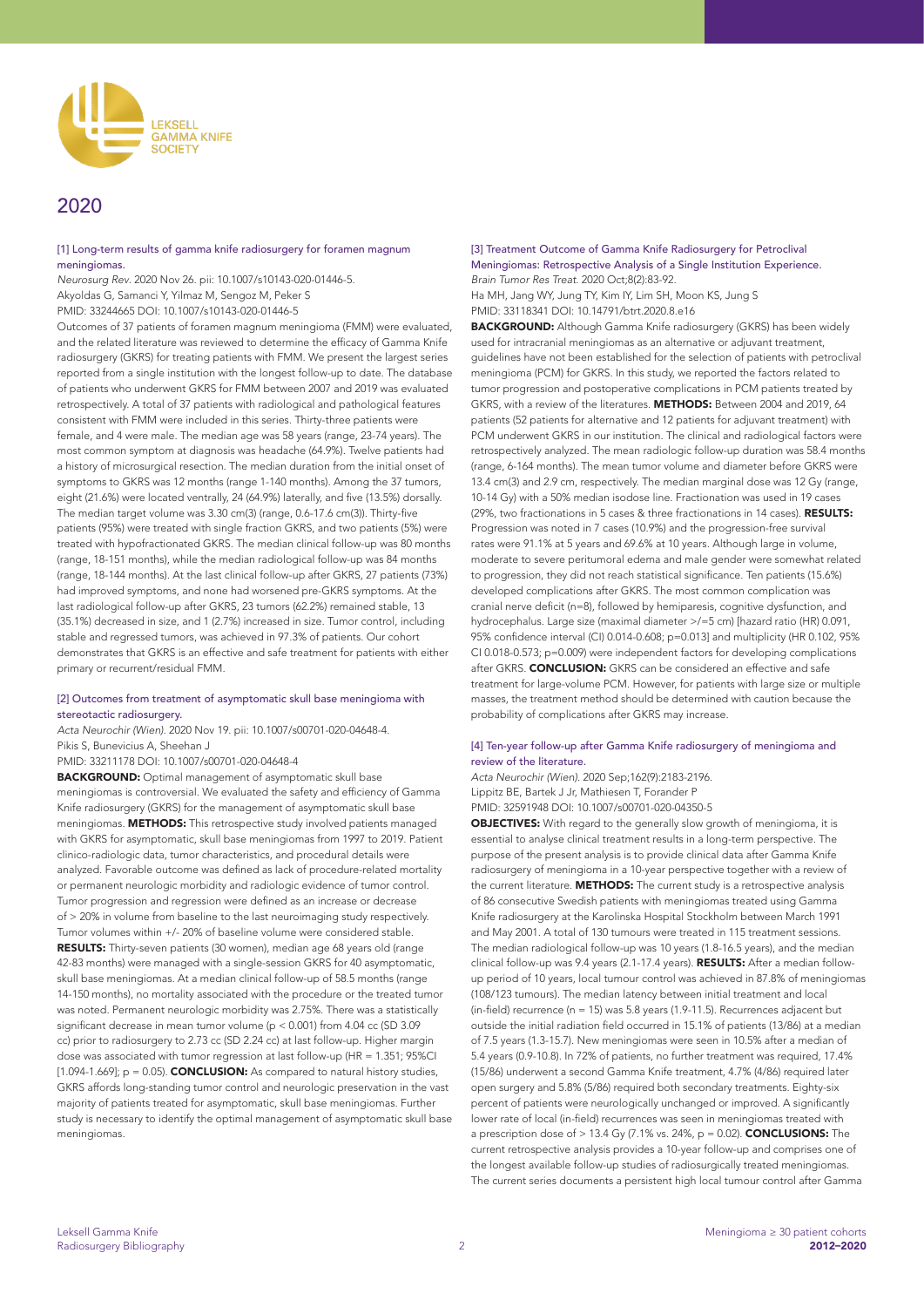

Knife treatment, while providing an estimation of a necessary minimum dose for long-term tumour control in meningiomas. The study confirms the validity of previous short-term data in a long-term perspective.

#### [5] Initial Gamma Knife Radiosurgery for Large or Documented Growth Asymptomatic Meningiomas: Long-Term Results From a 27-Year Experience. *Front Oncol*. 2020 Nov 24;10:598582.

Fu J, Wu L, Peng C, Yang X, You H, Cao L, Deng Y, Yu J PMID: 33330094 DOI: 10.3389/fonc.2020.598582

OBJECTIVE: The aims of this study were to investigate the long-term outcomes of initial Gamma Knife radiosurgery (GKRS) for large (>/=20 mm) or documented growth asymptomatic meningiomas. DESIGN AND METHODS: This was a single-center retrospective study. Fifty-nine patients with large (>/=20 mm) or documented growth asymptomatic meningiomas undergoing initial GKRS were enrolled. The median age was 56 (range, 27-83) years. The median time of followup was 66.8 (range, 24.6-245.6) months, and the median tumor margin dose was 13.0 Gy (range, 11.6-22.0 Gy). RESULTS: Tumors shrunk in 35 patients (59.3%) and remained stable in 23 (39.0%). One patient (1.7%) experienced radiological progression at 54 months after GKRS. The PFS was 100%, 97%, and 97% at 3, 5, and 10 years, respectively. Nine patients (15.3%) occurred new neurological symptoms or signs at a median time of 8.1 (range, 3.0-81.6) months. The symptom PFS was 90% and 78% at 5 and 10 years, respectively. Fifteen patients (25.4%) occurred peritumoral edema (PTE) at a median time of 7.2 (range, 2.0-81.6) months. One patient underwent surgical resection for severe PTE. In univariate and multivariate analysis, Only tumor size (>/=25 mm) and maximum dose  $($  >/=34 Gy) were significantly associated with PTE [hazard ratio (HR)= 3.461, 95% confidence interval (CI)=1.157-10.356, p=0.026 and HR=3.067, 95% CI=1.068- 8.809, P=0.037, respectively]. **CONCLUSIONS:** In this study, initial GKRS can provide a high tumor control rate as well as an acceptable rate of complications in large or documented growth asymptomatic meningiomas. GKRS may be an alternative initial treatment for asymptomatic meningiomas.

#### [6] Comparison of clinical outcomes in patients who underwent Gamma Knife radiosurgery for parasellar meningiomas with or without prior surgery. *BMC Neurol*. 2020 Apr 24;20(1):153.

Hu YJ, Xie YB, Zhang LF, Ding C, Chen J

PMID: 32331512 DOI: 10.1186/s12883-020-01731-2

BACKGROUND: Parasellar meningioma is a common benign tumour in brain. Both surgery and radiosurgery are important treatment modalities for this tumour. The study was designed to investigate whether prior surgery would affect treatment outcomes of patients with parasellar meningiomas after management with Gamma Knife radiosurgery. METHODS: A total of 93 patients who received Gamma Knife surgery were included in this retrospective study. There were 30 males and 63 females, with a median age of 48.6 years (range, 15.2-78.7 years). Prior surgery was performed in 45 patients. The median tumor volume was 5.02 cm(3) (range 1.07-35.46 cm(3)) and median marginal dose was 12 Gy (range 10- 15 Gy). The mean imaging follow-up and clinical follow-up periods were 40.7 and 52.7 months, respectively. RESULTS: In the group without prior surgery, 31 patients had improvement of preexisting symptoms; and in the group with prior surgery, 20 patients were noted to improve. The difference in symptom improvement between the two groups reached statistical significance ( $P = 0.009$ ). Patients with prior surgery were more likely to have stable symptoms after Gamma Knife surgery (P = 0.012). Tumor recurrence was reported in 8 patients out of 45 patients with prior surgery, and 3 patients out of 48 patents without prior surgery (P = 0.085). After Gamma Knife surgery, 5 and 4 patients in two groups developed new neurological symptoms, respectively (P = 0.651). Cox regression analysis identified follow-up period as prognostic factor of progression-free survival. Ordinal logistic regression analysis identified surgery prior to Gamma Knife surgery as an unfavorable factor of symptom change. CONCLUSION: Gamma Knife radiosurgery provided long-term effective tumor control and better symptom recovery compared with those with prior surgery. Patients with surgery

before Gamma Knife radiosurgery were more likely to have stable symptoms. Further analyses indicated that long follow-up is essential to determine the efficacy of radiosurgery for parasellar meningiomas. Further study needs to include more patients with longer follow-up to draw a more solid conclusion.

## [7] Gamma Knife Radiosurgery for Anterior Clinoid Process Meningiomas: A Series of 61 Consecutive Patients.

*World neurosurgery*. 2020;133:e529-e534 Akyoldas G, Hergunsel OB, Yilmaz M, Sengoz M, Peker S PMID: 31562964 DOI: 10.1016/j.wneu.2019.09.089

OBJECTIVE: Gamma Knife radiosurgery (GKRS) outcomes for anterior clinoid process (ACP) meningiomas have not been specifically reported within any meningioma series. We present the initial and largest series in the literature that describes the presenting features, radiosurgery parameters, and radiologic and long-term clinical outcomes for 61 patients with ACP meningiomas treated with GKRS. METHODS: Medical records were reviewed for 61 consecutive patients at a single center who underwent GKRS for ACP meningioma between 2008 and 2016. RESULTS: Of 61 patients with ACP meningiomas, 49 (80%) were treated with GKRS as primary treatment, and 12 (20%) were treated with GKRS as an adjuvant therapy. Before GKRS, 29 patients presented with visual impairment and 50 patients presented with headache. Median patient age was 54.9 years. Median tumor volume was 3.2 cm(3), and median margin dose was 12.0 Gy. The median radiologic follow-up time after GKRS was 75 months. During follow-up, tumor volume regressed in 37 cases (61%) and remained unchanged in 24 cases (39%). None of the patients experienced tumor volume progression. Tumor volume <3 cm(3) was an independent predictor of tumor volume regression after GKRS (univariate analysis,  $P = 0.047$ ; multivariate analysis,  $P = 0.049$ ). Of 29 patients who presented with visual impairment, 16 (55%) improved after GKRS. None of the 61 patients developed new neurologic deficits after GKRS. CONCLUSIONS: GKRS provides a high rate of tumor volume control for ACP meningiomas as well as a low complication rate. Excellent tumor volume control was associated with smaller tumor size only.

# 2019

#### [8] Gamma Knife stereotactic radiosurgery for cerebellopontine angle meningioma.

*Clinical neurology and neurosurgery*. 2019;187:105557 Jahanbakhshi A, Azar M, Kazemi F, Jalessi M, Chanideh I, Amini E PMID: 31731053 DOI: 10.1016/j.clineuro.2019.105557

OBJECTIVE: Meningiomas comprise 6-15 % of cerebellopontine angle (CPA) tumors. Surgical treatment is a real challenge because this area is occupied by several critical neurovascular elements. Currently, surgery is the first choice of treatment, however several factors may be present that necessitate choosing the alternative treatments such as Gamma Knife Stereotactic Radiosurgery (GKS). PATIENTS AND METHODS: Ninety-three patients with CPA meningioma who were treated by GKS for a period of 8 years, were retrospectively reviewed. Factors affecting clinical and radiological improvement were analyzed. **RESULTS:** The median tumor volume was 6cm(3). The mean values for maximal and marginal dose were 20.2 and 13.6Gy, respectively. The mean follow-up time was 31.5 months. Tumor control (lack of progression) was achieved in 96.8% of the patients and 55.9% of the patients showed tumor regression on follow-up MRI. The actuarial 3-year progression-free survival (PFS) rate was 96%. Clinical improvement was seen in 49.5% of the patients while 11.8% experienced worsening or newonset symptoms. Adverse radiation effects were seen in 4.3% of the patients. A worse symptomatic outcome, male sex, a lower tumor coverage, and marginal doses <13.5Gy were associated with worse radiologic outcomes. Worse radiologic outcomes and higher tumor volumes, especially tumor volumes >/=8.5cc, were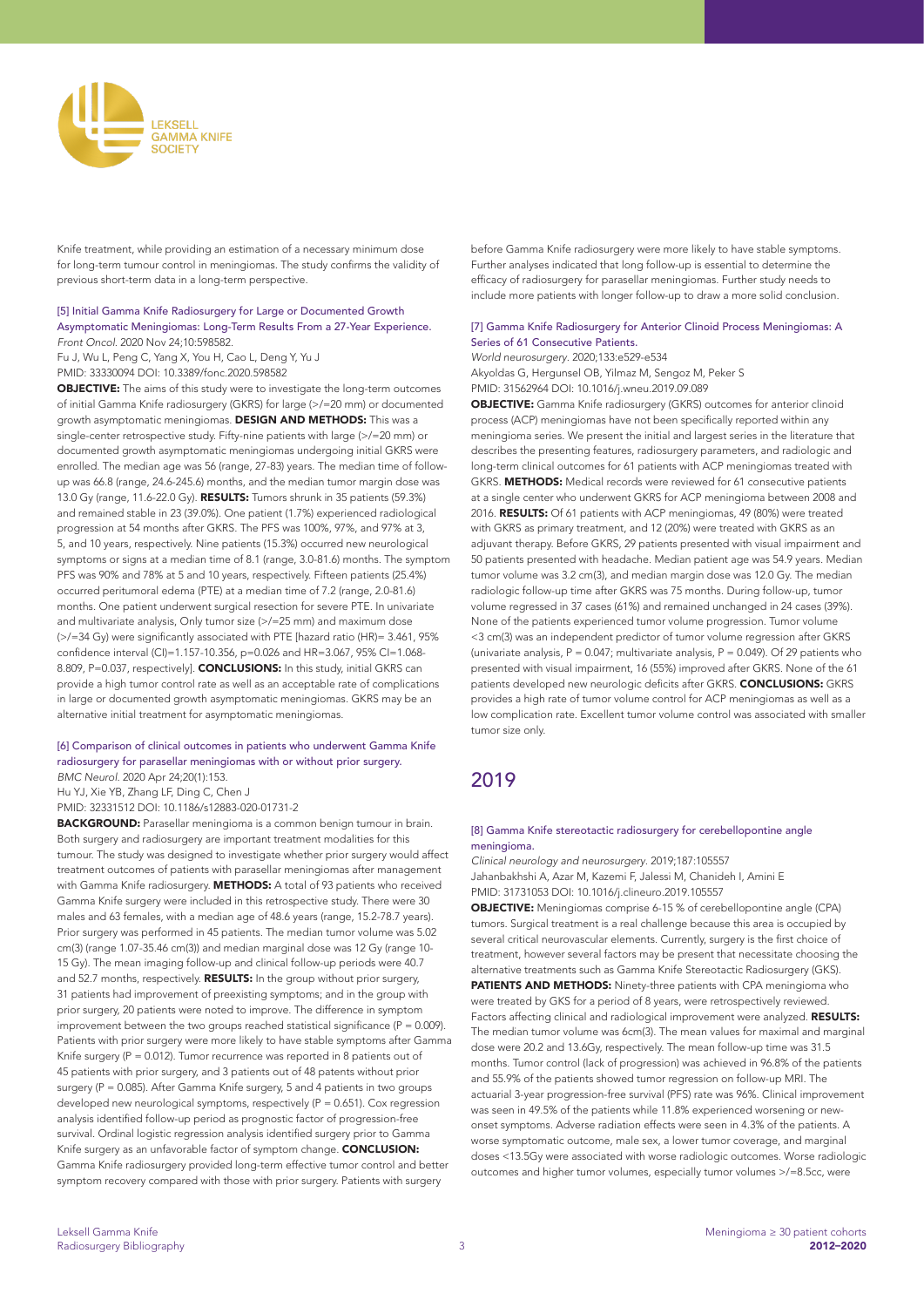

associated with worse symptomatic outcomes. The male sex was associated with a lower PFS. CONCLUSION: Gamma Knife radiosurgery, either primarily or postoperatively, offers a decent long-term tumor control in CPA meningioma, and is associated with an acceptable complication profile, especially in tumors with lower volumes.

# [9] Gamma Knife Radiosurgery for Postoperative Remnant Meningioma: Analysis of Recurrence Factors According to World Health Organization Grade.

*World neurosurgery*. 2019;132:e399-e402 Park CK, Jung NY, Chang WS, Jung HH, Chang JW

PMID: 31476462 DOI: 10.1016/j.wneu.2019.08.136

OBJECTIVE: The effectiveness of tumor control after Gamma Knife radiosurgery (GKS) for intracranial meningioma is well established. Moreover, GKS is an alternative to reduce surgical-remnant meningioma recurrence. Nevertheless, the tumor can recur even after GKS and is associated with its histologic malignancy. We here investigated the risk factors associated with recurrence from remnant lesions after GKS, assessing recurrence patterns according to histological grades. METHODS: From January 2007 to January 2017, 218 patients underwent GKS for surgical-remnant lesions. To evaluate post-GKS lesion recurrence, pre-GKS magnetic resonance images were compared with those at follow-up. We retrospectively analyzed the histologic classification of meningioma and patients' clinical characteristics (sex, age, tumor location, target volume, and prescription dose). RESULTS: Of the 218 patients, 13 (5.9%) developed post-GKS recurrence within a mean follow-up period of 37.4 months. The recurrence patterns were as follows: adjacent to the 50% marginal-dose field (9 patients); within the 50% marginal-dose field (2 patients); and outside the field (2 patients). Six of 196 World Health Organization grade I meningioma cases, 6 of 20 grade II cases, and 1 of 2 grade III cases developed recurrence. Thus 32% of high-grade meningioma cases (grades II and III) developed recurrence during the follow-up period. Histologic grade was significantly associated (P < 0.001) with recurrence. **CONCLUSIONS:** The study findings indicate that the post-GKS meningioma recurrence likelihood is high when the meningioma has malignant histologic features. In addition, considering the recurrence patterns, it is important to define a precise target for GKS.

#### [10] Treatment of Asymptomatic Meningioma With Gamma Knife Radiosurgery: Long-Term Follow-up With Volumetric Assessment and Clinical Outcome. *Neurosurgery*. 2019;85(5):E889-E899

Gupta A, Xu Z, Cohen-Inbar O, Snyder MH, Hobbs LK, Li C, Nguyen QT, Sheehan JP

PMID: 31062018 DOI: 10.1093/neuros/nyz126

**BACKGROUND:** Some patients are diagnosed with asymptomatic meningioma(s) after undergoing a screening CT and MRI for minor ailments or postresection. OBJECTIVE: To help clinicians in decision making for treatment of asymptomatic meningiomas. METHODS: A single center retrospective cohort study of 117 patients with 122 tumors treated with Gamma Knife radiosurgery (GKRS; Elekta AB, Stockholm, Sweden). Patients were followed with longitudinal imaging and clinical evaluations. Tumor volumetry and developments of new signs or symptoms after GKRS were the end points in the study. RESULTS: Median patient age at GKRS was 60 yr (range 21-86 yr) with a median clinical follow-up of 53 mo (range 20-252 mo). The median pre-GKRS tumor volume was 3.6 +/- 3.8 cc (+/-standard deviation). Tumors were treated with a median margin dose of 14 +/- 2 Gy. At last follow-up, median tumor volume was 2.5 +/- 3.6 cc. Radiological progression-free survival (PFS) rates were 97% and 94.4% at 5 yr and 10 yr, respectively. Clinical PFS rates were 86% and 70% at 5 yr and 10 yr, respectively. Development of neurological complications was seen in 21 (18%) patients, and 11 (52%) of them had undergone surgical resection prior to GKRS. CONCLUSION: GKRS is a reasonable treatment strategy for asymptomatic meningiomas and compares favorably to natural history studies in terms of tumor control and neurological preservation. It results in relatively low morbidity in previously untreated meningiomas and serves as an appealing alternative treatment modality for recurrent meningiomas in asymptomatic patients.

#### [11] Factors Associated with Treatment Failure and Radiosurgery-Related Edema in WHO Grade 1 and 2 Meningioma Patients Receiving Gamma Knife Radiosurgery.

*World neurosurgery*. 2019;130:e558-e565

O'Connor KP, Algan O, Vesely SK, Palejwala AH, Briggs RG, Conner AK, Cornwell BO, Andrews B, Sughrue ME, Glenn CA

PMID: 31299310 DOI: 10.1016/j.wneu.2019.06.152

BACKGROUND: Before the advent of radiosurgery, neurosurgical treatment of meningiomas typically involved gross total resection of the mass whenever surgery was deemed possible. Over the past 4 decades, though, Gamma Knife radiosurgery (GKRS) has proved to be an effective, minimally invasive means to control the growth of these tumors. However, the variables associated with treatment failure (regrowth or clinical progression) after GKRS and GKRS-related complications, such as cerebral edema, are less well understood. METHODS: We retrospectively collected data between 2009 and 2018 for patients who underwent GKRS for meningiomas. After data collection, we performed univariate and multivariable modeling of the factors that predict treatment failure and cerebral edema after GKRS. Hazard ratios (HR) and P values were determined for these variables. **RESULTS:** Fifty-two patients were included our analysis. The majority of patients were female (38/52,73%), and nearly all patients presented with a suspected or confirmed World Health Organization grade 1 meningioma (48/52, 92%). The median tumor volume was 3.49 cc (range, 0.22-20.11 cc). Evidence of meningioma progression after treatment developed in 5 patients (10%), with a median time to continued tumor growth of 5.9 months (range, 2.7-18.3 months). In multivariable analysis, patients in whom treatment failed were more likely to be male (HR =  $8.42$ , P =  $0.045$ ) and to present with larger tumor volumes (HR =  $1.27$ , P = 0.011). In addition, 5 patients (10%) experienced treatment-related cerebral edema. On univariate analysis, patients who experienced cerebral edema were more likely present with larger tumors (HR = 1.16, P = 0.028). **CONCLUSIONS:** Increasing meningioma size and male gender predispose to meningioma progression after treatment with GKRS. Increasing tumor size also predicts the development of postradiosurgery cerebral edema.

#### [12] Gamma Knife Radiosurgery for Patients with Multiple Intracranial Meningiomas.

#### *World neurosurgery*. 2019;128:e495-e500 Chen W, Wang X, Liu F, Chen J

PMID: 31048056 DOI: 10.1016/j.wneu.2019.04.184

OBJECTIVE: The aim of this study was to evaluate the safety and efficacy of Gamma Knife radiosurgery (GKRS) in patients with multiple intracranial meningiomas (MIMs). METHODS: The authors performed a retrospective analysis of 42 consecutive patients (7 men and 35 women) with MIMs who underwent GKRS. The median age of the patients at the time of GKRS was 57.5 years (range, 27-77 years). A total of 115 tumors among 42 patients were identified through imaging or postoperative histopathologic examination, of which 90 were treated with GKRS. RESULTS: Follow-up imaging studies were available for 75 tumors in 36 patients (83.3%), with a mean follow-up period of 45.0 months (range, 6.6-90.4 months); 41 patients (97.6%) received clinical follow-up for 16.7 to 106.7 months (average, 57.1 months). Local tumor control was achieved in 68 tumors (90.7%) at the last follow-up. On univariate analysis, surgical resection before GKRS more than once (P = 0.048) and high World Health Organization (WHO) classification (grades II and III) ( $P = 0.001$ ) were associated with tumor progression. Patients with worsening clinical manifestation showed correlation with peritumor edema  $(P < 0.001)$  and had >2 lesions treated by GKRS (P < 0.001) on univariate analysis. CONCLUSIONS: GKRS is a safe and effective treatment for MIMs. Variables including surgical resection before GKRS more than once, high grade WHO classification, peritumor edema, and >2 tumors treated by GKRS are predictors of unfavorable outcome after GKRS.

2012–2020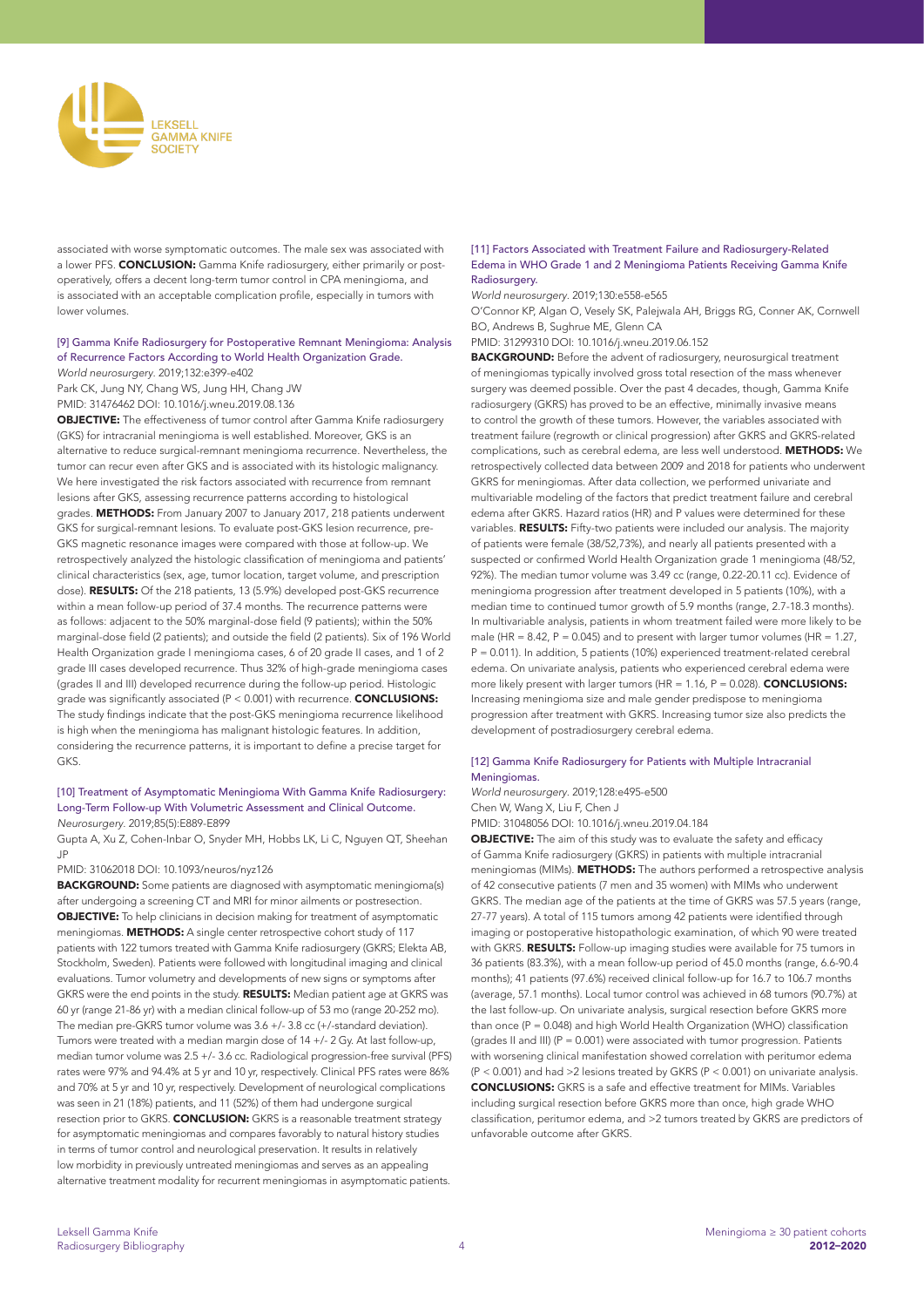

# [13] Tumor Control and Cranial Nerve Outcomes After Adjuvant Radiosurgery for Low-Grade Skull Base Meningiomas.

World neurosurgery. 2019;127:e221-e229

Faramand A, Kano H, Niranjan A, Park KJ, Flickinger JC, Lunsford LD PMID: 30880202 DOI: 10.1016/j.wneu.2019.03.052

OBJECTIVE: We evaluated the tumor control and cranial nerve (CN) outcomes after adjuvant stereotactic radiosurgery (SRS) for petroclival, cavernous sinus, and cerebellopontine angle meningiomas. METHODS: From our prospectively maintained database of 2022 patients with meningioma who had undergone Leksell SRS during a 30-year interval, we found 43 patients with petroclival, 94 with cavernous sinus, and 13 patients with cerebellopontine angle meningiomas who had undergone adjuvant SRS after surgical resection of the meningioma. The patients included in the present report had had >/=1 CN deficit at the initial presentation and a minimum follow-up period of 12 months. The median age at SRS was 54 years (range, 22-81). SRS was performed for residual tumor in 104 patients (69%) and recurrent tumor in 46 patients (31%). The median tumor volume treated with SRS was 8.1 cm(3) (range, 0.3-42), and the median margin dose was 13 Gy (range, 10-20). RESULTS: Tumor control was achieved in 135 patients (90%) at a median follow-up point of 75 months. The progression-free survival rate after SRS was 99.5% at 1 year, 98% at 3 years, 95% at 5 years, and 90% at 10 years. Overall, 29 of the 150 patients (19%) reported improvement in CN function. Deterioration in CN function after SRS developed in 15 patients (10%). The rate of deterioration was 3.5% at 1 year, 5.5% at 3 years, and 7% at 5 years. CONCLUSIONS: Adjuvant SRS provides effective tumor control and a low rate of new or worsening CN deficits.

# [14] Gamma Knife radiosurgery for intracranial benign meningiomas: follow-up outcome in 130 patients.

*Neurosurgical focus*. 2019;46(6):E7

Ge Y, Liu D, Zhang Z, Li Y, Lin Y, Wang G, Zong Y, Liu E PMID: 31153153 DOI: 10.3171/2019.3.FOCUS1956

OBJECTIVE: The authors retrospectively analyzed the follow-up data in 130 patients with intracranial benign meningiomas after Gamma Knife radiosurgery (GKRS), evaluated the tumor progression-free survival (PFS) rate and neurological function preservation rate, and determined the predictors by univariate and multivariate survival analysis. METHODS: This cohort of 130 patients with intracranial benign meningiomas underwent GKRS between May 2012 and May 2015 at the Second Hospital of Tianjin Medical University. The median age was 54.5 years (range 25-81 years), and women outnumbered men at a ratio of 4.65:1. All clinical and radiological data were obtained for analysis. No patient had undergone prior traditional radiotherapy or chemotherapy. The median tumor volume was 3.68 cm3 (range 0.23-45.78 cm3). A median margin dose of 12.0 Gy (range 10.0-16.0 Gy) was delivered to the tumor with a median isodose line of 50% (range 50%-60%). RESULTS: During a median follow-up of 36.5 months (range 12-80 months), tumor volume regressed in 37 patients (28.5%), was unchanged in 86 patients (66.2%), and increased in 7 patients (5.4%). The actuarial tumor progression-free survival (PFS) rate was 98%, 94%, and 87% at 1, 3, and 5 years, respectively, after GKRS. Tumor recurred in 7 patients at a median follow-up of 32 months (range 12-56 months). Tumor volume  $\ge$ /= 10 cm3 (p = 0.012, hazard ratio [HR] 8.25, 95% CI 1.60-42.65) and pre-GKRS Karnofsky Performance Scale score  $\leq$  90 (p = 0.006, HR 9.31, 95% CI 1.88-46.22) were independent unfavorable predictors of PFS rate after GKRS. Of the 130 patients, 101 (77.7%) presented with one or more neurological symptoms or signs before GKRS. Neurological symptoms or signs improved in 40 (30.8%) patients, remained stable in 83 (63.8%), and deteriorated in 7 (5.4%) after GKRS. Two (1.5%) patients developed new cranial nerve (CN) deficit. Tumor volume  $\ge$ /= 10 cm3 (p = 0.042, HR = 4.73, 95% CI 1.06-21.17) and pre-GKRS CN deficit (p = 0.045, HR = 4.35, 95% CI 0.84-22.48) were independent unfavorable predictors for improvement in neurological symptoms or signs. Six (4.6%) patients developed new or worsening peritumoral edema with a median follow-up of 4.5 months (range 2-7 months). CONCLUSIONS: GKRS provided good local tumor control and high neurological

function preservation in patients with intracranial benign meningiomas. Patients with tumor volume < 10 cm3, pre-GKRS Karnofsky Performance Scale score >/= 90, and no pre-GKRS CN deficit (I-VIII) can benefit from stereotactic radiosurgery. It can be considered as the primary or adjuvant management of intracranial benign meningiomas.

#### [15] Gamma knife radiosurgery for the treatment of cavernous sinus meningiomas: post-treatment long-term clinical outcomes, complications, and volume changes.

*Journal of neuro-oncology*. 2019;143(2):261-270

Hung YC, Lee CC, Guo WY, Shiau CY, Chang YC, Pan DH, Sheehan JP, Chung WY PMID: 31020456 DOI: 10.1007/s11060-019-03090-6

PURPOSE: To evaluate the outcomes of patients who underwent Gamma Knife radiosurgery (GKRS) for the treatment of cavernous sinus (CS) meningiomas. METHODS: We retrospectively reviewed the clinical and radiological outcomes of 95 patients with CS meningiomas at Taipei Veterans General Hospital between 1993 and 2011. The study cohort comprised 27 men and 68 women with a median age of 50 years (range 29-79 years). The median pre-GKRS tumor volume was 6.6 ml (range 0.9-35.7 ml). The median margin dose was 12 Gy (range 11-21 Gy). The clinical factors related to favorable outcomes were assessed. RESULTS: The median follow-up period was 59 (range 12-209) months. At the final follow-up, the tumor volume regressed in 70 patients (74%) and progressed in eight (8%). Kaplan-Meier analysis revealed that the progression-free survival rates at 5 and 10 years were 92.7% and 81.2%, respectively. Three patients (3.2%) experienced exacerbated cranial nerve dysfunction following radiosurgery. Confined tumors were found to be an independent prognostic factor for tumor control and shorter times to regression in the multivariable analyses. No risk factor for tumor progression was identified in either the univariate or multivariate analyses. CONCLUSIONS: GKRS provides good long-term tumor control and is associated with low cranial nerve-related morbidity development rates in patients with smallto medium-sized CS meningiomas. Confined tumor could be an independent prognostic factor for tumor control and shorter times to regression in multivariate analysis. Life-long follow-up is mandatory in such settings, even for outpatients with shrunken or stabilized tumors.

#### [16] Petroclival meningiomas: long-term outcomes of multimodal treatments and management strategies based on 30 years of experience at a single institution. *Journal of neurosurgery*. 2019;:1-8

Kim JW, Jung HW, Kim YH, Park CK, Chung HT, Paek SH, Kim DG, Lee SH PMID: 31075775 DOI: 10.3171/2019.2.JNS182604

OBJECTIVE: A thorough investigation of the long-term outcomes and chronological changes of multimodal treatments for petroclival meningiomas is required to establish optimal management strategies. The authors retrospectively reviewed the long-term clinical outcomes of patients with petroclival meningioma according to various treatments, including various surgical approaches, and they suggest treatment strategies based on 30 years of experience at a single institution. METHODS: Ninety-two patients with petroclival meningiomas were treated surgically at the authors' institution from 1986 to 2015. Patient demographics, overall survival, local tumor control rates, and functional outcomes according to multimodal treatments, as well as chronological change in management strategies, were evaluated. The mean clinical and radiological follow-up periods were 121 months (range 1-368 months) and 105 months (range 1-348 months), respectively. RESULTS: SA posterior transpetrosal approach was most frequently selected and was followed in 44 patients (48%); a simple retrosigmoid approach, undertaken in 30 patients, was the second most common. The initial extent of resection and following adjuvant treatment modality were classified into 3 subgroups: gross-total resection (GTR) only in 13 patients; non-GTR treatment followed by adjuvant radiosurgery or radiation therapy (non-GTR+RS/RT) in 56 patients; and non-GTR without adjuvant treatment (non-GTR only) in 23 patients. The overall progression-free survival rate was 85.8% at 5 years and 81.2% at 10 years. Progression or recurrence rates according to each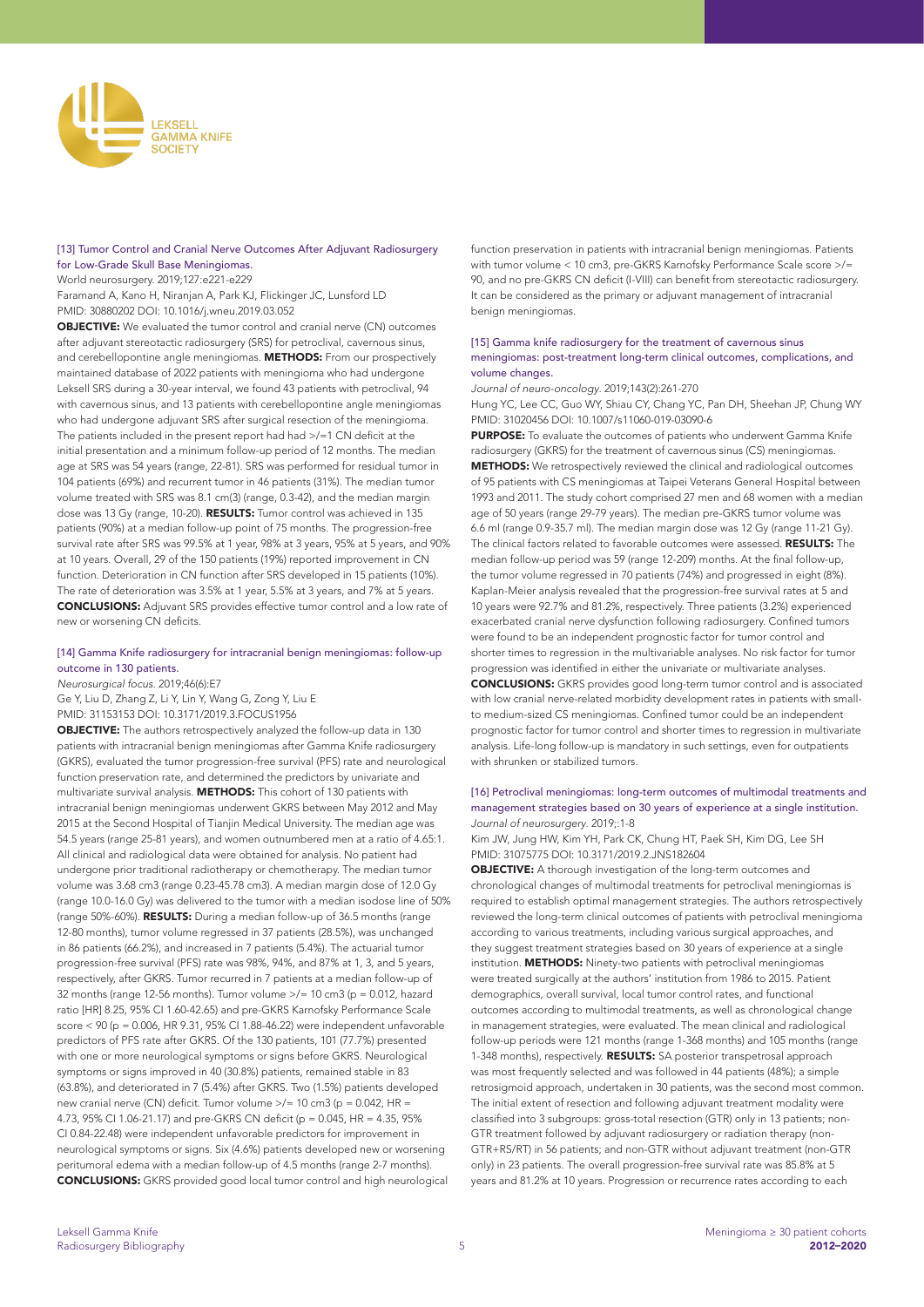

subgroup were 7.7%, 12.5%, and 30.4%, respectively. CONCLUSIONS: The authors' preferred multimodal treatment strategy, that of planned incomplete resection and subsequent adjuvant radiosurgery, is a feasible option for the management of patients with large petroclival meningiomas, considering both local tumor control and postoperative quality of life.

# [17] Seizures After Stereotactic Radiosurgery for Benign Supratentorial Meningiomas: An Uncontrollable Type of Seizure?

*World neurosurgery*. 2019;123:e549-e556

Hwang K, Kim DG, Paek SH, Kim CY, Yun CH, Oh CW, Juh R, Han JH PMID: 30528526 DOI: 10.1016/j.wneu.2018.11.211

OBJECTIVE: We investigated seizure outcomes of patients with supratentorial meningiomas (ST-MNGs) treated with stereotactic radiosurgery (SRS). METHODS: One hundred and thirty-three patients with a total of 144 ST-MNGs, who were treated with SRS between 2009 and 2016, were included in this study. The mean age was 59.0 +/- 11.9 years (range, 13-87 years). The mean follow-up duration was 49.8 +/- 24.5 months (range, 9-96 months). The median tumor volume was 2.60 cm(3) (range, 0.06-32.40 cm(3)), and the median marginal dose was 14.0 Gy (range, 11.0-20.0 Gy). Postradiosurgery peritumoral edema (PRPTE) was developed in 43 lesions (29.9%). RESULTS: New seizure attacks developed in 16 patients (12.0%) after SRS (first seizure attack in 14 [87.5%]; seizure aggravation in 2 [12.5%]). In 15 patients with new seizure attacks (93.8%), PRPTE was proved on magnetic resonance imaging. The mean interval between SRS and new seizure attack was 6.6 +/- 7.1 (range, 0.23-28.8) months. Simple partial seizure was the most common type of seizure ( $n = 9$  [56.3%]). Five patients (31.3%) were seizure-free with antiepileptic drug (AED) medication (3 [18.8%] withdrew AEDs during the followup period); however, the remaining 11 patients (68.7%) did not achieve seizurefree outcomes even with AED medication. Moreover, seizures became intractable in 8 patients (50.0%). From multivariate analysis, the significant predictors of post-SRS seizure attack were PRPTE (odds ratio, 53.99; 95% confidence interval,  $5.214-559.1$ ; P = 0.001) and brain-tumor contact-surface index (odds ratio, 2.466; 95% confidence interval, 1.183-5.138;  $P = 0.016$ ). **CONCLUSIONS:** The clinical outcomes of seizures after SRS for ST-MNGs fall short of our expectation, and seizures seem to be uncontrollable and even intractable.

# 2018

[18] Volumetric changes and clinical outcome for petroclival meningiomas after primary treatment with Gamma Knife radiosurgery.

*Journal of neurosurgery*. 2018;129(6):1623-1629 Sadik ZHA, Lie ST, Leenstra S, Hanssens PEJ PMID: 29372884 DOI: 10.3171/2017.7.JNS17380

OBJECTIVE: Petroclival meningiomas (PCMs) can cause devastating clinical symptoms due to mass effect on cranial nerves (CNs); thus, patients harboring these tumors need treatment. Many neurosurgeons advocate for microsurgery because removal of the tumor can provide relief or result in symptom disappearance. Gamma Knife radiosurgery (GKRS) is often an alternative for surgery because it can cause tumor shrinkage with improvement of symptoms. This study evaluates qualitative volumetric changes of PCM after primary GKRS and its impact on clinical symptoms. **METHODS:** The authors performed a retrospective study of patients with PCM who underwent primary GKRS between 2003 and 2015 at the Gamma Knife Center of the Elisabeth-Tweesteden Hospital in Tilburg, the Netherlands. This study yields 53 patients. In this study the authors concentrate on qualitative volumetric tumor changes, local tumor control rate, and the effect of the treatment on trigeminal neuralgia (TN). RESULTS: SLocal tumor control was 98% at 5 years and 93% at 7 years (Kaplan-Meier estimates). More than 90% of the tumors showed regression in volume during the first 5 years. The mean volumetric tumor decrease was 21.2%, 27.1%, and 31% at 1, 3,

and 6 years of follow-up, respectively. Improvement in TN was achieved in 61%, 67%, and 70% of the cases at 1, 2, and 3 years of follow-up, respectively. This was associated with a mean volumetric tumor decrease of 25% at the 1-year follow-up to 32% at the 3-year follow-up. **CONCLUSIONS:** GKRS for PCMs yields a high tumor control rate with a low incidence of neurological deficits. Many patients with TN due to PCM experienced improvement in TN after radiosurgery. GKRS achieves significant volumetric tumor decrease in the first years of follow-up and thereafter.

## [19] Pretreatment texture analysis of routine MR images and shape analysis of the diffusion tensor for prediction of volumetric response after radiosurgery for meningioma.

*Journal of neurosurgery*. 2018;129(Suppl1):31-37 Speckter H, Bido J, Hernandez G, Rivera D, Suazo L, Valenzuela S, Miches I, Oviedo J, Gonzalez C, Stoeter P PMID: 30544300 DOI: 10.3171/2018.7.GKS181327

**OBJECTIVE:** The goal of this study was to identify parameters from routine T1- and T2-weighted MR sequences and diffusion tensor imaging (DTI) that best predict the volumetric changes in a meningioma after treatment with Gamma Knife radiosurgery (GKRS). METHODS: In 32 patients with meningioma, routine MRI and DTI data were measured before GKRS. A total of 78 parameters derived from first-level texture analysis of the pretreatment MR images, including calculation of the mean, SD, 2.5th and 97.5th percentiles, and kurtosis and skewness of data in histograms on a voxel-wise basis, were correlated with lesion volume change after a mean follow-up period of 3 years (range 19.5-63.3 months). **RESULTS:** Several DTI-derived parameters correlated significantly with a meningioma volume change. The parameter that best predicted the results of GKRS was the 2.5th percentile value of the smallest eigenvalue (L3) of the diffusion tensor (correlation coefficient 0.739,  $p$  </= 0.001), whereas among the non-DTI parameters, only the SD of T2-weighted images correlated significantly with a tumor volume change (correlation coefficient 0.505, p </= 0.05, after correction for family-wise errors using false-detection-rate correction). CONCLUSIONS: DTIderived data had a higher correlation to shrinkage of meningioma volume after GKRS than data from T1- and T2-weighted image sequences. However, if only routine MR images are available, the SD of T2-weighted images can be used to predict control or possible progression of a meningioma after GKRS.

#### [20] Hearing preservation after Gamma Knife radiosurgery for cerebellopontine angle meningiomas.

*Journal of neurosurgery*. 2018;129(Suppl1):38-46

El-Shehaby AMN, Reda WA, Abdel Karim KM, Nabeel AM, Emad Eldin RM, Tawadros SR

PMID: 30544298 DOI: 10.3171/2018.7.GKS181308

**OBJECTIVE:** The objective of this study was to assess hearing function after Gamma Knife treatment of cerebellopontine angle (CPA) meningiomas and assess factors affecting hearing outcome. Additionally, the authors opted to compare these results with those after Gamma Knife treatment of vestibular schwannomas (VSs), because most of the information on hearing outcome after stereotactic radiosurgery (SRS) comes from reports on VS treatment. Hearing preservation, to the best of the authors' knowledge, has never been separately addressed in studies involving Gamma Knife radiosurgery (GKRS) for CPA meningiomas. METHODS: This study included all patients who underwent a single session of GKRS between 2002 and 2014. The patients were divided into two groups. Group A included 66 patients with CPA meningiomas with serviceable hearing and tumor extension into the region centered on the internal auditory meatus. Group B included 144 patients with VSs with serviceable hearing. All patients had serviceable hearing before treatment (Gardner-Robertson [GR] Grades I and II). The median prescription dose was 12 Gy (range 10-12 Gy) in both groups. The median follow-up of groups A and B was 42 months (range 6-149 months) and 49 months (range 6-149 months), respectively. RESULTS: At the last follow-up, the tumor control rate was 97% and 94% in groups A and B, respectively. Hearing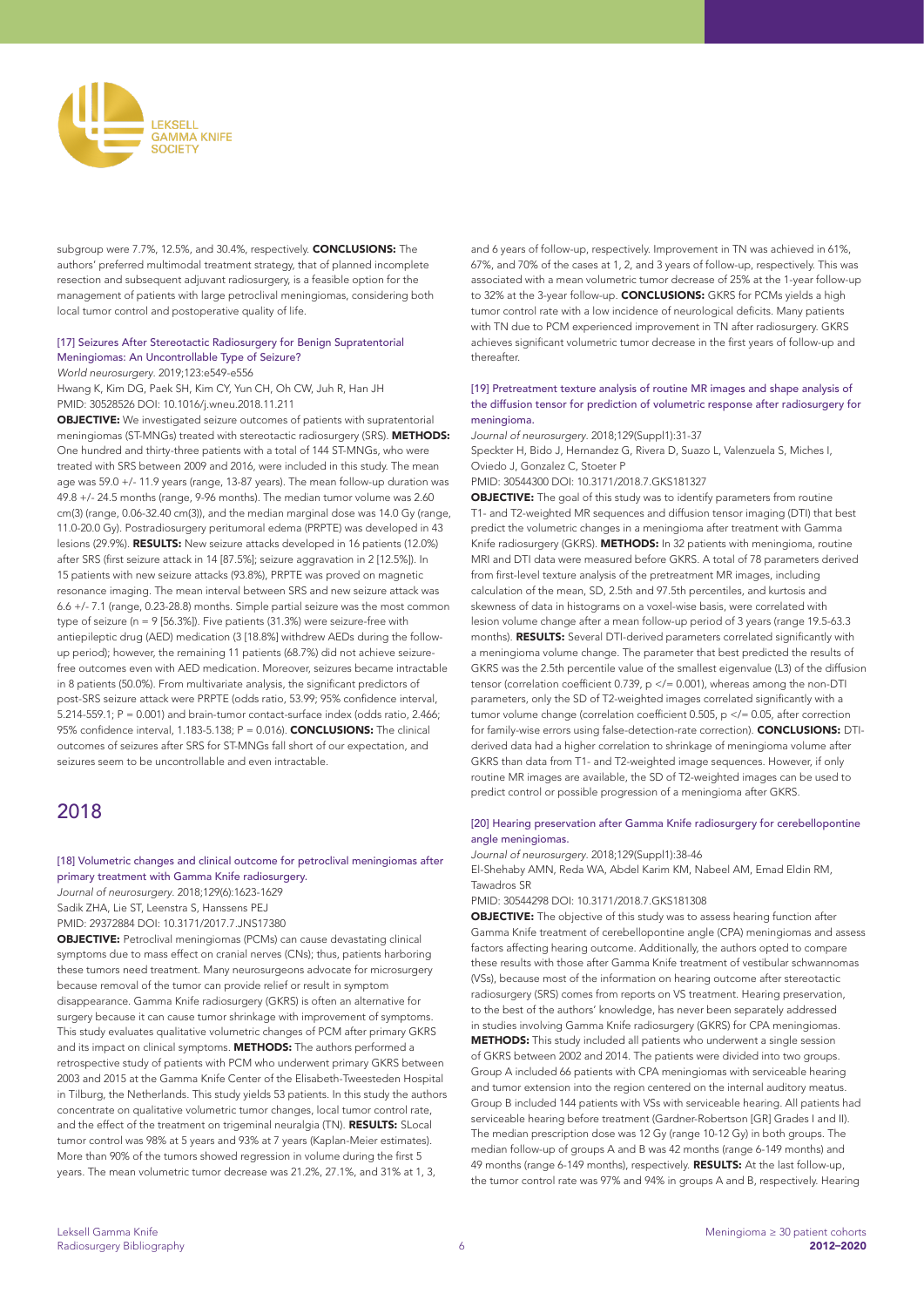

preservation was defined as maintained serviceable hearing according to GR hearing score. The hearing preservation rate was 98% and 66% and the 7-year actuarial serviceable hearing preservation rate was 75% and 56%, respectively, between both groups. In group A, the median maximum cochlear dose in the patients with stable and worsened hearing grade was 6.3 Gy and 5.5 Gy, respectively. In group B, factors affecting hearing preservation were cochlear dose  $\langle$  = 7 Gy, follow-up duration, and tumor control. The only determinant of hearing preservation between both groups was tumor type. CONCLUSIONS: GKRS for CPA meningiomas provides excellent hearing preservation in addition to high tumor control rate. Hearing outcome is better with CPA meningiomas than with VSs. Further long-term prospective studies on determinants of hearing outcome after GKRS for CPA meningiomas should be conducted.

# [21] Long-Term Outcomes After Gamma Knife Radiosurgery for Benign Meningioma: A Single Institution's Experience With 424 Patients.

*Neurosurgery*. 2018;83(5):1040-1049

Seo Y, Kim DG, Kim JW, Han JH, Chung HT, Paek SH PMID: 29538718 DOI: 10.1093/neuros/nyx585

**BACKGROUND:** Gamma knife radiosurgery (GKRS) is recognized as an important treatment modality for meningioma. OBJECTIVE: To analyze the long-term outcomes in meningioma patients treated with GKRS to determine the risk factors related to treatment failure and peritumoral edema (PTE) development. METHODS: Between 1998 and 2010, 770 consecutive patients were treated with GKRS for intracranial meningioma. After the exclusion of patients with follow-up periods of less than 5 yr and those with neurofibromatosis, multiple meningiomas, nonbenign meningioma, or radiotherapy, a total of 424 patients were enrolled in this study. The median follow-up duration was 92 mo. The median tumor volume was 4.35 cm3, and the median marginal dose was 14 Gy. RESULTS: The overall local tumor control rate was 84%. The actuarial tumor control rates were 91.7% and 78.9% at 5 and 10 yr, respectively. The tumor control rate of a radiologically diagnosed tumor was higher than that of a grade I tumor (82% vs 70.1% at 10  $yr, P = .001$ ). In multivariate analysis, factors associated with tumor progression were female sex (hazard ratio: 0.5, P = .025) and a previous history of craniotomy (hazard ratio: 1.9,  $P = .009$ ). Symptomatic PTE was identified in 36 (8.5%) patients, and the factor associated with poor PTE was the presence of PTE before GKRS (odds ratio: 4.6, P < .001). Permanent complication rate was 4%. CONCLUSION: GKRS appears to be an effective treatment modality for meningioma with longterm follow-up. However, the identification of delayed tumor progression in our study suggests that extended follow-up data should be collected after GKRS.

## [22] Stereotactic radiosurgery for WHO grade I posterior fossa meningiomas: long-term outcomes with volumetric evaluation.

*Journal of neurosurgery*. 2018;129(5):1249-1259

Patibandla MR, Lee CC, Tata A, Addagada GC, Sheehan JP

PMID: 29303453 DOI: 10.3171/2017.6.JNS17993

OBJECTIVE: Research over the past 2 decades has been characterizing the role of stereotactic radiosurgery (SRS) in the treatment of benign intracranial tumors, including meningiomas. However, few studies have examined the long-term outcomes of SRS treatment for posterior fossa meningiomas (PFMs). Furthermore, previous studies have typically used single diameter measurements when reporting outcomes, which can yield misleading results. The authors describe the use of SRS in the treatment of benign WHO grade I PFMs and correlate volumetric analysis with long-term outcomes. METHODS: This study is a retrospective analysis of a prospectively maintained IRB-approved database. Inclusion criteria were a diagnosis of WHO grade I PFM with subsequent treatment via single-session SRS and a minimum of 3 follow-up MRI studies available. Volumetric analysis was performed on the radiosurgical scan and each subsequently available follow-up scan by using slice-by-slice area calculations of the meningioma and numerical integration with the trapezoid rule. RESULTS: The final cohort consisted of 120 patients, 76.6% (92) of whom were female, with a median age of 61 years (12-88 years). Stereotactic radiosurgery was the primary

treatment for 65% (78) of the patients, whereas 28.3% (34) had 1 resection before SRS treatment and 6.7% (8) had 2 or more resections before SRS. One patient had prior radiotherapy. Tumor characteristics included a median volume of 4.0 cm3 (0.4-40.9 cm3) at treatment with a median margin dose of 15 Gy (8-20 Gy). The median clinical and imaging follow-ups were 79.5 (15-224) and 72 (6-213) months, respectively. For patients treated with a margin dose >/= 16 Gy, actuarial progression-free survival rates during the period 2-10 years post-SRS were 100%. In patients treated with a margin dose of 13-15 Gy, the actuarial progressionfree survival rates at 2, 4, 6, 8, and 10 years were 97.5%, 97.5%, 93.4%, 93.4%, and 93.4%, respectively. Those who were treated with  $\langle 12 \rangle$  Gy had actuarial progression-free survival rates of 95.8%, 82.9%, 73.2%, 56.9%, and 56.9% at 2, 4, 6, 8, and 10 years, respectively. The overall tumor control rate was 89.2% (107 patients). Post-SRS improvement in neurological symptoms occurred in 23.3% (28 patients), whereas symptoms were stable in 70.8% (85 patients) and worsened in 5.8% (7 patients). Volumetric analysis demonstrated that a change in tumor volume at 3 years after SRS reliably predicted a volumetric change and tumor control at 5 years (R2 = 0.756) with a  $p < 0.001$  and at 10 years (R2 = 0.421) with a  $p$ = 0.001. The authors also noted that the 1- to 5-year tumor response is predictive of the 5- to 10-year tumor response  $(R2 = 0.636, p < 0.001)$ . **CONCLUSIONS:** Stereotactic radiosurgery, as an either upfront or adjuvant treatment, is a durable therapeutic option for WHO grade I PFMs, with high tumor control and a low incidence of post-SRS neurological deficits compared with those obtained using alternate treatment modalities. Lesion volumetric response at the short-term follow-up of 3 years is predictive of the long-term response at 5 and 10 years.

## [23] Cranial nerve outcomes after primary stereotactic radiosurgery for symptomatic skull base meningiomas.

*Journal of neuro-oncology*. 2018;139(2):341-348

Faramand A, Kano H, Niranjan A, Johnson SA, Hassib M, Park KJ, Arai Y, Flickinger JC, Lunsford LD

## PMID: 29691775 DOI: 10.1007/s11060-018-2866-9

OBJECTIVE: To evaluate cranial nerve (CN) outcomes after primary stereotactic radiosurgery (SRS) for petroclival, cavernous sinus, and cerebellopontine angle meningiomas. METHODS: From our prospectively maintained database of 2022 meningioma patients who underwent Leksell stereotactic radiosurgery (SRS) during a 30-year interval, we found 98 patients with petroclival, 242 with cavernous sinus, and 55 patients with cerebellopontine angle meningiomas. Primary radiosurgery was performed in 245 patients. Patients included in this report had at least one CN deficit at the time of initial presentation and a minimum of 12 month follow up. Median age at the time of SRS was 58 years. Median follow up was 58 months (range 12-300 months), Median tumor volume treated with SRS was 5.9 cm(3) (range 0.5-37.5 cm(3)), and median margin dose was 13 Gy (range 9-20Gy). RESULTS: Tumor control was achieved in 229 patients (93.5%) at a median follow up of 58 months. Progression free survival rate (PFS) after SRS was 98.7% at 1 year, 96.4% at 3 years, 93.7% at 5 years, and 86.4% at 10 years Overall, 114 of the 245 patients (46.5%) reported improvement of CN function. Patients with CP angle meningiomas demonstrated lower rates of CN improvement compared to petroclival and cavernous sinus meningioma patients. Deterioration of CN function after SRS developed in 24 patients (10%). The rate of deterioration was 2.8% at 1 year, 5.2% at 3 years, and 8% at 10 years. CONCLUSION: Primary SRS provides effective tumor control and favorable rate of improvement of preexisting CN deficit.

#### [24] Outcomes of stereotactic radiosurgery for foramen magnum meningiomas: an international multicenter study.

*Journal of neurosurgery*. 2018;129(2):383-389

Mehta GU, Zenonos G, Patibandla MR, Lin CJ, Wolf A, Grills I, Mathieu D, McShane B, Lee JY, Blas K, Kondziolka D, Lee CC, Lunsford LD, Sheehan JP PMID: 28862549 DOI: 10.3171/2017.3.JNS163008

OBJECTIVE: Meningiomas are the most common benign extramedullary lesions of the foramen magnum; however, their optimal management remains undefined.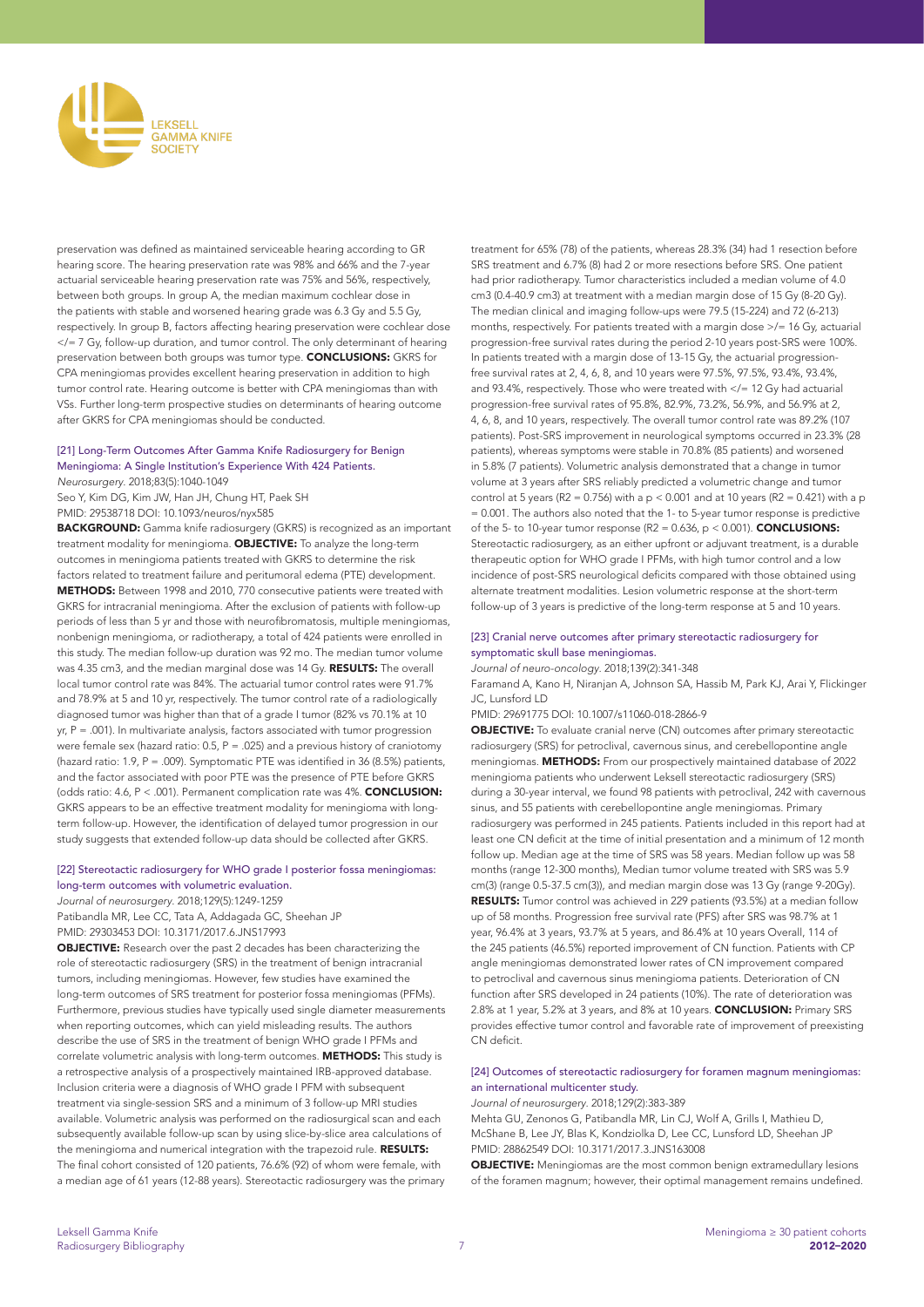

Given their location, foramen magnum meningiomas (FMMs) can cause significant morbidity, and complete microsurgical removal can be challenging. Anterior and anterolateral FMMs carry greater risks with surgery, but they comprise the majority of these lesions. As an alternative to resection, stereotactic radiosurgery (SRS) has been used to treat FMMs in small case series. To more clearly define the outcomes of SRS and to delineate a rational management paradigm for these lesions, the authors analyzed the safety and efficacy of SRS for FMM in an international multicenter trial. METHODS: Seven medical centers participating in the International Gamma Knife Research Foundation (IGKRF) provided data for this retrospective cohort study. Patients who were treated with Gamma Knife radiosurgery and whose clinical and radiological follow-up was longer than 6 months were eligible for study inclusion. Data from pre- and post-SRS radiological and clinical evaluations were analyzed. Stereotactic radiosurgery treatment variables were recorded. RESULTS: Fifty-seven patients (39 females and 18 males, with a median age of 64 years) met the study inclusion criteria. Thirty-two percent had undergone prior microsurgical resection. Patients most frequently presented with cranial neuropathy (39%), headache (35%), numbness (32%), and ataxia (30%). Median pre-SRS tumor volume was 2.9 cm(3). Median SRS margin dose was 12.5 Gy (range 10-16 Gy). At the last follow-up after SRS, 49% of tumors were stable, 44% had regressed, and 7% had progressed. Progression-free survival rates at 5 and 10 years were each 92%. A greater margin dose was associated with a significantly increased likelihood of tumor regression, with 53% of tumors treated with > 12 Gy regressing. Fifty-two percent of symptomatic patients noted some clinical improvement. Adverse radiation effects were limited to hearing loss and numbness in 1 patient (2%). **CONCLUSIONS:** Stereotactic radiosurgery for FMM frequently results in tumor control or tumor regression, as well as symptom improvement. Margin doses > 12 Gy were associated with increased rates of tumor regression. Stereotactic radiosurgery was generally safe and well tolerated. Given its risk-benefit profile, SRS may be particularly useful in the management of small- to moderate-volume anterior and anterolateral FMMs.

#### [25] Gamma Knife stereotactic radiosurgery for cavernous sinus meningioma: long-term follow-up in 200 patients.

*Journal of neurosurgery*. 2018;:1-10

Park KJ, Kano H, Iyer A, Liu X, Tonetti DA, Lehocky C, Faramand A, Niranjan A, Flickinger JC, Kondziolka D, Lunsford LD

PMID: 30028261 DOI: 10.3171/2018.2.JNS172361

OBJECTIVE: The authors of this study evaluate the long-term outcomes of stereotactic radiosurgery (SRS) for cavernous sinus meningioma (CSM).

METHODS: The authors retrospectively assessed treatment outcomes 5-18 years after SRS in 200 patients with CSM. The median patient age was 57 years (range 22-83 years). In total, 120 (60%) patients underwent Gamma Knife SRS as primary management, 46 (23%) for residual tumors, and 34 (17%) for recurrent tumors after one or more surgical procedures. The median tumor target volume was 7.5 cm3 (range 0.1-37.3 cm3), and the median margin dose was 13.0 Gy (range 10-20 Gy). RESULTS: Tumor volume regressed in 121 (61%) patients, was unchanged in 49 (25%), and increased over time in 30 (15%) during a median imaging follow-up of 101 months. Actuarial tumor control rates at the 5-, 10-, and 15-year follow-ups were 92%, 84%, and 75%, respectively. Of the 120 patients who had undergone SRS as a primary treatment (primary SRS), tumor progression was observed in 14 (11.7%) patients at a median of 48.9 months (range 4.8-120.0 months) after SRS, and actuarial tumor control rates were 98%, 93%, 85%, and 85% at the 1-, 5-, 10-, and 15-year follow-ups post-SRS. A history of tumor progression after microsurgery was an independent predictor of an unfavorable response to radiosurgery (p = 0.009, HR = 4.161, 95% CI 1.438-12.045). Forty-four (26%) of 170 patients who had presented with at least one cranial nerve (CN) deficit improved after SRS. Development of new CN deficits after initial microsurgical resection was an unfavorable factor for improvement after SRS ( $p = 0.014$ , HR = 0.169, 95% CI 0.041-0.702). Fifteen (7.5%) patients experienced permanent CN deficits without evidence of tumor progression at a median onset of 9 months (range 2.3-85 months) after SRS. Patients with larger tumor volumes (>/= 10 cm3) were

more likely to develop permanent CN complications ( $p = 0.046$ , HR = 3.629, 95% CI 1.026-12.838). Three patients (1.5%) developed delayed pituitary dysfunction after SRS. CONCLUSIONS: This long-term study showed that Gamma Knife radiosurgery provided long-term tumor control for most patients with CSM. Patients who underwent SRS for progressive tumors after prior microsurgery had a greater chance of tumor growth than the patients without prior surgery or those with residual tumor treated after microsurgery.

#### [26] Salvage therapy outcomes for atypical meningioma.

*Journal of neuro-oncology*. 2018;138(2):425-433 Chen WC, Hara J, Magill ST, Wu A, Aghi MK, Theodosopoulos PV, Perry A, McDermott MW, Sneed PK, Raleigh DR, Braunstein SE PMID: 29480505 DOI: 10.1007/s11060-018-2813-9

Atypical menginomas demonstrate increased clinical aggressiveness characterized by recurrence and diminished survival. The optimal management of atypical meningioma in the recurrent setting is especially not well defined. To characterize outcomes following salvage treatment of recurrent atypical meningioma and to identify risk factors for further recurrence. Retrospective chart review was performed on 65 patients who underwent salvage treatment of atypical meningioma at a single institution. Data were analyzed using the Kaplan-Meier method and Cox proportional hazards modeling. Sixty-five patients with recurrent atypical meningioma and median imaging follow-up of 4.0 years (range 1.9-6.6 years) underwent 62 surgeries and 114 radiation treatments (RT) for salvage therapy. Salvage modality was surgery (21%), surgery/RT (25%), or RT alone (54%), associated with 2 year local freedom from recurrence (LFFR) of 36, 59, and 73%, respectively (P = 0.01). Twenty percent of patients experienced CTCAE grade >/= 3 toxicity with salvage therapy. Thirty-nine percent of patients experienced >/= 3 recurrences. The median disease-free survival intervals after first and second salvage treatments were 2.9 and 1.3 years, respectively. On univariate Cox analysis, prior subtotal resection, prior RT, tumor diameter > 2.5 cm, and multifocal local recurrence were associated with recurrence after salvage therapy. On multivariate logistic regression, only multifocal local recurrence was associated with further recurrence. Recurrent atypical meningioma is clinically and pathologically more aggressive than primary atypical meningioma, and the likelihood of durable local control with salvage therapy is lower. Future efforts should identify patients at risk of recurrence, and aggressive upfront treatment should be employed.

#### [27] Clinical and radiological outcomes of proactive Gamma Knife surgery for asymptomatic meningiomas compared with the natural course without intervention.

*Journal of neurosurgery*. 2018;:1-10

Kim KH, Kang SJ, Choi JW, Kong DS, Seol HJ, Nam DH, Lee JI PMID: 29775154 DOI: 10.3171/2017.12.JNS171943

**OBJECTIVE:** This study aimed to verify the effect of proactive Gamma Knife surgery (GKS) in the treatment of asymptomatic meningioma compared with the natural course without any therapeutic intervention. **METHODS:** From January 2006 to May 2017, 354 patients newly diagnosed with asymptomatic meningioma were reviewed and categorized into GKS ( $n = 153$ ) and observation ( $n = 201$ ) groups. Clinical and radiological progression rates were examined, and changes in volume were analyzed. RESULTS: Clinical progression (i.e., clinician-judged progression), combining symptomatic progression (n = 43) and clinician-judged increase in size using images routinely acquired ( $n = 34$ ), occurred in 4 patients (2.6%) and 73 patients (36.3%) in the GKS and observation groups, respectively (p < 0.001). The clinical progression-free survival (PFS) rates in the GKS and observation groups were 98.7% and 64.6%, respectively, at 5 years (p < 0.001), and 92.9% and 42.7%, respectively, at 10 years (p < 0.001). The radiological tumor control rate was 94.1% in the GKS group, and radiological progression was noted in 141 patients (70.1%) in the observation group. The radiological PFS rates in the GKS and observation groups were 94.4% and 38.5%, respectively, at 5 years ( $p < 0.001$ ), and 88.5% and 7.9%, respectively, at 10 years ( $p < 0.001$ ). Young age,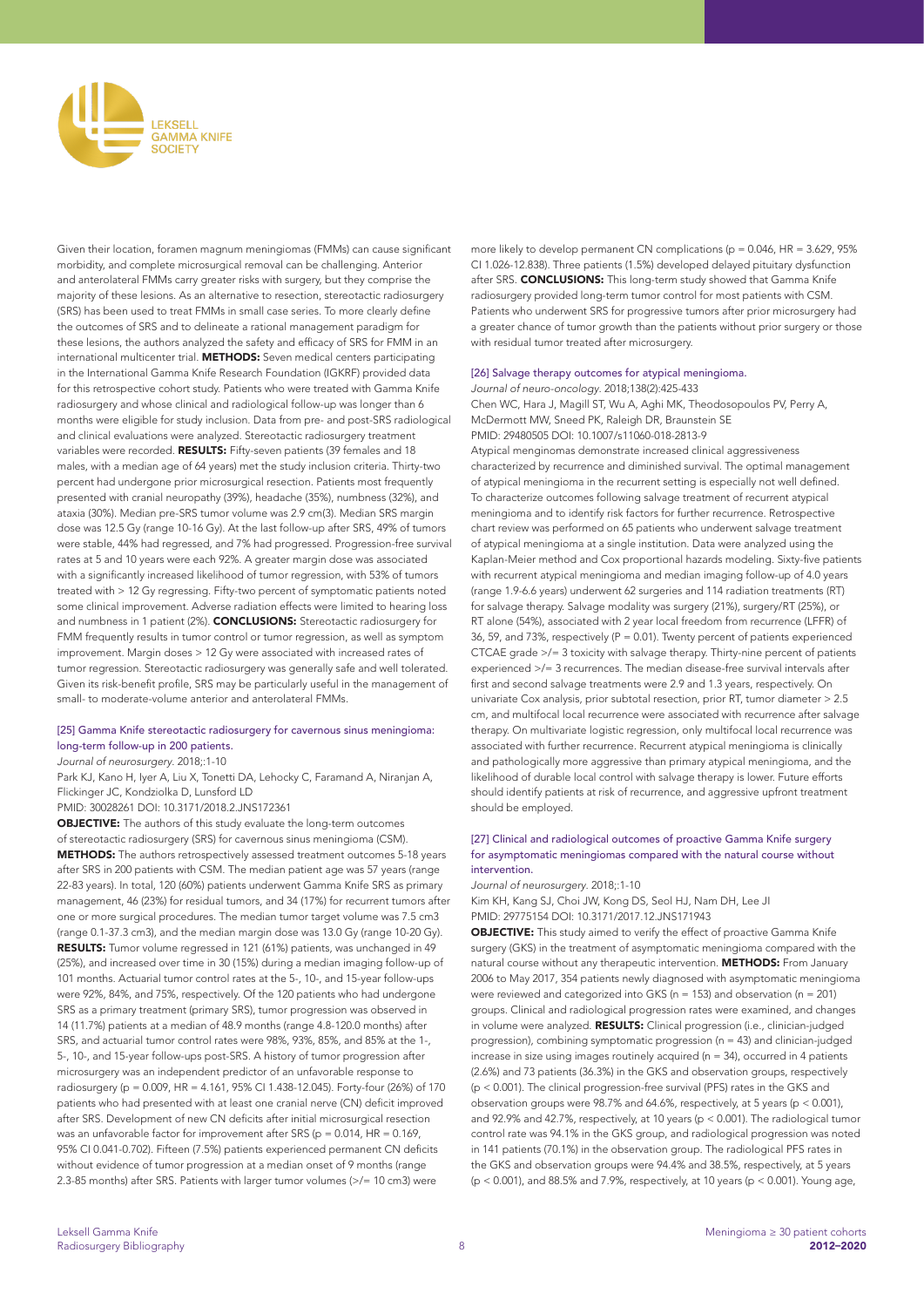

absence of calcification, peritumoral edema, and high T2 signal intensity were correlated with clinical progression in the observation group. Volumetric analysis showed that untreated tumors gradually increased in size. However, GKS-treated tumors shrank gradually, although transient volume expansion was observed in the first 6 months. Adverse events developed in 26 of the 195 GKS-treated patients (13.3%), including 1 (0.5%) major event requiring microsurgery due to severe edema after GKS. Peritumoral edema was related to the development of adverse events ( $p = 0.004$ ). **CONCLUSIONS:** Asymptomatic meningioma is a benign disease; however, nearly two-thirds of patients experience tumor growth and one-third of untreated patients eventually require neurosurgical interventions during watchful waiting. GKS can control tumors clinically and radiologically with high probability. Although the risk of transient adverse events exists, proactive GKS may be a reasonable treatment option when there are no comorbidities limiting life expectancy.

#### [28] Single-Fractionated Stereotactic Radiosurgery for Intracranial Meningioma in Elderly Patients: 25-Year Experience at a Single Institution.

*Operative neurosurgery (Hagerstown, Md.)*. 2018;14(4):341-350

Hasegawa H, Hanakita S, Shin M, Koga T, Takahashi W, Nomoto AK, Sakuramachi M, Saito N

PMID: 29554374 DOI: 10.1093/ons/opx109

**BACKGROUND:** Stereotactic radiosurgery (SRS) has been accepted as a therapeutic option for intracranial meningiomas; however, the detailed data on outcomes in elderly patients remain unclear. OBJECTIVE: To delineate the efficacy of SRS for meningiomas in elderly patients. METHODS: The outcomes of 67 patients aged >/=65 yr who underwent SRS for benign intracranial meningioma (World Health Organization grade I) between 1990 and 2014 at our institution were retrospectively analyzed. The median age was 71 yr (range, 65-83 yr), and the mean and median follow-up were 62 and 52 mo (range, 7-195 mo), respectively. Tumor margins were irradiated with a median dose of 16 Gy, and the median tumor volume was 4.9 cm3 (range, 0.7-22.9 cm3). RESULTS: Actuarial local tumor control rates at 3, 5, and 10 yr after SRS were 92%, 86%, and 72%, respectively. Previous surgery and parasagittal/falcine location were statistically significant predictive factors for failed tumor control. Mild or moderate adverse events were noted in 9 patients. No severe adverse event was observed. A higher margin dose was significantly associated with adverse events by univariate analysis. CONCLUSION: SRS is one of the standard therapies for meningiomas in elderly patients, providing both favorable tumor control and a low risk of adverse events under minimum invasiveness.

#### [29] Stereotactic radiosurgery in the treatment of parasellar meningiomas: longterm volumetric evaluation.

*Journal of neurosurgery*. 2018;128(2):362-372

Cohen-Inbar O, Tata A, Moosa S, Lee CC, Sheehan JP

PMID: 28338439 DOI: 10.3171/2016.11.JNS161402

OBJECTIVE: Parasellar meningiomas tend to invade the suprasellar, cavernous sinus, and petroclival regions, encroaching on adjacent neurovascular structures. As such, they prove difficult to safely and completely resect. Stereotactic radiosurgery (SRS) has played a central role in the treatment of parasellar meningiomas. Evaluation of tumor control rates at this location using simplified single-dimension measurements may prove misleading. The authors report the influence of SRS treatment parameters and the timing and volumetric changes of benign WHO Grade I parasellar meningiomas after SRS on long-term outcome. METHODS: Patients with WHO Grade I parasellar meningiomas treated with single-session SRS and a minimum of 6 months of follow-up were selected. A total of 189 patients (22.2% males,  $n = 42$ ) form the cohort. The median patient age was 54 years (range 19-88 years). SRS was performed as a primary upfront treatment for 44.4% ( $n = 84$ ) of patients. Most (41.8%,  $n = 79$ ) patients had undergone 1 resection prior to SRS. The median tumor volume at the time of SRS was 5.6 cm(3) (0.2-54.8 cm(3)). The median margin dose was 14 Gy (range 5-35 Gy). The volumes of the parasellar meningioma were determined on follow-up scans, computed by

segmenting the meningioma on a slice-by-slice basis with numerical integration using the trapezoidal rule. RESULTS: The median follow-up was 71 months (range 6-298 months). Tumor volume control was achieved in 91.5% (n = 173). Tumor progression was documented in 8.5% (n = 16), equally divided among infield recurrences (4.2%, n = 8) and out-of-field recurrences (4.2%, n = 8). Post-SRS, new or worsening CN deficits were observed in 54 instances, of which 19 involved trigeminal nerve dysfunction and were 18 related to optic nerve dysfunction. Of these,  $90.7\%$  (n = 49) were due to tumor progression and only 9.3% (n = 5) were attributable to SRS. Overall, this translates to a 2.64% (n = 5/189) incidence of direct SRS-related complications. These patients were treated with repeat SRS (6.3%,  $n = 12$ ), repeat resection (2.1%,  $n = 4$ ), or both (3.2%,  $n = 6$ ). For patients treated with a margin dose >/= 16 Gy, the 2-, 4-, 6-, 8-, 10-, 12-, and 15-year actuarial progression-free survival rates are 100%, 100%, 95.7%, 95.7%, 95.7%, 95.7%, and 95.7%, respectively. Patients treated with a margin dose < 16 Gy, had 2-, 4-, 6-, 8-, 10-, 12-, and 15-year actuarial progression-free survival rates of 99.4%, 97.7%, 95.1%, 88.1%, 82.1%, 79.4%, and 79.4%, respectively. This difference was deemed statistically significant ( $p = 0.043$ ). Reviewing the volumetric patientspecific measurements, the early follow-up volumetric measurements (at the 3-year follow-up) reliably predicted long-term volume changes and tumor volume control (at the 10-year follow-up) ( $p = 0.029$ ). **CONCLUSIONS:** SRS is a durable and minimally invasive treatment modality for benign parasellar meningiomas. SRS offers high rates of growth control with a low incidence of neurological deficits compared with other treatment modalities for meningiomas in this region. Volumetric regression or stability during short-term follow-up of 3 years after SRS was shown to be predictive of long-term tumor control.

#### [30] World Health Organization Grade II Meningiomas: The Role of Adjuvant/ Salvage Gamma Knife Surgery After Initial Surgery and Prognostic Factor Assessment.

*World neurosurgery*. 2018;109:e352-e362

Liu X, Shan B, Wang M, Xu J

PMID: 28987849 DOI: 10.1016/j.wneu.2017.09.178

OBJECTIVE: This study was performed to evaluate the efficiency of Gamma Knife surgery (GKS) on reducing recurrence of World Health Organization (WHO) grade II meningiomas after surgery and to define the risk factors associated with tumor recurrence/progression and patient's death. **METHODS:** This retrospective study included 75 patients who were diagnosed with WHO grade II meningiomas after initial surgery. The Kaplan-Meier method with a log-rank test was used to calculate the survival curves. Univariate and multivariate Cox proportional hazards model were used to identify the risk factors associated with tumor recurrence/ progression and patient's death. RESULTS: The median follow-up period was 70 months. The overall survival (OS) was 97.2% at 2 years and 89.8% at 5 years. The progression-free survival (PFS) at 1, 3, and 5 years was 89.3%, 72.6%, and 59.3%, respectively. Comparing the effects on PFS and OS between different groups, there were no statistically significant differences between the surgery-alone group and the surgery with adjuvant/salvage GKS group ( $P = 0.512$ ;  $P = 0.949$ ). In multivariate Cox proportional hazards model analysis, extent of resection (P  $= 0.001$ ) and tumor location (P  $= 0.015$ ) were associated with tumor recurrence; only histologic subtypes ( $P = 0.005$ ) were associated with patient's death. CONCLUSIONS: There was no significant PFS or OS benefit for patients with WHO grade II meningiomas treated with adjuvant/salvage GKS postoperatively. Convexity meningiomas with gross total resection tended to benefit PFS. We suggest trying to achieve maximum safe gross total resection for patients with WHO grade II meningiomas, then following up closely.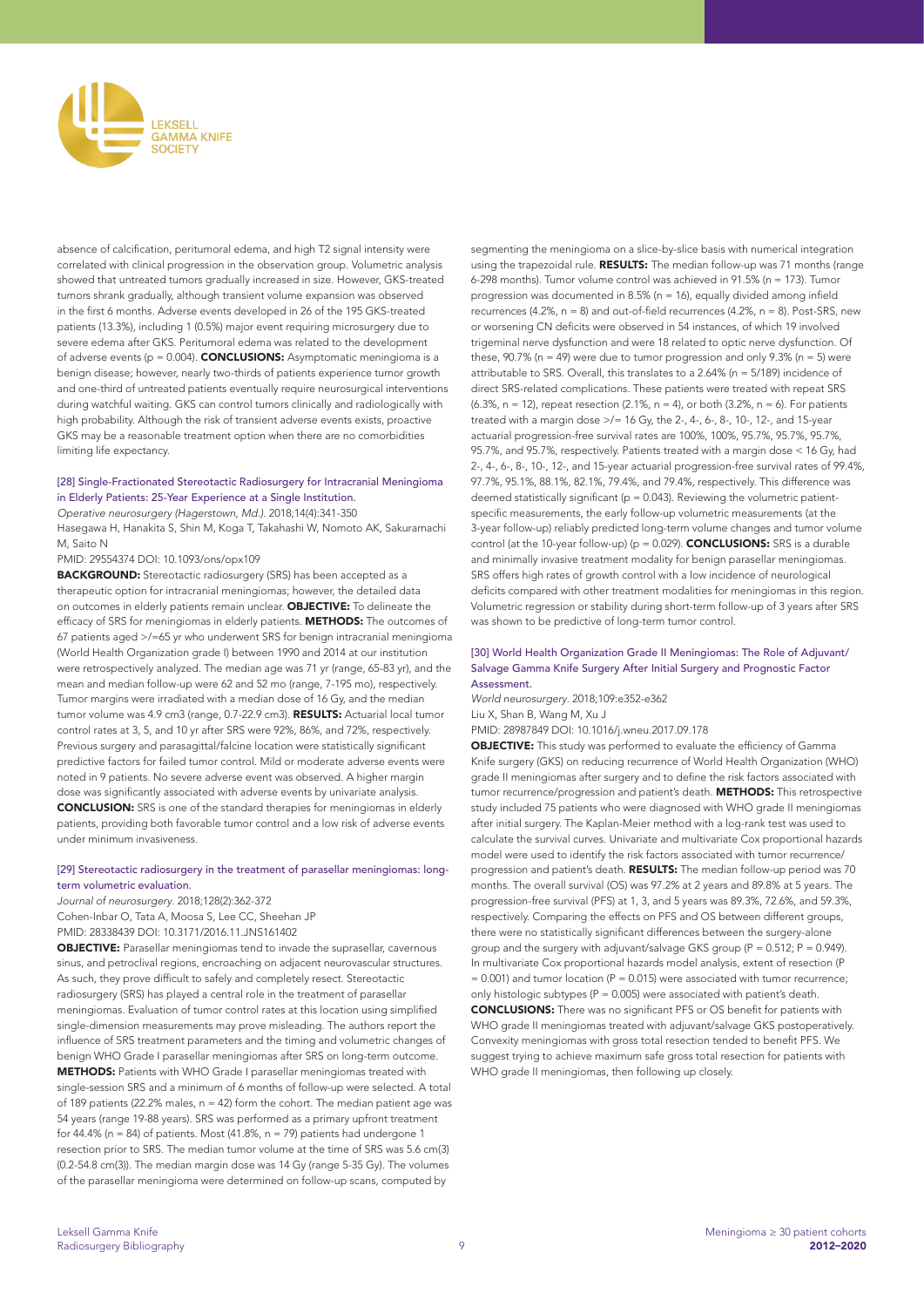

# 2017

# [31] Stereotactic Radiosurgery of Central Skull Base Meningiomas-Volumetric Evaluation and Long-Term Outcomes.

*World neurosurgery*. 2017;108:176-184

Patibandla MR, Lee CC, Sheehan J

PMID: 28882711 DOI: 10.1016/j.wneu.2017.08.166

BACKGROUND AND OBJECTIVE: Complete resection of a central skull base meningioma (CSM) is possible, but it is often associated with high morbidity. Stereotactic radiosurgery (SRS) plays an appreciable role in the management of skull base meningiomas. This study aims to apply volumetric methods to assess the CSM response after SRS and correlate it with clinical outcomes. MATERIALS AND METHODS: The cohort consisted of 219 patients, of whom 73.9% were female (n = 162), with a median age of 55 years (19-88). SRS was the primary treatment for  $45.7\%$  (n = 100), while  $37.9\%$  (n = 83) underwent treatment for residual tumors, 14.2% (n = 31) for recurrence, and in 5 with others reasons. The median tumor volume was 4.9 cm(3) (0.3-105 cm(3)) to a median margin dose of 14 Gy (5-35 Gy). Volumetric analysis of CSM was performed on the SRS scan and each available magnetic resonance image thereafter. RESULTS: The median clinical and imaging follow-ups of the cohort were 72 (24-298) and 66 (18-298) months, respectively. The overall tumor control rate was 83.4% (n = 183) at last follow-up with tumor regression 72.1% (n = 158). Neurologic symptoms were improved after SRS in 6.8% (n = 15), stable in 72.6% (n = 159), and worsened in 20.5% (n = 45). The clinical deterioration usually occurred in the patients with tumor progression (P < 0.001). Following SRS, the volumetric analysis confirmed that tumor response at 3 years reliably projected volumetric change and tumor control at 5 years (R(2)  $= 0.694$ ) with P < 0.001 and 10 years (R(2) = 0.571) with P = 0.001. **CONCLUSION:** SRS affords effective tumor volumetric control and neurologic stability or improvement in the majority of patients with CSMs. The radiologic response of CSM as determined by volumetry at 3 years post-SRS is predictive of long-term tumor response at 5 and 10 years following SRS.

### [32] Efficacy and outcomes of facial nerve-sparing treatment approach to cerebellopontine angle meningiomas.

#### *Journal of neurosurgery*. 2017;127(6):1231-1241

D'Amico RS, Banu MA, Petridis P, Bercow AS, Malone H, Praver M, Wang TJC, Isaacson SR, Sisti MB

#### PMID: 28186449 DOI: 10.3171/2016.10.JNS161982

OBJECTIVE: Advanced microsurgical techniques contribute to reduced morbidity and improved surgical management of meningiomas arising within the cerebellopontine angle (CPA). However, the goal of surgery has evolved to preserve the quality of the patient's life, even if it means leaving residual tumor. Concurrently, Gamma Knife radiosurgery (GKRS) has become an acceptable and effective treatment modality for newly diagnosed, recurrent, or progressive meningiomas of the CPA. The authors review their institutional experience with CPA meningiomas treated with GKRS, surgery, or a combination of surgery and GKRS. They specifically focus on rates of facial nerve preservation and characterize specific anatomical features of tumor location with respect to the internal auditory canal (IAC). METHODS: Medical records of 76 patients with radiographic evidence or a postoperative diagnosis of CPA meningioma, treated by a single surgeon between 1992 and 2016, were retrospectively reviewed. Patients with CPA meningiomas smaller than 2.5 cm in greatest dimension were treated with GKRS, while patients with tumors 2.5 cm or larger underwent facial nervesparing microsurgical resection where appropriate. Various patient, clinical, and tumor data were gathered. Anatomical features of the tumor origin as seen on preoperative imaging confirmed by intraoperative investigation were evaluated for prognostic significance. Facial nerve preservation rates were evaluated. RESULTS: According to our treatment paradigm, 51 (67.1%) patients underwent microsurgical resection and 25 (32.9%) patients underwent GKRS. Gross-total

resection (GTR) was achieved in 34 (66.7%) patients, and subtotal resection (STR) in 17 (33.3%) patients. Tumors recurred in 12 (23.5%) patients initially treated surgically, requiring additional surgery and/or GKRS. Facial nerve function was unchanged or improved in 68 (89.5%) patients. Worsening facial nerve function occurred in 8 (10.5%) patients, all of whom had undergone microsurgical resection. Upfront treatment with GKRS for CPA meningiomas smaller than 2.5 cm was associated with preservation of facial nerve function in all patients over a median follow-up of 46 months, regardless of IAC invasion and tumor origin. Anatomical origin was associated with extent of resection but did not correlate with postoperative facial nerve function. Tumor size, extent of resection, and the presence of an arachnoid plane separating the tumor and the contents of the IAC were associated with postoperative facial nerve outcomes. CONCLUSIONS: CPA meningiomas remain challenging lesions to treat, given their proximity to critical neurovascular structures. GKRS is a safe and effective option for managing CPA meningiomas smaller than 2.5 cm without associated mass effect or acute neurological symptoms. Maximal safe resection with preservation of neurological function can be performed for tumors 2.5 cm or larger without significant risk of facial nerve dysfunction, and, when combined with GKRS for recurrence and/or progression, provides excellent disease control. Anatomical features of the tumor origin offer critical insights for optimizing facial nerve preservation in this cohort.

## [33] Multimodal treatment of parasagittal meningiomas: a single-center experience.

*Journal of neurosurgery*. 2017;127(6):1249-1256 Gatterbauer B, Gevsek S, Hoftberger R, Lutgendorf-Caucig C, Ertl A, Mallouhi A, Kitz K, Knosp E, Frischer JM

PMID: 28156245 DOI: 10.3171/2016.9.JNS161859

OBJECTIVE: Treatment of parasagittal meningiomas is still considered a challenge in modern microsurgery. The use of microsurgical resection, radiosurgery, or a microsurgery-radiosurgery combination treatment strategy is often debated. The aim of this study was to evaluate the treatment of parasagittal meningioma and provide evidence that a multimodal approach reduces complication rates and achieves good tumor control rates. METHODS: The authors retrospectively reviewed long-term follow-up data on 117 patients who had been treated for parasagittal meningiomas at their institution between 1993 and 2013. Treatment included microsurgery, Gamma Knife radiosurgery (GKRS), and radiotherapy. RESULTS: The median tumor volume prior to the first microsurgical resection was largest in the microsurgery-radiosurgery combination treatment group. Invasion of the superior sagittal sinus was significantly associated with a Simpson Grade IV resection and subsequent radiosurgery treatment. The Simpson resection grade did not influence time to progression or recurrence in benign meningioma cases. Complete sinus occlusion was followed by microsurgical resection of the occluded sinus, by tumor resection without resection of the sinus, or by GKRS. Histopathology revealed WHO Grade I tumors in most patients. However, a high percentage (33%) of atypical or malignant meningiomas were diagnosed after the last microsurgical resection. The time to recurrence or progression after microsurgery was significantly longer in patients with WHO Grade I meningiomas than in those with Grade II or III meningiomas. At follow-up, tumor control rates after GKRS were 91% for presumed meningioma, 85% for benign meningioma, 71% for atypical meningioma, and 38% for malignant meningioma. **CONCLUSIONS:** A multimodal treatment approach to parasagittal meningiomas reduces the rate of complications. Thus, microsurgery, radiotherapy, and radiosurgery are complementary treatment options. Gamma Knife radiosurgery is safe and effective in patients with meningiomas invading the superior sagittal sinus. The procedure can be part of a multimodal treatment plan or administered as a single treatment in well-selected patients.

#### [34] Recurred Intracranial Meningioma: A Retrospective Analysis for Treatment Outcome and Prognostic Factor.

*Brain tumor research and treatment*. 2017;5(2):54-63 Ryu HS, Moon KS, Lee KH, Jang WY, Jung TY, Kim IY, Jung S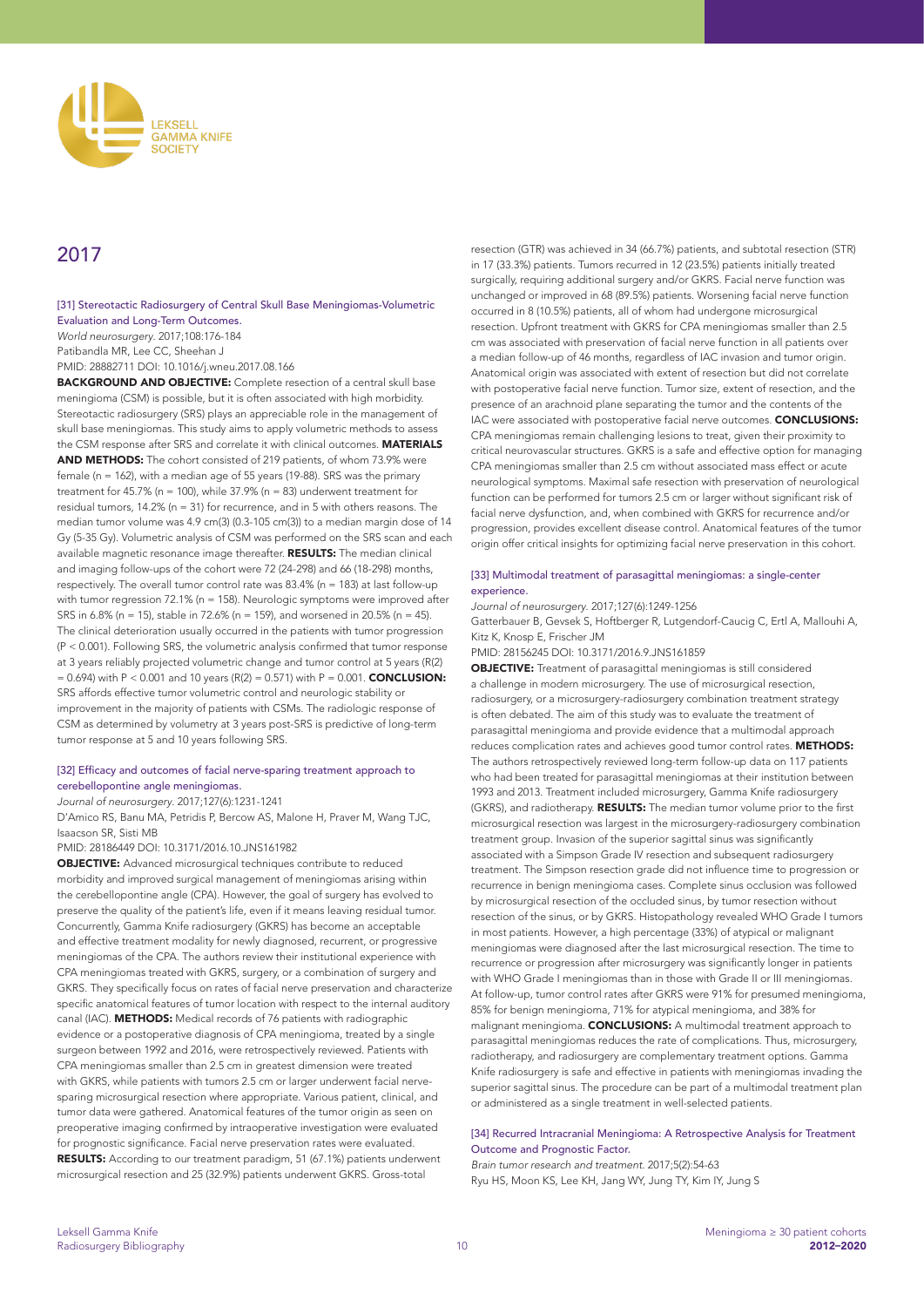

#### PMID: 29188205 DOI: 10.14791/btrt.2017.5.2.54

**BACKGROUND:** In this study, we aimed to compare repeated resection and radiation treatment, such as Gamma knife radiosurgery (GKRS) or conventional radiotherapy (RT), and investigate the factors influencing treatment outcome, including overall survival (OS), progression-free survival (PFS), and complication rates. METHODS: We retrospectively reviewed 67 cases of recurred intracranial meningiomas (repeated resection: 36 cases, radiation treatment: 31 cases) with 56 months of the median follow-up duration (range, 13-294 months). RESULTS: The incidence of death rate was 29.9% over follow-up period after treatment for recurred meningiomas (20/67). As independent predictable factors for OS, benign pathology [hazard ratio (HR) 0.132, 95% confidence interval (CI) 0.048- 0.362, p<0.001] and tumor size <3 cm (HR 0.167, 95% CI 0.061-0.452, p<0.001) were significantly associated with a longer OS. The incidence of progression rate was 23.9% (16/67). Only treatment modality was important for PFS as an independent predictable factor (GKRS/RT vs. open resection; HR 0.117, 95% CI 0.027-0.518, p<0.005). The complication rate was 14.9% in our study (10/67). Larger tumor size (>/=3 cm, HR 0.060, 95% CI 0.007-0.509, p=0.010) was significant as an independent prognostic factor for development of complications. Although treatment modality was not included for multivariate analysis, it should be considered as a predictable factor for complications (p=0.001 in univariate analysis). **CONCLUSION:** The role of repeated resection is questionable for recurred intracranial meningiomas, considering high progression and complication rates. Frequent and regular imaging follow-up is required to detect recurred tumor sized as small as possible, and radiation treatment can be a preferred treatment.

# [35] The Role of Adjuvant Treatment in Patients with High-Grade Meningioma. *Journal of Korean Neurosurgical Society*. 2017;60(5):527-533

Cho M, Joo JD, Kim IA, Han JH, Oh CW, Kim CY

PMID: 28881115 DOI: 10.3340/jkns.2016.1111.009

OBJECTIVE: To investigate the efficacy of adjuvant treatment in patients with high-grade meningioma. **METHODS:** A retrospective analysis was performed for patients with high-grade meningioma, World Health Organization grade 2 or 3, in a single center between 2003 and 2014. The patients were reviewed according to age at diagnosis, sex, the location of meningioma, degree of tumor resection, histological features, and type of adjuvant treatment. These factors were analyzed by Firth logistic regression analyses. RESULTS: Fifty-three patients with high-grade meningioma were enrolled. Thirty-four patients received adjuvant treatment; conventional radiotherapy or radiosurgery. Clinical follow-up ranged from 13-113 months with a median follow-up of 35.5 months. Gross total removal (GTR), Simpson grade 1 or 2, was achieved in 29 patients and, among them, 13 patients received adjuvant treatment. In the other 24 patients with non-GTR, conventional adjuvant radiotherapy and radiosurgery were performed in 11 and 10 patients, respectively. The other 3 patients did not receive any adjuvant treatment. Radiation-related complications did not occur. Of the 53 patients, 19 patients had suffered from recurrence. The recurrence rate in the adjuvant treatment group was 23.5% (8 out of 34). On the other hand, the rate for the non-adjuvant treatment group was 57.9% (11 out of 19) (odds ratio [OR]=0.208, p=0.017). In the GTR group, the recurrence rate was 7.5% (1 out of 13) for patients with adjuvant treatment and 50% (8 out of 16) for patients without adjuvant treatment (OR=0.121, p=0.04). **CONCLUSION:** Adjuvant treatment appears to be safe and effective, and could lead to a lower recurrence rate in high-grade meningioma, regardless of the extent of removal. Our results might be used as a reference for making decisions when planning adjuvant treatments for patients with high-grade meningioma after surgery.

[36] Gamma Knife Stereotactic Radiosurgery for Grade 2 Meningiomas. *Journal of neurological surgery. Part B, Skull base*. 2017;78(4):288-294 Refaat T, Gentile M, Sachdev S, Dalal P, Butala A, Gutiontov S, Helenowksi I, Lee P, Sathiaseelan V, Bloch O, Chandler J, Kalapurakal JA PMID: 28725514 DOI: 10.1055/s-0036-1597834

PURPOSE: This study aims to report long-term clinical outcomes after Gamma Knife radiosurgery (GKRS) for intracranial grade 2 meningiomas. METHODS: In this Institutional Review Board approved study, we reviewed records of all patients with grade 2 meningiomas treated with GKRS between 1998 and 2014. RESULTS: A total of 97 postoperative histopathologically confirmed grade 2 meningiomas in 75 patients were treated and are included in this study. After a mean followup of 41 months, 28 meningiomas had local recurrence (29.79%). Median time to local recurrence was 89 months (mean: 69, range: 47-168). The 3- and 5-year actuarial local control (LC) rates were 68.9 and 55.7%, respectively. The 3- and 5-year overall survival rates were 88.6 and 81.1%, respectively. There was a trend toward worse LC with tumors treated with radiation doses </= 13 versus > 13 Gy. There was no radiation necrosis or second malignant tumors noted in our series. **CONCLUSIONS:** This report, one of the largest GKRS series for grade 2 meningiomas, demonstrates that GKRS is a safe and effective treatment modality for patients with grade 2 meningiomas with durable tumor control and minimal toxicity. Adjuvant GKRS could be considered as a reasonable treatment approach for patients with grade 2 meningiomas.

#### [37] Gamma Knife Radiosurgery for Cavernous Sinus Meningiomas: Analysis of Outcome in 166 Patients.

*Stereotactic and functional neurosurgery*. 2017;95(4):259-267 Azar M, Kazemi F, Jahanbakhshi A, Chanideh I, Jalessi M, Amini E, Geraily G, Farhadi M

#### PMID: 28797005 DOI: 10.1159/000478024

**OBJECTIVES:** The outcomes of Gamma Knife radiosurgery (GKRS) for cavernous sinus meningioma (CSM) are presented, and factors possibly affecting outcome are investigated. METHODS: The medical records and imaging and procedural reports of 166 patients with CSM were retrospectively reviewed. Demographic data, procedural data, symptomatic improvement, radiological regression, and progression-free survival (PFS) rates were evaluated. RESULTS: There were 124 women and 42 men; including 44 postoperative and 122 primary GKRS cases. Mean follow-up was 32.4 months. Mean marginal dose was 13 Gy. Symptomatic improvement was seen in 40.4%, while neurologic deterioration occurred in 9.6%; 50% remained symptomatically stable. Radiological regression was noted in 57.2%; the tumor remained stable in 35.5%, and 7.2% of the patients experienced tumor progression. The actuarial 5- and 10-year PFS rates were 90.1% (+/-3.3) and 75.8% (+/-8.8), respectively. History of previous surgery or radiotherapy were associated with lower symptomatic improvement. Higher tumor coverage and isodose lines were accompanied with better radiological prognosis. However, a history of conventional radiotherapy, presence of facial sensory deficits at presentation, a higher tumor volume, and tumor extension to the suprasellar compartment affected the radiologic outcome negatively. CONCLUSION: This study revealed a high efficacy and safety for GKRS in both postoperative and primary GKRS patients. Achievability of a good profile of tumor coverage and isodose lines at radiosurgical planning predict a better outcome.

#### [38] Gamma Knife Radiosurgery for Petroclival Meningioma: Long-Term Outcome and Failure Pattern.

*Stereotactic and functional neurosurgery*. 2017;95(4):209-215 Kim JW, Kim DG, Se YB, Kim SK, Chung HT, Paek SH, Jung HW PMID: 28683438 DOI: 10.1159/000475763

Total removal of petroclival meningioma is difficult, and aggressive extirpation is often associated with significant surgical morbidity and mortality. The aim of this study was to evaluate the long-term outcome and failure pattern of treatment with Gamma Knife radiosurgery (GKRS) in patients with petroclival meningiomas. Eighty-nine consecutive patients with petroclival meningiomas underwent GKRS between 1998 and 2013. Fifty-eight patients received GKRS as a primary treatment and 31 patients underwent GKRS as a secondary treatment after microsurgery. The mean tumor volume was 6.7 cm3 (range, 0.5-46.3 cm3) and the mean marginal dose was 13.2 Gy (range, 8-17 Gy). At the last radiological follow-up, tumor volume was decreased in 50 patients (56.2%), stationary in 34 patients (38.2%), and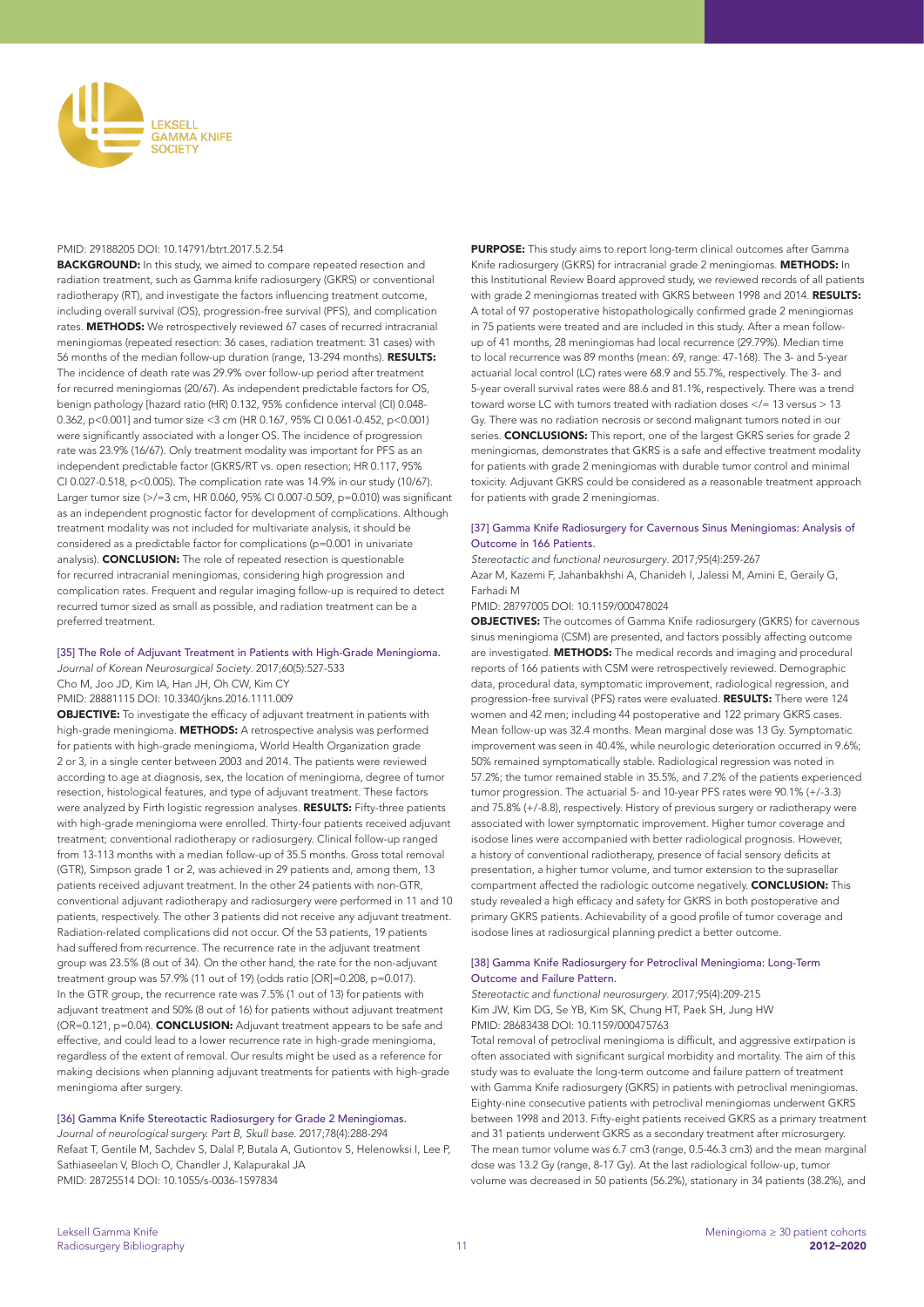

increased in 5 patients (5.6%). The actuarial progression-free survival after GKRS was 94.7% at 5 years and 88.9% at 10 years. Favorable cranial nerve outcomes were found in 81 patients (91%). A regrowth pattern was present in all 4 patients of the primary treatment group, whereas cyst formation (3 patients) and regrowth (1 patient) were observed in the secondary treatment group. GKRS is an effective and reasonable option as a primary or secondary treatment for petroclival meningioma. Further studies of failure patterns after GKRS for petroclival meningioma are mandatory.

# [39] Direct Comparison of Gamma Knife Radiosurgery and Microsurgery for Small Size Meningiomas.

*World neurosurgery*. 2017;101:170-179

Bir SC, Patra DP, Maiti TK, Bollam P, Minagar A, Nanda A PMID: 28185974 DOI: 10.1016/j.wneu.2017.01.105

BACKGROUND: Patients with small (<3 cm) intracranial meningiomas can be either observed or treated. Treatment can be either radiosurgery or microsurgery if and when tumor progression occurs. We compared local tumor growth control and recurrence-free survival (RFS) of microsurgical resection and radiosurgery in small intracranial meningiomas and identified predictors of unfavorable outcome. METHODS: A retrospective review (2005-2016) was performed of 90 consecutive patients with intracranial meningiomas who underwent either microsurgery (n = 31) or Gamma Knife radiosurgery (GKRS) (n = 59). The study population was evaluated clinically and radiographically after treatment. RESULTS: GKRS in meningiomas showed a significantly higher percentage of local control of tumor growth compared with microsurgery ( $P = 0.02$ ) 5 and 10 years ( $P = 0.003$ ) after treatment. The median RFS was also significantly higher in the GKRS group compared with the microsurgery group ( $P = 0.04$ ). There was no difference in RFS between Simpson grade I resection and GKRS (P = 0.69). In univariate analysis, RFS after procedures was significantly affected by tumor involvement of cranial nerves, presence of comorbidities, and preoperative Karnofsky performance scale score </=70. In multivariate analysis, only preoperative Karnofsky performance scale score </=70 was a predictor of unfavorable outcome. CONCLUSIONS: GKRS offers a high rate of tumor control and longer RFS that is comparable to Simpson grade I resection. Subtotal resection is not a good choice for small meningiomas. The treatment procedure should be tailored according to the presence of comorbidities and the maximum benefit for the patient.

#### [40] Is Fractionated Gamma Knife Radiosurgery a Safe and Effective Treatment Approach for Large-Volume (>10 cm(3)) Intracranial Meningiomas? *World neurosurgery*. 2017;99:477-483

Han MS, Jang WY, Moon KS, Lim SH, Kim IY, Jung TY, Jung S PMID: 28017757 DOI: 10.1016/j.wneu.2016.12.056

BACKGROUND: Even with great advances in surgery and improved clinical outcome, morbidity and mortality are still high for large-volume intracranial meningiomas (MNGs). Recently, Gamma Knife radiosurgery (GKS) has proven to be a safe and effective treatment for many patients with intracranial MNGs. However, single-session GKS may increase the risk of radiation-induced toxicity for large MNGs. Recently, fractionated GKS (FGKS) has been performed for an increasing number of patients with surgically high-risk and large intracranial tumors. In this study, we report our results on the efficacy and safety of FGKS for large MNGs. **METHODS:** The authors performed a retrospective review of 70 patients who underwent GKS for large-volume (>10 cm(3)) intracranial MNGs between 2004 and 2015, with a minimum follow-up of 12 months. The authors classified these patients into 2 groups of single-session GKS, FGKS. The patients were followed by clinical examination and serial imaging with magnetic resonance imaging. **RESULTS:** In the single-session GKS group (42 patients), the median tumor volume was 15.2 cm(3) (range 10.3-48.3 cm(3)); the median prescription dose was 12 Gy (range 8-14 Gy), and the median follow-up duration was 57.8 months (range 14.5-128.4 months). In the FGKS group (28 patients), the median tumor volume was 21 cm(3) (range 10.2-54.7 cm(3)), and the median prescription was 7.5 Gy in 2 fractions (range 5-8 Gy), 6 Gy in 3 fractions (range 5-6.5 Gy), and

4.5 Gy in 4 fractions. The median follow-up duration for the FGKS group was 50 months (range 12.5-90.6 months). The overall 5-year tumor control rate was 92.9% in the FGKS group and 88.1% in the single-session GKS group. Fourteen (33.3%) symptomatic complications after single-session GKS were noted, including 5 cases of hemiparesis, 4 of seizure, 3 of peritumoral edema, and 2 of hydrocephalus. Two (7.1%) symptomatic complications after FGKS were noted, including 2 cases of hemiparesis. The FGKS group had higher progression-free survival (PFS) rate at 5 years (92.9% vs. 88.1%), but the differences did not reach statistical significance (P = 0.389). The patients in the FGKS group, however, experienced a lower complication rate compared with patients with a single-session GKS group  $(P =$ 0.017, hazard ratio, 5.7:1). **CONCLUSION:** When the large-volume (>10 cm(3)) intracranial MNGs are expected to have high morbidity after microsurgery and for patients that have a poor medical status for surgery, FGKS can be considered an alternative with good tumor control and lower complications rates compared with single-session GKS (P = 0.017).

#### [41] Analysis the causes of radiosurgical failure in intracranial meningiomas treated with radiosurgery.

*Clinical neurology and neurosurgery*. 2017;154:51-58 Kim M, Cho YH, Kim JH, Kim CJ, Kwon DH

PMID: 28129632 DOI: 10.1016/j.clineuro.2017.01.013

OBJECTIVES: Surgical resection is a primary indication for intracranial meningioma. Radiosurgery is also an excellent treatment modality for postoperative residual tumors, or tumors in high-risk locations, such as the skull base. Despite multimodality treatments, there are some cases in which radiosurgery fails and surgical resection or re-radiosurgery is required. However, there has not been a comprehensive study focusing on the causes of secondary treatment for local recurrence or a new mass that develops outside the target area after radiosurgery. Hence, we analyzed the causes of radiosurgical failure in patients with meningioma. METHODS: From 2000 to 2015, we retrospectively reviewed 1086 patients who underwent gamma knife radiosurgery (GKRS) for intracranial meningioma at the Asan Medical Center. Multiple meningiomas or tumors with a volume greater than 7000mm(3) were excluded. All patients had a minimum follow-up of 12 months. Finally, 771 patients were enrolled in this study. Clinical symptoms and brain MRI findings were assessed by neurosurgeons. When the tumor size increased and was accompanied by newly developed neurological symptoms, further management was considered (e.g. microsurgical resection and stereotactic radiosurgery). Histological analyses of the resected tumors were performed by neuropathologists. RESULTS: Among the 771 patients, tumor growth was observed in 60 patients (7.78%). Seven patients showed transient tumor growth after GKRS. These patients have been under close observation without any further treatment. Thirty patients (3.89%) underwent re-radiosurgery for tumor control. Another 23 patients underwent procedures other than reradiosurgery; 8 underwent microsurgical resection, 3 underwent cyber knife radiosurgery (CKRS), 1 underwent radiation therapy, and 8 were closely followedup. Three patients visited other clinics or were lost to follow-up. Of the remaining 30 patients, 22 (group 1) underwent microsurgical resection prior to their initial course of GKRS and the other 8 (group 2) were treated only with re-radiosurgery. In group 1, recurrence rates after radiosurgery were 2.47% (n=19) and 0.39% (n=3) for local and distant recurrence, respectively. In group 2, recurrence rates after radiosurgery were 0.52% (n=4) and 0.52% (n=4) for local and distant recurrence, respectively. An analysis was performed to determine the factors that may result in differences between the two groups. Of the many variables, local recurrence (p=0.0331, Fisher's exact test) was the only significant factor. CONCLUSION: We analyzed the causes of radiosurgical failure in meningioma patients and observed that microsurgery before radiosurgery was significantly associated with a high local recurrence rate compared with primary radiosurgery. Furthermore, the percentage of local recurrence cases that required secondary radiosurgery was as low as 2.98%. This result is comparable with that of microsurgical resection, which is the mainstay of treatment for meningioma.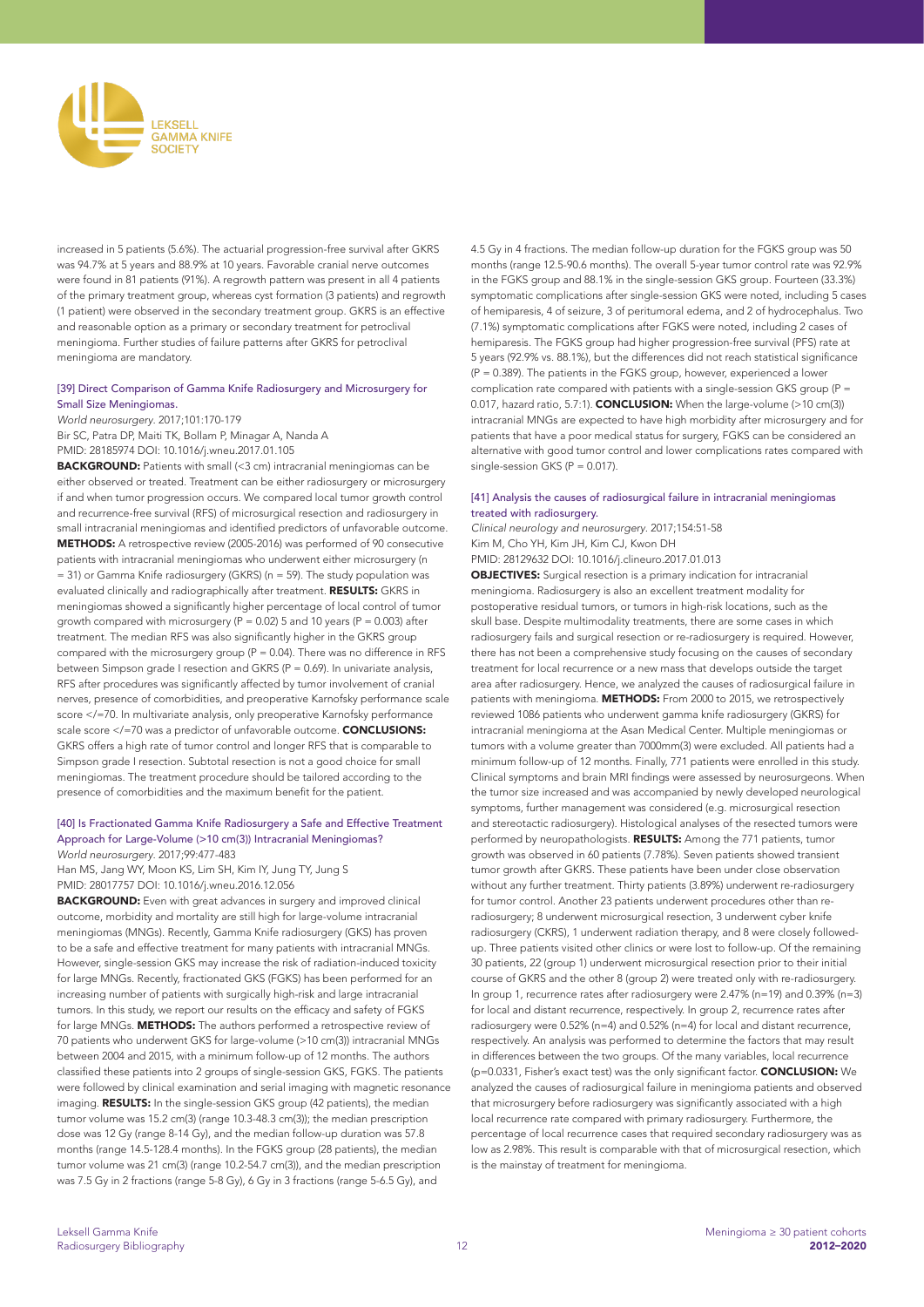

# [42] Analysis of the results of recurrent intracranial meningiomas treated with re-radiosurgery.

*Clinical neurology and neurosurgery*. 2017;153:93-101 Kim M, Lee DH, Kim Rn HJ, Cho YH, Kim JH, Kwon DH PMID: 28081463 DOI: 10.1016/j.clineuro.2016.12.014

OBJECTS: Meningioma is the most common intracranial neoplasm, comprising approximately 30% of all primary intracranial tumors (Claus et al., 2005) [1]. Treatment options include observation, microsurgical resection, stereotactic radiosurgery (SRS), and whole brain radiation therapy (WBRT). Gamma knife radiosurgery (GKRS) is a very effective treatment for intracranial meningiomas; previous studies showed the tumor control rate at 5-10 years of follow-up as 84.3%-100% in all cases (Feigl et al., 2005; Linskey et al., 2005; Malik et al., 2005; Aichholzer et al., 2000; Hakim et al., 1998; Chang and Adler 1997; Lunsford, 1994; Ganz et al., 1993) [2-9]. Many studies have discussed issues like optimal dose, conformal configurations, and adverse effects to improve the treatment result with GKRS (Malik et al., 2005; Kenai et al., 2005; Rowe et al., 2004; Shrieve et al., 2004) [4,10-12]. There are some cases in which the radiosurgery result is unfavorable and perhaps further treatment is needed. In these cases, re-radiosurgery can be an option. However, there have not been comprehensive studies discussing the issues of re-radiosurgery. Therefore, we analyzed the result of re-radiosurgery for recurrent meningiomas and their impact on clinical outcomes. METHODS: From 1995 to 2015, we retrospectively reviewed 1163 patients who underwent GKRS for intracranial meningioma at the Asan Medical Center. Patients with multiple meningiomas or a follow-up with a period of less than a year were excluded from this study. Finally, 865 patients were enrolled in this study. Clinical symptoms and brain magnetic resonance imaging (MRI) scans were assessed by neurosurgeons. When tumor size increased together with newly developed neurologic symptoms, further management, such as microsurgical resection or SRS, was considered. Histologic analysis of the resected tumors was performed by neuropathologists. Clinical data, including patient's sex, age, and tumor locations were recorded. Treatment data included tumor volume, tumor grade, radiation dose, and presence of edema. Final outcome data including follow-up period, time to progression, interval between first and second radiosurgery courses and interval between microsurgery and radiosurgery were obtained. RESULTS: Among 865 patients, tumor recurrence was found in 63 patients (7.28%). Seven patients showed transient tumor growth after GKRS. These patients have been under close observation without any further treatments. Fifty-six patients (6.47%) showed permanent tumor growth on follow-up MRI. Thirty-three patients from this group underwent repeated radiosurgery owing to tumor growth, resulting in a re-irradiation rate of 3.82% at our radiosurgery center. The other 23 patients were treated using methods other than re-radiosurgery. Among the 33 patients, 25 underwent microsurgical resection prior to their initial course of GKRS, and the other 8 were treated with re-radiosurgery only. An analysis was performed to determine factors that may have a role in treatment results. Of the many variables, tumor grade (p=0.004, Fisher's exact test) was the only significant factor for progression-free survival (PFS). Thirteen patients with unbiopsied or benign meningioma showed stable tumor size, while there was tumor growth in 8 patients. Among high-grade meningioma patients, 3 and 9 showed stable disease and tumor growth, respectively. As a result of re-radiosurgery, 11 out of 17 patients showed tumor growth and needed further treatments; this involved a third GKRS for 4 patients, microsurgical resection for 6 patients, and cyber knife radiosurgery (CKRS) for 1 patient. Four patients from this group were also treated with WBRT. CONCLUSION: We analyzed the results of re-radiosurgery for recurrent meningiomas and observed that World Health Organization (WHO) grade II and III was significantly associated with a lower PFS rate compared with low-grade meningiomas (p=0.004). Conversely, patients with benign meningioma or unbiopsied tumors had much better results. Hence, reradiosurgery is recommended for patients with unknown or benign meningiomas if their first GKRS result is unsatisfactory. However, re-radiosurgery should be considered carefully for recurrent high-grade tumors. Owing to the small number of recurrent meningioma patients treated with re-radiosurgery, further studies are required to delineate the role of this treatment.

# 2016

#### [43] Grade II meningiomas and Gamma Knife radiosurgery: analysis of success and failure to improve treatment paradigm.

*Journal of neurosurgery*. 2016;125(Suppl 1):89-96

Valery CA, Faillot M, Lamproglou I, Golmard JL, Jenny C, Peyre M, Mokhtari K, Mazeron JJ, Cornu P, Kalamarides M

PMID: 27903189 DOI: 10.3171/2016.7.GKS161521

OBJECTIVE: Grade II meningiomas, which currently account for 25% of all meningiomas, are subject to multiple recurrences throughout the course of the disease and represent a challenge for the neurosurgeon. Radiosurgery is increasingly performed for the treatment of Grade II meningiomas and is quite efficient in controlling relapses locally at the site of the lesion, but it cannot prevent margin relapses. The aim of this retrospective study was to analyze the technical parameters involved in producing marginal relapses and to optimize loco-marginal control to improve therapeutic strategy. METHODS: Eighteen patients presenting 58 lesions were treated by Gamma Knife radiosurgery (GKRS) between 2010 and 2015 in Hopital de la Pitie-Salpetriere. The median patient age was 68 years (25%-75% interval: 61-72 years), and the sex ratio (M/F) was 13:5. The median delay between surgery and first GKRS was 3 years. Patients were classified as having Grade II meningioma using World Health Organization (WHO) 2007 criteria. The tumor growth rate was computed by comparing 2 volumetric measurements before treatment. After GKRS, iterative MRI, performed every 6 months, detected a relapse if tumor volume increased by more than 20%. Patterns of relapse were defined as being local, marginal, or distal. Survival curves were estimated using the Kaplan-Meier method, and the relationship between criterion and potential risk factors was tested by the log-rank test and univariable Cox model. **RESULTS:** The median follow-up was 36 months (range 8-57 months). During this period, 3 patients presented with a local relapse, 5 patients with a marginal relapse, and 7 patients with a distal relapse. Crude local control was 84.5%. The local control actuarial rate was 89% at 1 year and 71% at 3 years. The marginal control actuarial rate was 81% at 1 year and 74% at 2 years. The distal control actuarial rate was 100% at 1 year, 81% at 2 years, and 53% at 3 years. Median distal control was 38 months. Progression-free survival (PFS) was 71% at 1 year, 36% at 2 years, and 23% at 3 years. Median PFS was 18 months. Lesions treated with a minimum radiation dose of </= 12 Gy had significantly more local relapses than those treated with a dose  $> 12$  Gy (p = 0.04) in univariate analysis. Marginal control was significantly influenced by tumor growth rate, with a lower growth rate being highly associated with improved marginal control ( $p = 0.002$ ). There was a trend toward a relationship between dose and marginal control, but it was not significant ( $p = 0.09$ ). PFS was significantly associated with delay between first surgery and GKRS ( $p = 0.03$ ). The authors noticed few complications with no sequelae. CONCLUSIONS: In order to optimize loco-marginal control, radiosurgical treatment should require a minimum dose of > 12 Gy and an extended target volume along the dural insertion. Ideally, these parameters should correspond to the aggressiveness of the lesion, based on genetic features of the tumor.

[44] Long-term Outcomes After Gamma Knife Radiosurgery for Meningiomas. *American journal of clinical oncology*. 2016;39(5):453-7 Kondziolka D, Patel AD, Kano H, Flickinger JC, Lunsford LD PMID: 24755664 DOI: 10.1097/COC.0000000000000080

BACKGROUND: Gamma knife stereotactic radiosurgery (SRS) has become an important management strategy for patients with meningiomas. Although prior reports have studied early tumor control, neurological response, and associated morbidity, our purpose was to use clinical and imaging studies to determine whether long-term outcomes remain stable over time. MATERIALS AND METHODS: We studied 290 consecutive patients (92 men and 198 women) who underwent gamma knife SRS for a meningioma between 1987 and 1997.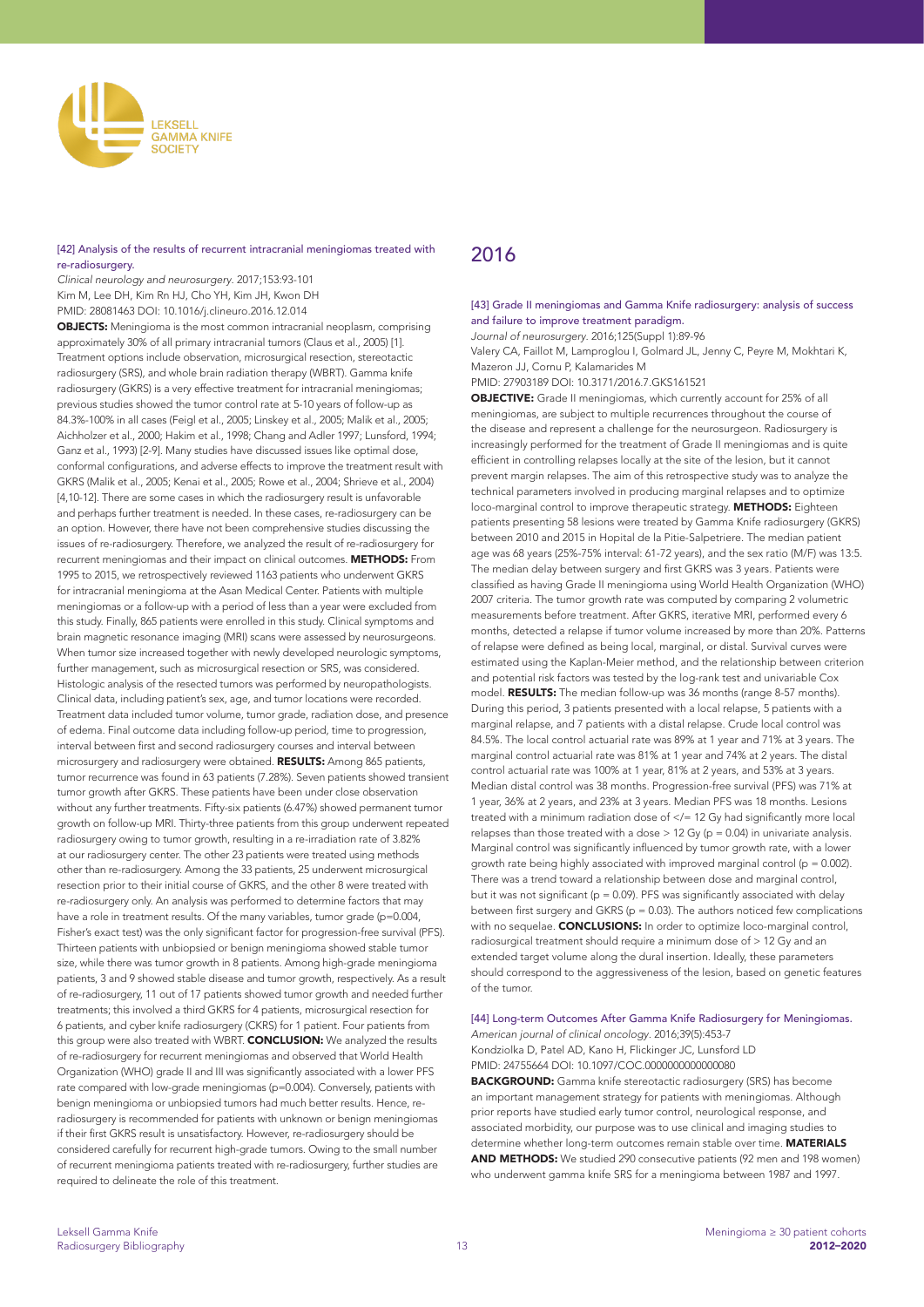

The median tumor margin dose was 15 Gy and the median tumor volume was 5.5 mL. Target definition was performed using contrast enhanced computed tomography in 72 patients and magnetic resonance imaging in 218 patients. The median patient age at radiosurgery was 61 years. Twenty patients had a history of fractionated radiation therapy, 136 patients had undergone a subtotal resection, and 22 patients had recurrences after initial gross total resection. RESULTS: The overall tumor control rate was 91%. Twenty-six patients (9%) had evidence of delayed local tumor growth and 44 (15%) had regional tumor progression, which occurred at a median of 38 months. The 10- and 20-year actuarial rates of freedom from tumor progression of the targeted tumor were 87.7%+/-2.5% and 87.2%+/- 4.2%. Of 234 patients who had symptoms before SRS (n=62, 26%) improved, 126 (54%) had no change in symptoms and 46 (20%) gradually worsened. Thirty-two of 34 (94%) asymptomatic patients remained asymptomatic. We found no difference in long-term tumor control rates between patients who had undergone craniotomy before radiosurgery (89%) and patients who underwent primary radiosurgery (93.1%). Adverse radiation effects were detected in 3.1% of patients. Factors associated with worse progression-free survival included prior radiation therapy (P<0.0001) and higher grade meningioma (P<0.0001). At a median of 8.7 years after SRS, 137 patients were dead at a median age of 77 years. CONCLUSIONS: We found that gamma knife SRS provided durable tumor control with low morbidity in meningioma patients.

#### [45] Gamma Knife Radiosurgery in Sphenopetroclival Meningiomas: Preliminary Experience at the Iran Gamma Knife Center.

*World neurosurgery*. 2016;93:39-43

Azar M, Kazemi F, Chanideh I, Amirjamshidi A, Amini E, Ghanavati P PMID: 27262654 DOI: 10.1016/j.wneu.2016.05.071

OBJECTIVE: The aims of this study were to characterize the epidemiologic, histologic, and radiologic aspects of sphenopetroclival meningiomas (SpPCMs) and to evaluate the outcome of Gamma Knife radiosurgery (GKRS) either as an adjunct to microsurgery or as a primary SpPCM treatment modality. METHODS: In this retrospective study, medical records of patients with SpPCM who underwent GKRS at the Iran Gamma Knife Center between April 2003 and March 2012 were analyzed. RESULTS: We assessed 122 patients with SpPCMs, including 101 women and 21 men, aged 24-94 years. The mean tumor volume was 12.24 +/- 9.30 mL. Patients received 22.32 +/- 3.29 Gy and 13.18 +/- 1.02 Gy maximal and average marginal dose of GKRS, respectively. The most common complaint was visual impairment, followed by facial sensory impairment and headache. The most frequently involved cranial nerves were III, IV, and VI in 72.1% of patients, followed by II in 52.9%, and V in 35.5%. After radiosurgery, headaches improved in 90.0%, diplopia in 75.0%, and ptosis in 63.0% of patients. On magnetic resonance imaging, tumor size was reduced, unchanged, or increased in 77, 44, and 1 patient, respectively. Progression-free survival at the 5-year follow-up was 56.6%. Younger age (hazard ratio = 0.972, P = 0.011) and lower tumor volume (hazard ratio =  $0.959$ ,  $P = 0.009$ ) were the main prognostic factors for progression-free survival. CONCLUSION: GKRS can be an effective alternative treatment for controlling the progression of SpPCM tumors, producing appropriate clinical outcomes and few complications.

# [46] Microsurgical resectability, outcomes, and tumor control in meningiomas occupying the cavernous sinus.

*Journal of neurosurgery*. 2016;125(2):378-92 Nanda A, Thakur JD, Sonig A, Missios S PMID: 26745483 DOI: 10.3171/2015.3.JNS142494

OBJECTIVE: Cavernous sinus meningiomas (CSMs) represent a cohort of challenging skull base tumors. Proper management requires achieving a balance between optimal resection, restoration of cranial nerve (CN) function, and maintaining or improving quality of life. The objective of this study was to assess the pre-, intra-, and postoperative factors related to clinical and neurological outcomes, morbidity, mortality, and tumor control in patients with CSM. **METHODS:** A retrospective review of a single surgeon's experience with microsurgical removal of CSM in 65 patients between January 1996 and August 2013 was done. Sekhar's classification, modified Kobayashi grading, and the Karnofsky Performance Scale were used to define tumor extension, tumor removal, and clinical outcomes, respectively. RESULTS: Preoperative CN dysfunction was evident in 64.6% of patients. CN II deficits were most common. The greatest improvement was seen for CN V deficits, whereas CN II and CN IV deficits showed the smallest degree of recovery. Complete resection was achieved in 41.5% of cases and was not significantly associated with functional CN recovery. Internal carotid artery encasement significantly limited the complete microscopic resection of CSM (p < 0.0001). Overall, 18.5% of patients showed symptomatic recurrence after their initial surgery (mean follow-up 60.8 months [range 3-199 months]). The use of adjuvant stereotactic radiosurgery (SRS) after microsurgery independently decreased the recurrence rate ( $p = 0.009$ ; OR 0.036; 95% CI 0.003-0.430). CONCLUSIONS: Modified Kobayashi tumor resection (Grades I-IIIB) was possible in 41.5% of patients. CN recovery and tumor control were independent of extent of tumor removal. The combination of resection and adjuvant SRS can achieve excellent tumor control. Furthermore, the use of adjuvant SRS independently decreases the recurrence rates of CSM.

## [47] Long-Term Results of Stereotactic Radiosurgery for Skull Base Meningiomas.

#### *Neurosurgery*. 2016 Jul;79(1):58-68.

Cohen-Inbar O, Lee CC, Schlesinger D, Xu Z, Sheehan JP PMID: 26421592 DOI: 10.1227/NEU.0000000000001045

BACKGROUND: Gamma knife radiosurgery (GKRS) is well established in the management of inaccessible, recurrent, or residual benign skull base meningiomas. Most series report clinical outcome parameters and complications in the short intermediate period after radiosurgery. Reports of long-term tumor control and neurological status are still lacking. OBJECTIVE: To report the presentation, treatment, and long-term outcome of skull base meningiomas after GKRS. METHODS: From a prospectively collected institutional review boardapproved database, we selected patients with a World Health Organization grade I skull base meningioma treated with a single-session GKRS and a minimum of 60 months follow-up. One hundred thirty-five patients, 54.1% males ( $n = 73$ ), form the cohort. Median age was 54 years (19-80). Median tumor volume was 4.7 cm (0.5-23). Median margin dose was 15 Gy (7.5-36). Median follow-up was 102.5 months (60.1-235.4). Patient and tumor characteristics were assessed to determine the predictors of neurological function and tumor progression. RESULTS: At last follow-up, tumor volume control was achieved in 88.1% (n = 119). Post-GKRS clinical improvement or stability was reported in 61.5%. The 5-, 10-, and 15-year actuarial progression-free survival rates were 100%, 95.4%, and 68.8%, respectively. Favorable outcome (both tumor control and clinical preservation/improvement) was attained in 60.8% (n = 79). Pre-GKRS performance status (Karnofsky Performance Scale) was shown to influence tumor progression (P = .001) and post-GKRS clinical improvement/preservation (P = .003). CONCLUSION: GKRS offers a highly durable rate of tumor control for World Health Organization grade I skull base meningiomas, with an acceptably low incidence of neurological deficits. The Karnofsky Performance Scale at the time of radiosurgery serves as a reliable long-term predictor of overall outcome. ABBREVIATIONS: ARE, adverse radiation effectGKRS, Gamma knife radiosurgeryKPS, Karnofsky Performance ScaleWHO, World Health Organization.

#### [48] Parameters influencing local control of meningiomas treated with radiosurgery.

*Journal of neuro-oncology*. 2016;128(2):357-64

Kaprealian T, Raleigh DR, Sneed PK, Nabavizadeh N, Nakamura JL, McDermott **MA** 

PMID: 27131883 DOI: 10.1007/s11060-016-2121-1

To identify parameters that influence local control after stereotactic radiosurgery (SRS) for meningiomas we retrospectively analyzed all meningiomas treated with Gamma Knife SRS at our institution from 1991 to 2007. Endpoints were measured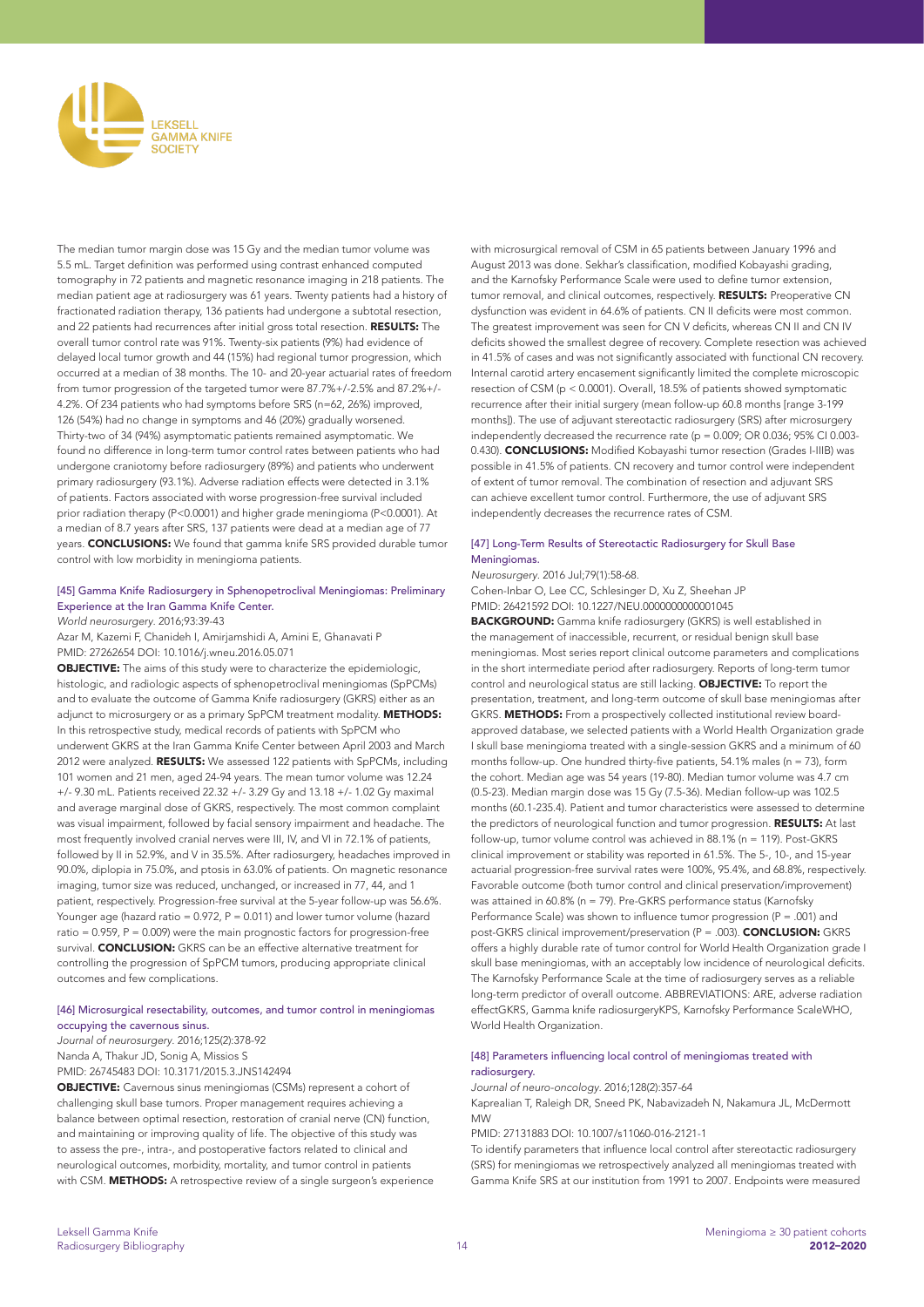

from the date of SRS and estimated using the Kaplan-Meier method; subgroups were compared with log-rank tests. Sex, performance status, age, SRS setting, radiation dose, grade, volume and location were evaluated with univariate and multivariate Cox proportional hazards analyses. Of 280 patients with 438 tumors, 264 patients with clinical follow-up and 406 tumors with imaging follow-up were analyzed (median follow-up: 75.9 months). Thirty-seven percent of the tumors had no tissue diagnosis, 32 % were benign (grade I), 12 % atypical (grade II), and 19 % malignant (grade III). Five-year freedom from progression (FFP) was 97 % for presumed meningiomas, 87 % for grade I tumors, 56 % for grade II tumors, and 47 % for grade III tumors (p < 0.0001). Five-year FFP probabilities for upfront SRS versus SRS at recurrence after surgery versus SRS at recurrence after RT were 97, 86, and 38 %, respectively (p < 0.0001). Univariate analysis revealed that higher grade, larger target volume (median diameter: 2.4 cm) and SRS setting were associated with poorer FFP. Only target volume and SRS setting remained significant on multivariate analysis. Local control of presumed and grade I meningiomas is excellent with Gamma Knife SRS, but is suboptimal with high-grade tumors as well as for those treated at recurrence after RT or of large volume.

# [49] Adjuvant Stereotactic Radiosurgery Reduces Need for Retreatments in Patients with Meningioma Residuals.

*World neurosurgery*. 2016;88:475-482

Frostell A, Hakim R, Dodoo E, Sinclair G, Ohlsson M, Forander P, Milovac B, Brundin L, Svensson M

PMID: 26546994 DOI: 10.1016/j.wneu.2015.10.062

BACKGROUND: Radical surgical resection of cerebral meningiomas involving the dura mater of venous sinuses is challenging, and tumor residuals are frequently left after surgery. This study sought to evaluate the effect of adjuvant stereotactic radiosurgery (aSRS) on the time to significant growth of meningioma residuals requiring retreatment. METHODS: A total of 119 consecutive patients (2004-2013) receiving primary surgical treatment for a meningioma in proximity to a venous structure were included. The patients were assessed retrospectively, with a focus on retreatments and mortality. Radicality of initial tumor surgery was scored using postoperative magnetic resonance imaging. Three subgroups were identified: 1) radical total resection (RTR); 2) near-total resection (NTR), followed by aSRS (NTR + aSRS); and 3) NTR but no aSRS (NTR - aSRS). In the NTR - aSRS group, intervention was initiated after radiologic (magnetic resonance imaging) findings verified growth of residual tumor, in contrast to the NTR + aSRS group, which received aSRS before regrowth. Time to first retreatment, progression-free survival (PFS), and overall survival were analyzed with the log-rank test and multiple-events Cox regression. RESULTS: RTR was associated with the best prognosis. The patients in the NTR  $+$  aSRS group had significantly longer time to first retreatment compared with NTR - aSRS patients (P < 0.001). There was also a significant difference in mortality (P < 0.05) and a tendency to prolonged PFS (P = 0.07) in the NTR + aSRS group. The Cox regressions confirmed the positive effects of NTR + aSRS on time to retreatment (hazard ratio, 7.3; P < 0.01) and PFS (hazard ratio, 3.69;  $P = 0.055$ ). **CONCLUSIONS:** aSRS of meningioma residuals had a positive effect on tumor control and should be considered in patients with meningioma residuals.

#### [50] Gamma Knife Radiosurgery for Atypical and Anaplastic Meningiomas. *World neurosurgery*. 2016;87:557-64

Wang WH, Lee CC, Yang HC, Liu KD, Wu HM, Shiau CY, Guo WY, Pan DH, Chung WY, Chen MT

PMID: 26485417 DOI: 10.1016/j.wneu.2015.10.021

BACKGROUND: Atypical and anaplastic meningiomas have much higher recurrence rates after surgical resection compared with benign meningiomas, but the role of adjuvant radiosurgery remains unclear. This study was undertaken to evaluate the outcomes of gamma knife radiosurgery for patients with atypical and anaplastic meningiomas. **METHODS:** In this retrospective analysis of a prospectively maintained database, 46 patients with histologically proven atypical or anaplastic meningiomas by current World Health Organization (WHO) criteria underwent postoperative Gamma Knife radiosurgery between 1993 and 2013. The median follow-up period was 32.6 months. The median tumor volume and margin dose were 11.7 mL (range, 2-53 mL) and 13.1 Gy (range, 12.0-16.5 Gy), respectively. RESULTS: Local control at 3 and 5 years was 50.6% and 32.1%, respectively. Gender ( $P = 0.013$ ) and marginal dose less than or equal to 13 Gy ( $P$ = 0.049) were associated with the local control. The 3- and 5-year overall survival for patients with WHO grade II was 97.1% and 88.3%, respectively, compared with 66.7% and 66.7% for patients with WHO grade III meningiomas. Radiation therapy before Gamma Knife radiosurgery (GKRS; P = 0.018) and tumor grade (P = 0.019) were the factors associated with a worse overall survival rate. Fourteen patients (30.4%) developed adverse radiation effects after GKRS treatment, and all were Radiation Therapy Oncology Group grade I. CONCLUSIONS: Postoperative GKRS treatment for patients with atypical and anaplastic meningioma is challenging. More aggressive treatment, including of safely maximizing the extent of surgical resection and using a higher margin dose (>13Gy), should be applied to achieve better local control.

#### [51] The Geriatric Scoring System (GSS) for Risk Stratification in Meningioma Patients as a Predictor of Outcome in Patients Treated with Radiosurgery. *World neurosurgery*. 2016;87:431-8

Cohen-Inbar O, Lee CC, Schlesinger D, Xu Z, Sheehan JP PMID: 26548822 DOI: 10.1016/j.wneu.2015.10.081

**INTRODUCTION:** Meningiomas are the most common primary benign brain tumor. Radiosurgery (primary or adjuvant) allows excellent local control. The Geriatric Scoring System (GSS) for preoperative risk stratification and outcome prediction of patients with meningiomas has been reported previously. The GSS incorporates 8 tumor and patient parameters on admission. A GSS score greater than 16 was reported previously to be associated with a more favorable outcome. We assessed the validity of the GSS score and its influence on outcome in patients treated with Gamma-Knife radiosurgery (GKRS). PATIENTS AND METHODS: Patients treated with single-session GKRS for World Health Organization grade I meningioma during 1989-2013 at the University of Virginia were reviewed. The cohort comprised 323 patients, 50.2% (n = 162) male. Median age was 56 years (29-84 years), and median follow-up was 53.6 months (6-235 months). Median tumor volume was 4.5 cm(3) (0.2-23). Median margin and maximal doses were 15 Gy (8-36) and 32.3 Gy (20-65), respectively. RESULTS: Tumor volume control was achieved in 87% (n = 281), and post-GKRS clinical neurologic improvement was reported in 66.3% (n = 214). The median change in KPS was +10 (range -30 to +40). The most common complication was intermittent headaches (34.1%, n = 110) and cranial nerve deficits (14.2%, n = 46). The GSS (calculated and grouped as GSS > 16 and GSS </= 16) was found to correlate with different post-GKRS functional status ( $P < 0.0001$ ) and tumor control ( $P = 0.028$ ). **CONCLUSION:** The GSS, used for risk stratification and outcome prediction in patients with meningiomas, seems valid for patients undergoing single-session GRKS. A GSS score greater than 16 is associated with a better long-term functional status and tumor control.

### [52] Long-term outcomes following Gamma Knife radiosurgery for small, newly diagnosed meningiomas.

*Clinical neurology and neurosurgery*. 2016;142:1-7

Lee S, Kwon DH, Kim CJ, Kim JH

PMID: 26795493 DOI: 10.1016/j.clineuro.2016.01.009

OBJECTIVE: Although stereotactic radiosurgery were established as an effective treatment modality for intracranial meningiomas, there have been no comprehensive studies focused on long-term outcomes and histologic results for purely small-sized meningiomas after radiosurgery. Therefore, we investigated long-term outcomes and histology of small-sized meningiomas after radiosurgery. METHODS: The authors reviewed the data retrospectively of a total of 920 patients treated with single-session Gamma Knife radiosurgery with intracranial meningioma (Radiosurgery center, Asan Medical Center). After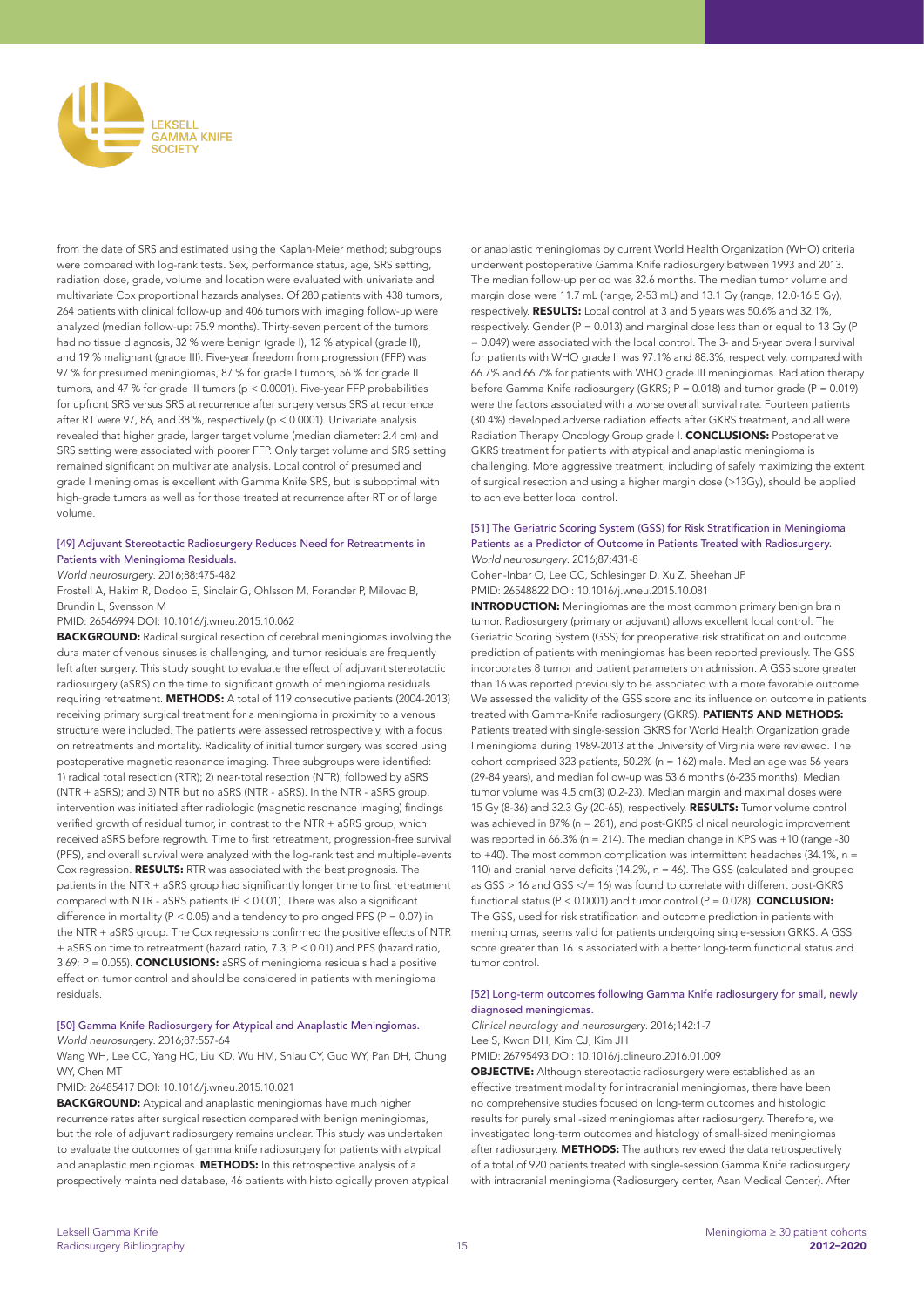

stratifying meningiomas by size, it was defined as small-sized meningiomas less than 1000 mm(3) in tumor volume. The patients with newly diagnosed smallsized meningiomas were enrolled in this study (113 patients). All patients had a minimum follow up of 12 months (12-120 months), clinical symptoms and brain MRI were checked by neurosurgeons. When the tumors grew readily with newly developed neurologic symptoms, microsurgical resection was performed. Histologic analysis was done with resected tumors by neuropathologists. RESULTS: Among 113 patients, 9 patients (7.9%) showed the increased tumors with clinical symptoms after radiosurgery, followed by microsurgical resection in 4 patients (3.5%). The other 5 (4.4%) patients showed that the size of tumor slightly increased after GKRS that is transient. Interestingly, the histologic results of resected meningiomas due to increased volume after radiosurgery were all revealed as WHO grade II meningiomas (1 clear cell type and 3 atypical meningiomas). Although the histologic confirmation was performed only in 4 patients underwent surgery, it is interesting that all tumors readily grew after radiosurgery were high grade meningiomas. CONCLUSION: In this study, we revealed the long-term outcomes of small meningiomas following stereotactic radiosurgery in the aspect of tumor control. The tumor control rate of radiosurgery in small meningiomas reached to 92.1% and there were perilesional edema in 6.1%. The 7.9% of tumors grew readily and 3.5% were finally underwent microsurgical resection. The histologic results were all WHO grade II meningiomas (1 clear cell and 3 atypical meningiomas).

## [53] Quantitative tumor volumetric responses after Gamma Knife radiosurgery for meningiomas.

*Journal of neurosurgery*. 2016;124(1):146-54 Harrison G, Kano H, Lunsford LD, Flickinger JC, Kondziolka D PMID: 26162039 DOI: 10.3171/2014.12.JNS141341

OBJECTIVE: The reported tumor control rates for meningiomas after stereotactic radiosurgery (SRS) are high; however, early imaging assessment of tumor volumes may not accurately predict the eventual tumor response. The objective in this study was to quantitatively evaluate the volumetric responses of meningiomas after SRS and to determine whether early volume responses are predictive of longer-term tumor control. **METHODS:** The authors performed a retrospective review of 252 patients (median age 56 years, range 14-87 years) who underwent Gamma Knife radiosurgery between 2002 and 2010. All patients had evaluable pre- and postoperative T1-weighted contrast-enhanced MRIs. The median baseline tumor volume was 3.5 cm(3) (range 0.2-33.8 cm(3)) and the median follow-up was 19.5 months (range 0.1-104.6 months). Follow-up tumor volumes were compared with baseline volumes. Tumor volume percent change and the tumor volume rate of change were compared at 3-month intervals. Eventual tumor responses were classified as progressed for > 15% volume change, regressed for </= 15% change, and stable for +/- 15% of baseline volume at time of last follow-up. Volumetric data were compared with the final tumor status by using univariable and multivariable logistic regression. RESULTS: Tumor volume regression (median decrease of -40.2%) was demonstrated in 168 (67%) patients, tumor stabilization (median change of -2.7%) in 67 (26%) patients, and delayed tumor progression (median increase of 104%) in 17 (7%) patients (p < 0.001). Tumors that eventually regressed had an average volume reduction of -18.2% at 3 months. Tumors that eventually progressed all demonstrated volume increase by 6 months. Transient progression was observed in 15 tumors before eventual decrease, and transient regression was noted in 6 tumors before eventual volume increase. CONCLUSIONS: The volume response of meningiomas after SRS is dynamic, and early imaging estimations of the tumor volume may not correlate with the final tumor response. However, tumors that ultimately regressed tended to respond in the first 3 months, whereas tumors that ultimately progressed showed progression within 6 months.

# 2015

#### [54] Dose-Response Relationships for Meningioma Radiosurgery.

*American journal of clinical oncology*. 2015;38(6):600-4

Sethi RA, Rush SC, Liu S, Sethi SA, Parker E, Donahue B, Narayana A, Silverman J, Kondziolka D, Golfinos JG

PMID: 26595685 DOI: 10.1097/COC.0000000000000008

OBJECTIVE: Dose-response relationships for meningioma radiosurgery are poorly characterized. We evaluated determinants of local recurrence for meningiomas treated with Gamma Knife radiosurgery (GKRS), to guide future treatment approaches to optimize tumor control. MATERIALS AND METHODS: A total of 101 consecutive patients (108 tumors) who underwent GKRS for benign, atypical, or malignant meningiomas between 1998 and 2011 were studied. Local recurrence was assessed. Cox proportional hazards and logistic regression analyses were used to determine the association of patient-related, tumor-related, and treatment-related characteristics with local recurrence. Acute and late toxicity was evaluated. RESULTS: World Health Organization (2007 classification) tumor grade was I (82%), II (11%), or III (7%). Median dose was 14 Gy (range, 10 to 18 Gy) for grade I tumors and 16 Gy (range, 12 to 20 Gy) for grade II and III tumors. Median follow-up was 25 months (maximum, 17 y). Two- /5-year actuarial local control rates were 100%/98% for grade I tumors and 76%/56% for grade II/III tumors. Higher tumor grade and lower GKRS dose were associated with local failure. In this cohort, there was a 42% relative reduction in local recurrence for each 1 Gy of dose escalation. **CONCLUSIONS:** Treatment was well tolerated with no moderate or severe toxicity. Tumor control was excellent in benign tumors and suboptimal in higher grade tumors. Because the main determinant of local recurrence was GKRS dose, we recommend dose escalation for atypical or malignant tumors to doses between 16 and 20 Gy where critical structures allow.

#### [55] Predictors of response to Gamma Knife radiosurgery for intracranial meningiomas.

#### *Journal of neurosurgery*. 2015;123(5):1294-300

Mansouri A, Larjani S, Klironomos G, Laperriere N, Cusimano M, Gentili F, Schwartz M, Zadeh G

PMID: 26140488 DOI: 10.3171/2014.12.JNS141687

OBJECTIVE: In this paper, the authors' aim was to determine short-term volumetric and diametric tumor growth and identify clinical, radiological, and dosimetric predictors of adverse radiation events (AREs) following stereotactic radiosurgery (SRS) for intracranial WHO Grade I meningiomas. METHODS: This is a retrospective review of all WHO Grade I meningiomas that were treated with SRS (primary or adjuvant) between December 2005 and June 2012 at the University Health Network. Seventy-five patients had at least 24 months of both clinical and radiological follow-up and were, therefore, included in this study. Tumor growth was defined as any volumetric or diametric change greater than 10% per year. Any variation less than +10% was considered growth stability. Volumetric measurements were made using T1-weighted gadolinium-enhanced 3-T MRI scans and ITK-SNAP software. Tumor growth rates were calculated using the specific growth rate (SGR). Univariate statistics were used to identify predictors of post-SRS AREs. All statistical analyses were performed using IBM SPSS. RESULTS: Women accounted for 69.3% of patients, and the mean treatment age was 58.6 years. Median follow-up was 36.2 months. Twenty-one (28%) patients had undergone prior resection. Two (3%) patients required salvage surgical intervention following SRS. The majority of the lesions (56%) were skull base tumors. Median tumor volume and diameter were 5.2 cm3 and 27.5 mm, respectively. The absence of tumor growth was observed in 39 cases (52%) based on the volumetric measurements, while the absence of tumor growth was observed in 69 cases (92%) based on the diametric measurements. Twentysix patients (34.6%) experienced new-onset AREs, including headache (17.3%), cranial neuropathy (10.6%), speech impairment (2.7%), tremors (2.7%), and ataxia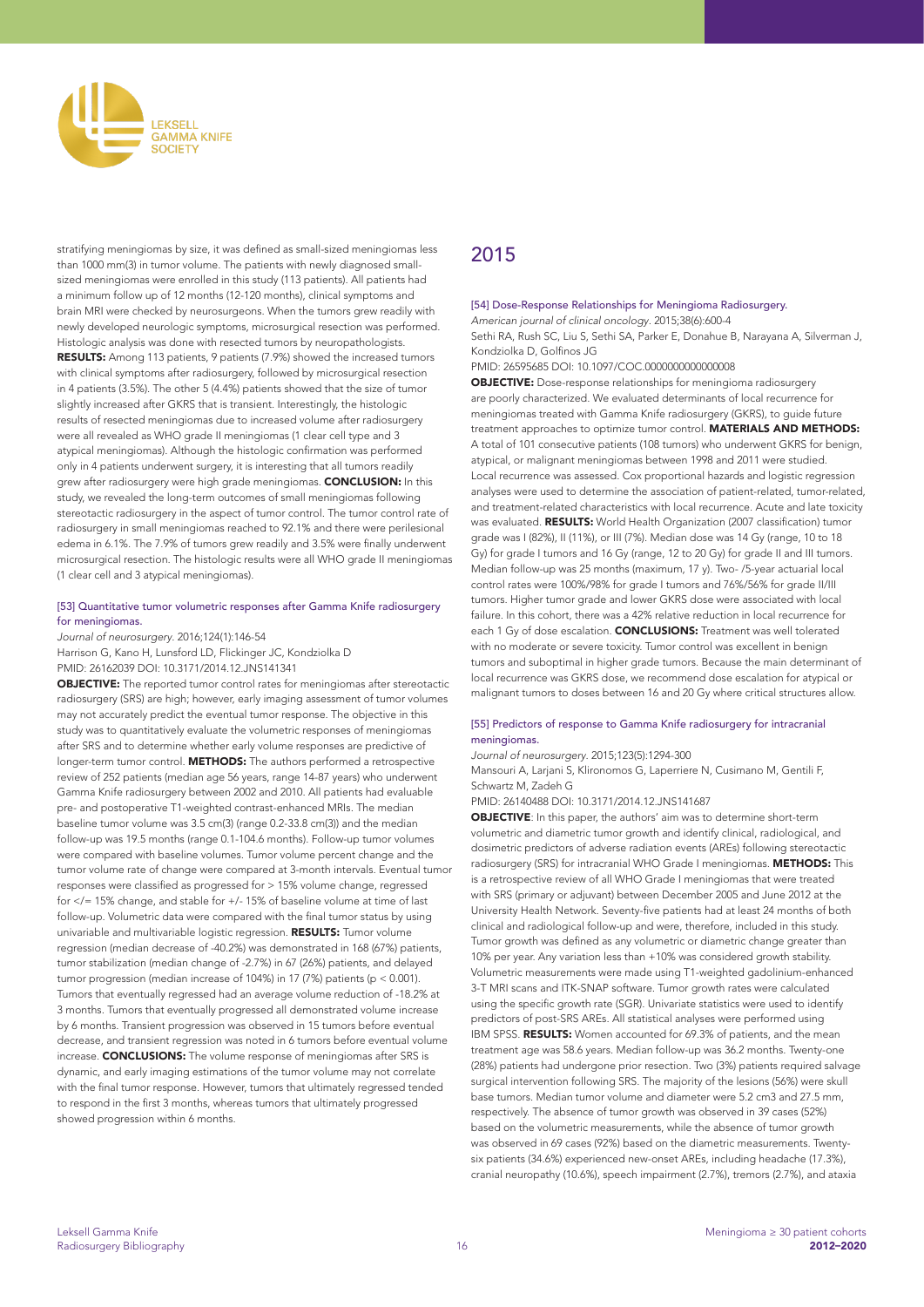

(1.3%). Fourteen patients (18.7%) experienced new-onset edema, and 4 of these patients were symptomatic. A lower conformity index (1.24 vs 1.4) was significantly associated with the development of edema (p<0.001 power>0.8). Patients with meningiomas that had growth rates of more than 10% per year were more likely to experience long-term headaches after SRS (p=0.022). CONCLUSIONS: Volumebased reporting of SRS outcomes for meningiomas may be a more accurate method given the complex morphology of some lesions. The conformity index was identified as a predictor of edema following radiosurgery.

## [56] Edema following Gamma Knife radiosurgery for parasagittal and parafalcine meningiomas.

# *Journal of neurosurgery*. 2015;123(5):1287-93

Sheehan JP, Lee CC, Xu Z, Przybylowski CJ, Melmer PD, Schlesinger D PMID: 26115473 DOI: 10.3171/2014.12.JNS142159

OBJECTIVE: Stereotactic radiosurgery (SRS) has been shown to offer a high probability of tumor control for Grade I meningiomas. However, SRS can sometimes incite edema or exacerbate preexisting edema around the targeted meningioma. The current study evaluates the incidence, timing, and degree of edema around parasagittal or parafalcine meningiomas following SRS. METHODS: A retrospective review was undertaken of a prospectively maintained database of patients treated with Gamma Knife radiosurgery at the University of Virginia Health System. All patients with WHO Grade I parafalcine or parasagittal meningiomas with at least 6 months of clinical follow-up were identified, resulting in 61 patients included in the study. The median radiographic follow-up was 28 months (range 6-158 months). Rates of new or worsening edema were quantitatively assessed using volumetric analysis; edema indices were computed as a function of time following radiosurgery. Statistical methods were used to identify favorable and unfavorable prognostic factors for new or worsening edema. RESULTS: Progression-free survival at 2 and 5 years was 98% and 90%, respectively, according to Kaplan-Meier analysis. After SRS, new peritumoral edema occurred or preexisting edema worsened in 40% of treated meningiomas. The median time to onset of peak edema was 36 months post-SRS. Persistent and progressive edema was associated with 11 tumors, and resection was undertaken for these lesions. However, 20 patients showed initial edema progression followed by regression at a median of 18 months after radiosurgery (range 6-24 months). Initial tumor volume greater than 10 cm3, absence of prior resection, and higher margin dose were significantly (p<0.05) associated with increased risk of new or progressive edema after SRS. CONCLUSIONS: Stereotactic radiosurgery offers a high rate of tumor control in patients with parasagittal or parafalcine meningiomas. However, it can lead to worsening peritumoral edema in a minority of patients. Following radiosurgery, transient edema occurs earlier than persistent and progressive edema. Longitudinal follow-up of meningioma patients after SRS is required to detect and appropriately treat transient as well as progressive edema.

#### [57] Post-radiosurgical edema associated with parasagittal and parafalcine meningiomas: a multicenter study.

*Journal of neuro-oncology*. 2015;125(2):317-24

Sheehan JP, Cohen-Inbar O, Ruangkanchanasetr R, Bulent Omay S, Hess J, Chiang V, Iorio-Morin C, Alonso-Basanta M, Mathieu D, Grills IS, Lee JY, Lee CC, Dade Lunsford L

#### PMID: 26329323 DOI: 10.1007/s11060-015-1911-1

Stereotactic radiosurgery (SRS) offers a high degree of tumor control for benign meningiomas. However, radiosurgery can occasionally incite edema or exacerbate pre-existing peri-tumoral edema. The current study investigates the incidence, timing, and extent of edema around parasagittal or parafalcine meningiomas following SRS. A retrospective multicenter review was undertaken through participating centers in the International Gamma Knife Research Foundation (previously the North American Gamma Knife Consortium or NAGKC). All included patients had a parafalcine or parasagittal meningioma and a minimum of 6 months follow up. The median follow up was 19.6 months (6-158 months).

Extent of new or worsening edema was quantitatively analyzed using volumetric analysis; edema indices were longitudinally computed following radiosurgery. Analysis was performed to identify prognostic factors for new or worsening edema. A cohort of 212 patients comprised of 51.9 % (n = 110) females, 40.1 % upfront SRS and 59.9 % underwent adjuvant SRS for post-surgical residual tumor. The median tumor volume at SRS was 5.2 ml. Venous sinus compression or invasion was demonstrated in 25 % (n = 53). The median marginal dose was 14 Gy (8-20 Gy). Tumor volume control was determined in 77.4 % (n = 164 out of 212 patients). Tumor edema progressed and then regressed in 33 % ( $n = 70$ ), was stable or regressed in 52.8 % (n = 112), and progressively worsened in 5.2 % (n = 11). Tumor location, tumor volume, venous sinus invasion, margin, and maximal dose were found to be significantly related to post-SRS edema in multivariate analysis. SRS affords a high degree of tumor control for patients with parasagittal or parafalcine meningiomas. Nevertheless, SRS can lead to worsening peritumoral edema in a subset of patients such as those with larger tumors (>10 cc) and venous sinus invasion/compression. Long-term follow up is required to detect and appropriately manage post-SRS edema.

#### [58] Long-Term Results of Gamma Knife Radiosurgery for Intracranial Meningioma.

*Brain tumor research and treatment*. 2015;3(2):103-7 Jang CK, Jung HH, Chang JH, Chang JW, Park YG, Chang WS PMID: 26605265 DOI: 10.14791/btrt.2015.3.2.103

**BACKGROUND:** The predominant treatment modality for meningioma is surgical resection. However, gamma knife radiosurgery is also an important treatment modality for meningioma that is small or cannot be completely removed because of its location. In this study, we evaluated the effectiveness and long-term results of radiosurgical treatment for meningioma in our institution. METHODS: We studied 628 patients (130 men and 498 women) who underwent gamma knife radiosurgery for intracranial meningioma, which is radiologically diagnosed, from Jan 2008 to Nov 2012. We included patients with single lesion meningioma, and followed up after 6 months with imaging, and then at 24 months with a clinical examination. Patients with high-grade meningioma or multiple meningiomas were excluded. We analyzed each of the factors associated with progression free survival. The median patient's age was 56.8 years. Maximal dosage was 27.8 Gy and marginal dosage was 13.9 Gy. RESULTS: The overall tumor control rate was 95%. Twenty-eight patients (4.4%) showed evidence of tumor recurrence. Ninetyeight patients (15%) developed peritumoral edema (PTE) after gamma-knife surgery; two of them (2%) underwent surgical resections due to PTE. Nine patients had craniotomy and tumor removal after gamma knife surgery. CONCLUSION: Gamma knife surgery for intracranial meningioma has proven to be a safe and effective treatment tool with successful long-term outcomes. Gamma knife radiosurgery can be especially effective in cases of remnant meningioma after surgical resection or where PTE is not present.

#### [59] Peritumoral Brain Edema after Stereotactic Radiosurgery for Asymptomatic Intracranial Meningiomas: Risks and Pattern of Evolution.

*Journal of Korean Neurosurgical Society*. 2015;58(4):379-84 Hoe Y, Choi YJ, Kim JH, Kwon DH, Kim CJ, Cho YH PMID: 26587194 DOI: 10.3340/jkns.2015.58.4.379

OBJECTIVE: To investigate the risks and pattern of evolution of peritumoral brain edema (PTE) after stereotactic radiosurgery (SRS) for asymptomatic intracranial meningiomas. METHODS: A retrospective study was conducted on 320 patients (median age 56 years, range 24-87 years) who underwent primary Gamma Knife radiosurgery for asymptomatic meningiomas between 1998 and 2012. The median tumor volume was 2.7 cc (range 0.2-10.5 cc) and the median follow-up was 48 months (range 24-168 months). Volumetric data sets for tumors and PTE on serial MRIs were analyzed. The edema index (EI) was defined as the ratio of the volume of PTE including tumor to the tumor volume, and the relative edema indices (rEIs) were calculated from serial EIs normalized against the baseline EI. Risk factors for PTE were analyzed using logistic regression. RESULTS: Newly developed or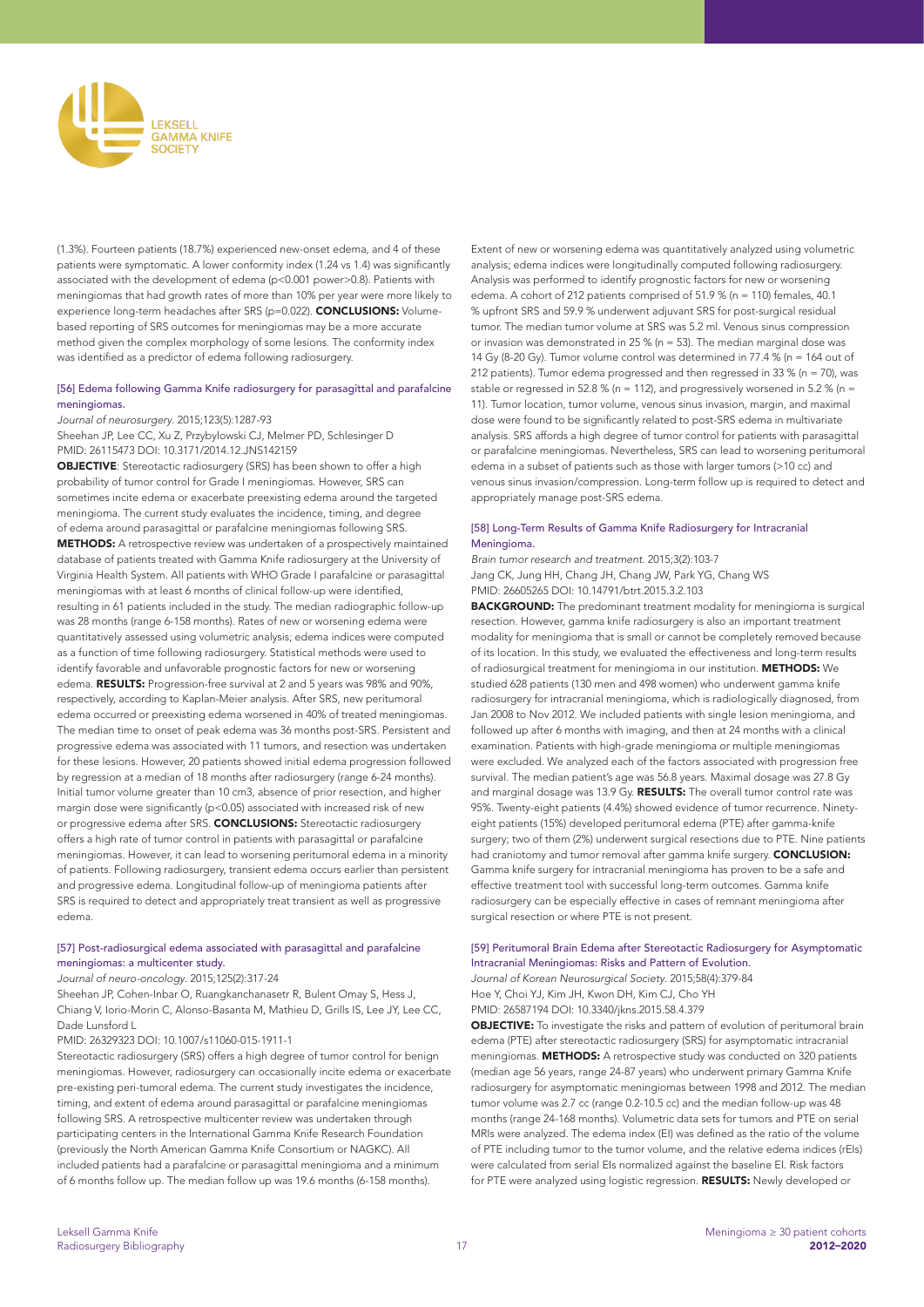

increased PTE was noted in 49 patients (15.3%), among whom it was symptomatic in 28 patients (8.8%). Tumor volume larger than 4.2 cc (p<0.001), hemispheric tumor location (p=0.005), and pre-treatment PTE (p<0.001) were associated with an increased risk of PTE. rEI reached its maximum value at 11 months after SRS and decreased thereafter, and symptoms resolved within 24 months in most patients (85.7%). CONCLUSION: Caution should be exercised in decision-making on SRS for asymptomatic meningiomas of large volume (>4.2 cc), of hemispheric location, or with pre-treatment PTE. PTE usually develops within months, reaches its maximum degree until a year, and resolves within 2 years after SRS.

#### [60] Stereotactic Gamma Knife surgery safety and efficacy in the management of symptomatic benign confined cavernous sinus meningioma.

*Acta neurochirurgica*. 2015;157(9):1559-64

Hafez RF, Morgan MS, Fahmy OM

PMID: 26231629 DOI: 10.1007/s00701-015-2509-2

BACKGROUND: Considering the proximity to cranial nerves from II to VI and the internal carotid artery microsurgery for cavernous sinus meningioma (CSM) has its limits of complete resection, with high potential tumor recurrences, cranial nerve and vascular morbidity. Gamma Knife surgery (GKS) is an advanced modality as primary treatment for patients harboring symptomatic benign confined CSM as well as adjuvant therapy to postoperative residual tumor giving a high rate of tumor control, stabilizing or even improving clinical condition with low morbidity. MATERIALS AND METHODS: The aim of this study is to evaluate the safety and efficacy of GKS used in the management of 62 patients with symptomatic benign confined CSM < 3 cm in maximum diameters treated at the International Medical Centre (IMC), Cairo, Egypt, from 2005 to end of 2012, with mean follow-up period of 36 months (range, 24-96 months) by reviewing their clinical and radiological data. For 51 patients GKS was performed as a primary treatment. The diagnosis was based on typical clinical and imaging findings and in 11 patients GKS was used as adjuvant to post-operative tumor residual with histological confirmation. RESULTS: There were 43 females and 19 males. The median age at the time of treatment was 48 years. The mean tumor volume was 5.7 cc, the mean tumor marginal radiation dose was 14.4 Gy, the mean isodose line was 38 %, and the mean tumor coverage was 94.4 %. The optic pathway received < 8 Gy and the brain stem < 10 Gy. At most recent follow-up, 57 patients (92 %) had stable or improved cranial nerve deficits. Post-GKS cranial nerve complications were detected in five patients (8 %). Tumor volume was controlled in 60 patients (96 %) at most recent follow-up MRI; 12 patients had a reduction in tumor size and 42 had stable tumor size, while tumor size progression was detected in two patients. The tumor progression-free survival at 3 and 5 years in 40 patients who completed at least 5 years of follow-up was 95 %. CONCLUSIONS: Gamma Knife surgery is a safe and effective option for the treatment of cavernous sinus meningioma not only as an adjuvant to surgery but also as an alternative to surgical removal in tumors confined mainly to the cavernous sinus.

#### [61] Gamma Knife radiosurgery for posterior fossa meningiomas: a multicenter study.

#### *Journal of neurosurgery*. 2015;122(6):1479-89

Sheehan JP, Starke RM, Kano H, Barnett GH, Mathieu D, Chiang V, Yu JB, Hess J, McBride HL, Honea N, Nakaji P, Lee JY, Rahmathulla G, Evanoff WA, Alonso-Basanta M, Lunsford LD

#### PMID: 25859812 DOI: 10.3171/2014.10.JNS14139

OBJECTIVE: Posterior fossa meningiomas represent a common yet challenging clinical entity. They are often associated with neurovascular structures and adjacent to the brainstem. Resection can be undertaken for posterior fossa meningiomas, but residual or recurrent tumor is frequent. Stereotactic radiosurgery (SRS) has been used to treat meningiomas, and this study evaluates the outcome of this approach for those located in the posterior fossa. METHODS: At 7 medical centers participating in the North American Gamma Knife Consortium, 675 patients undergoing SRS for a posterior fossa meningioma were identified, and clinical and radiological data were obtained for these cases.

Females outnumbered males at a ratio of 3.8 to 1, and the median patient age was 57.6 years (range 12-89 years). Prior resection was performed in 43.3% of the patient sample. The mean tumor volume was 6.5 cm(3), and a median margin dose of 13.6 Gy (range 8-40 Gy) was delivered to the tumor. RESULTS: At a mean follow-up of 60.1 months, tumor control was achieved in 91.2% of cases. Actuarial tumor control was 95%, 92%, and 81% at 3, 5, and 10 years after radiosurgery. Factors predictive of tumor progression included age greater than 65 years (hazard ratio [HR] 2.36, 95% CI 1.30-4.29, p = 0.005), prior history of radiotherapy (HR 5.19, 95% CI 1.69-15.94, p = 0.004), and increasing tumor volume (HR 1.05, 95% CI 1.01-1.08, p = 0.005). Clinical stability or improvement was achieved in 92.3% of patients. Increasing tumor volume (odds ratio [OR] 1.06, 95% CI 1.01-1.10,  $p = 0.009$ ) and clival, petrous, or cerebellopontine angle location as compared with petroclival, tentorial, and foramen magnum location (OR 1.95, 95% CI 1.05-3.65,  $p = 0.036$ ) were predictive of neurological decline after radiosurgery. After radiosurgery, ventriculoperitoneal shunt placement, resection, and radiation therapy were performed in 1.6%, 3.6%, and 1.5%, respectively. **CONCLUSIONS:** Stereotactic radiosurgery affords a high rate of tumor control and neurological preservation for patients with posterior fossa meningiomas. Those with a smaller tumor volume and no prior radiation therapy were more likely to have a favorable response after radiosurgery. Rarely, additional procedures may be required for hydrocephalus or tumor progression.

#### [62] Gamma Knife radiosurgery of large skull base meningiomas.

*Journal of neurosurgery*. 2014;122(2):363-72

Starke RM, Przybylowski CJ, Sugoto M, Fezeu F, Awad AJ, Ding D, et al. PMID: 25479122 DOI: 10.3171/2014.10.JNS14198

OBJECTIVE: Stereotactic radiosurgery (SRS) has become a common treatment modality for intracranial meningiomas. Skull base meningiomas greater than 8 cm3 in volume have been found to have worse outcomes following SRS. When symptomatic, patients with these tumors are often initially treated with resection. For tumors located in close proximity to eloquent structures or in patients unwilling or unable to undergo a resection, SRS may be an acceptable therapeutic approach. In this study, the authors review the SRS outcomes of skull base meningiomas greater than 8 cm3 in volume, which corresponds to a lesion with an approximate diameter of 2.5 cm. METHODS: The authors reviewed the data in a prospectively compiled database documenting the outcomes of 469 patients with skull base meningiomas treated with single-session Gamma Knife radiosurgery (GKRS). Seventy-five patients had tumors greater than 8 cm3 in volume, which was defined as a large tumor. All patients had a minimum follow-up of 6 months, but patients were included if they had a complication at any time point. Thirty patients were treated with upfront GKRS, and 45 were treated following microsurgery. Patient and tumor characteristics were assessed to determine predictors of new or worsening neurological function and tumor progression following GKRS. RESULTS: After a mean follow-up of 6.5 years (range 0.5-21 years), the tumor volume was unchanged in 37 patients (49%), decreased in 26 patients (35%), and increased in 12 patients (16%). Actuarial rates of progression-free survival at 3, 5, and 10 years were 90.3%, 88.6%, and 77.2%, respectively. Four patients had new or worsened edema following GKRS, but preexisting edema decreased in 3 patients. In Cox multivariable analysis, covariates associated with tumor progression were 1) presentation with any cranial nerve (CN) deficit from III to VI (hazard ratio [HR] 3.78, 95% CI 1.91-7.45; p<0.001), history of radiotherapy (HR 12.06, 95% CI 2.04-71.27; p=0.006), and tumor volume greater than 14 cm3 (HR 6.86, 95% CI 0.88-53.36; p=0.066). In those patients with detailed clinical follow-up (n=64), neurological function was unchanged in 37 patients (58%), improved in 16 patients (25%), and deteriorated in 11 patients (17%). In multivariate analysis, the factors predictive of new or worsening neurological function were history of surgery (OR 3.00, 95% CI 1.13-7.95; p=0.027), presentation with any CN deficit from III to VI (OR 3.94, 95% CI 1.49-10.24; p=0.007), and decreasing maximal dose (OR 0.76, 95% CI 0.63-0.93; p=0.007). Tumor progression was present in 64% of patients with new or worsening neurological decline. **CONCLUSIONS:** Stereotactic radiosurgery affords a reasonable rate of tumor control for large skull base meningiomas and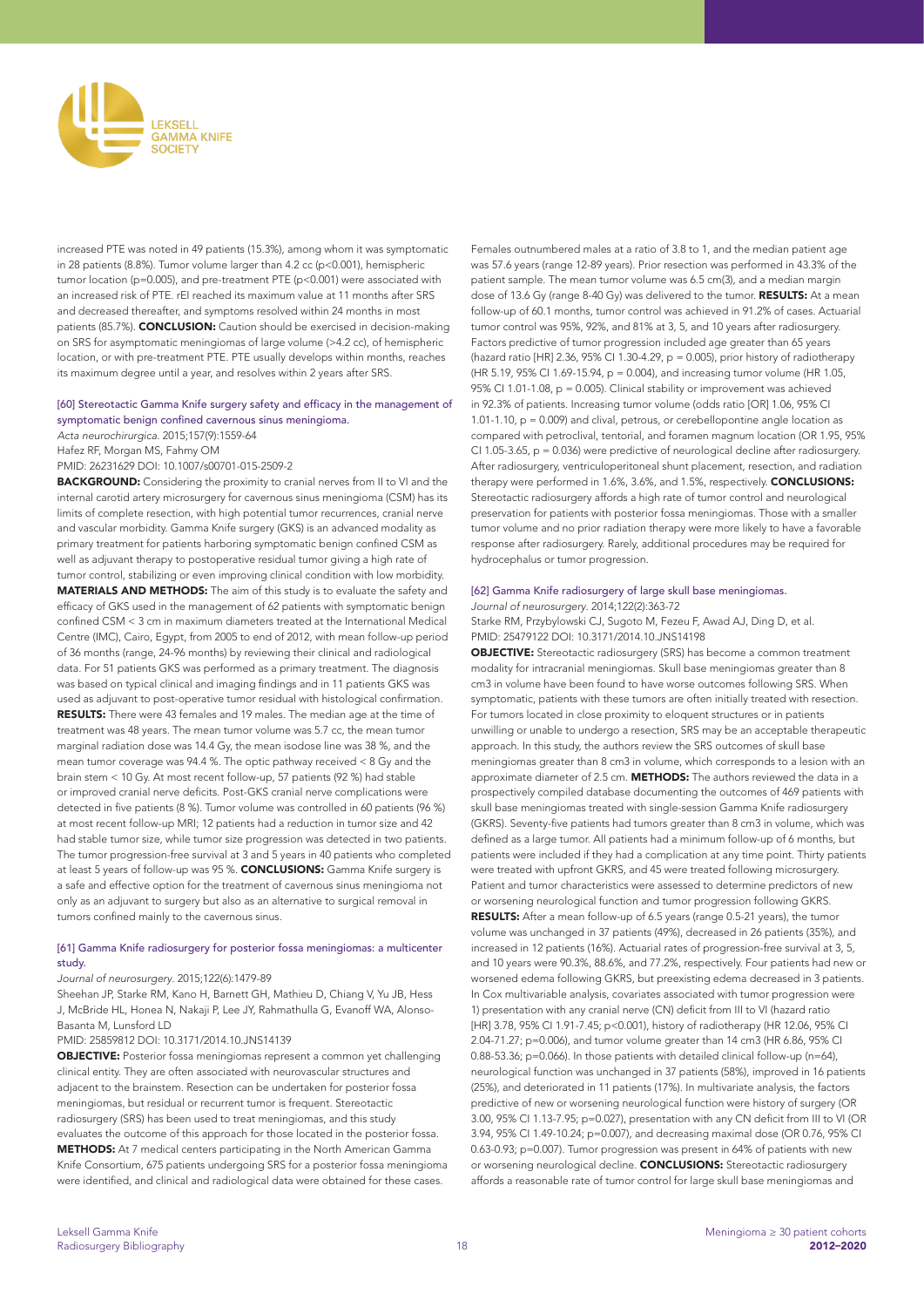

does so with a low incidence of neurological deficits. Those with a tumor less than 14 cm3 in volume and without presenting CN deficit from III to VI were more likely to have effective tumor control.

#### [63] Stereotactic radiosurgery of meningiomas following resection: predictors of progression.

Journal of clinical neuroscience : official journal of the Neurosurgical Society of *Australasia*. 2015;22(1):161-5

Przybylowski CJ, Raper DM, Starke RM, Xu Z, Liu KC, Sheehan JP PMID: 25439747 DOI: 10.1016/j.jocn.2014.07.028

Residual or recurrent meningiomas after initial surgical resection are commonly treated with stereotactic radiosurgery (SRS), but progression of these tumors following radiosurgery is difficult to predict. We performed a retrospective review of 60 consecutive patients who underwent resection and subsequent Gamma Knife (Elekta AB, Stockholm, Sweden) radiosurgery for residual or recurrent meningiomas at our institution from 2001-2012. Patients were subdivided by Simpson resection grade and World Health Organization (WHO) grade. Cox multivariate regression and Kaplan-Meier analyses were performed to assess risk of tumor progression. There were 45 men (75%) and 15 women (25%) with a median age of 56.8 years (range 26.5-82 years). The median follow-up period was 34.9 months (range 6-108.4 months). Simpson grade 1-3 resection was achieved in 17 patients (28.3%) and grade 4 resection in 43 patients (71.7%). Thirty-four tumors (56.7%) were WHO grade 1, and 22 (36.7%) were WHO grade 2-3. Time from resection to SRS was significantly shorter in patients with Simpson grade 4 resection compared to grade 1-3 resection (p<0.01), but did not differ by WHO grade (p=0.17). Post-SRS complications occurred in five patients (8.3%). Overall, 19 patients (31.7%) experienced progression at a median of 15.3 months (range 1.2-61.4 months). Maximum tumor diameter >2.5 cm at the time of SRS (p=0.02) and increasing WHO grade (p<0.01) were predictive of progression in multivariate analysis. Simpson resection grade did not affect progression-free survival (p=0.90). The mortality rate over the study period was 8.3%. SRS offers effective tumor control for residual or recurrent meningiomas following resection, especially for small benign tumors.

# 2014

#### [64] Outcomes and complications of gamma knife radiosurgery for skull base meningiomas.

*Journal of neurological surgery. Part B, Skull base*. 2014;75(6):397-401 Bir SC, Ambekar S, Ward T, Nanda A

PMID: 25452897 DOI: 10.1055/s-0034-1376422

OBJECTIVE: To review the outcomes and complications of meningiomas treated with gamma knife radiosurgery (GKRS) as a primary treatment as well as an adjunct therapy. **MATERIALS AND METHODS:** We performed a retrospective review (2000-2013) of 136 patients with meningiomas who received GKRS. Of 136 patients, 68 patients had recurrent or residual tumors after microsurgical resection, and the other 68 patients received GKRS alone. The study population was evaluated clinically and radiographically after GKRS treatment. RESULTS: GKRS in meningiomas showed significant variations in tumor growth control (decreased in 69 patients [50.7%], arrested growth in 47 patients [34.6%], and increased tumor size in 20 patients [14.7%]). Progression-free survival rates after GKRS at 3, 5, and 10 years were 98%, 95% and 85%, respectively. Overall improvement of signs and symptoms after GKRS was 30% (71% versus 41%) compared with pretreated sign and symptoms (p = 0.0001). The Karnofsky performance scale was significantly improved after GKRS compared with the pretreated status (92 versus 80). Twenty patients (14.7%) required resection after initial GKRS. CONCLUSIONS: These study findings revealed that GKRS offers a high rate of tumor control, preservation of multiple nerve functions, and a good quality of life in both new and recurrent patients with meningiomas.

#### [65] Is there a tumor volume threshold for postradiosurgical symptoms? A single-institution analysis.

*Neurosurgery*. 2014;75(5):536-45; discussion 544-5; quiz 545 Kuhn EN, Taksler GB, Dayton O, Loganathan A, Bourland D, Tatter SB, Laxton AW, Chan MD

PMID: 25171304 DOI: 10.1227/NEU.0000000000000519

**BACKGROUND:** Single-fraction radiosurgery may carry a higher risk of symptomatic peritumoral edema than conventionally fractionated radiotherapy, with a reported incidence of 2.5% to 37%. Previous research has shown that larger tumor volume and margin dose >14 Gy are associated with increased risk of toxicity. Parasagittal location has been associated with toxicity in some studies, but not in others. OBJECTIVE: To determine risk factors for and patterns of postradiosurgical symptoms (PRS). METHODS: This single-institution retrospective chart review included 282 stereotactic radiosurgery procedures for an intracranial meningioma from January 1999 to March 2011. PRS were assessed by using the Common Terminology Criteria for Adverse Events (Version 4.0). Statistical analyses were conducted by using the 194 procedures for which treatment plans were available. RESULTS: PRS were observed after 65 procedures (23%); 35 (12%) were grade 2 or higher. Posttreatment edema occurred in 21% of grade I PRS, 68% of grade II PRS, and 71% of grade III PRS. Tumor volume  $>$ /=7.1 cc (adjusted hazards ratio = 4.9, P = .02), prior external beam radiotherapy (adjusted hazards ratio = 2.6,  $P = .03$ ), and histological grade ( $P = .005$ ) predicted PRS. On multivariate analysis, parasagittal location was not predictive of PRS, although skull base location predicted a lower risk of symptomatic posttreatment edema (adjusted hazards ratio =  $0.133$ ,  $P = .02$ ). **CONCLUSION:** In our series, prior external beam radiotherapy, tumor volume, and tumor grade are risk factors for PRS, while pretreatment edema approached statistical significance. Peritumoral edema is the predominant mechanism of significant PRS, and skull base tumors have a lower risk of posttreatment edema.

#### [66] Gamma knife radiosurgery for cerebellopontine angle meningiomas: a multicenter study.

#### *Neurosurgery*. 2014;75(4):398-408; quiz 408

Ding D, Starke RM, Kano H, Nakaji P, Barnett GH, Mathieu D, Chiang V, Omay SB, Hess J, McBride HL, Honea N, Lee JY, Rahmathulla G, Evanoff WA, Alonso-Basanta M, Lunsford LD, Sheehan JP

PMID: 24991710 DOI: 10.1227/NEU.0000000000000480

BACKGROUND: Resection of cerebellopontine angle (CPA) meningiomas may result in significant neurological morbidity. Radiosurgery offers a minimally invasive alternative to surgery. OBJECTIVE: To evaluate, in a multicenter cohort study, the outcomes of patients harboring CPA meningiomas who underwent Gamma Knife radiosurgery (GKRS). METHODS: From 7 institutions participating in the North American Gamma Knife Consortium, 177 patients with benign CPA meningiomas treated with GKRS and at least 6 months radiologic follow-up were included for analysis. The mean age was 59 years and 84% were female. Dizziness or imbalance (48%) and cranial nerve (CN) VIII dysfunction (45%) were the most common presenting symptoms. The median tumor volume and prescription dose were 3.6 cc and 13 Gy, respectively. The mean radiologic and clinical follow-up durations were 47 and 46 months, respectively. Multivariate regression analyses were performed to identify the predictors of tumor progression and neurological deterioration. **RESULTS:** The actuarial rates of progression-free survival at 5 and 10 years were 93% and 77%, respectively. Male sex (P = .014), prior fractionated radiation therapy ( $P = .010$ ), and ataxia at presentation ( $P =$ .002) were independent predictors of tumor progression. Symptomatic adverse radiation effects and permanent neurological deterioration were observed in 1.1% and 9% of patients, respectively. Facial spasms at presentation ( $P = .007$ ) and lower maximal dose  $(P = .011)$  were independently associated with neurological deterioration. **CONCLUSION:** GKRS is an effective therapy for CPA meningiomas. Depending on the patient and tumor characteristics, radiosurgery can be an adjuvant treatment to initial surgical resection or a standalone procedure that obviates the need for resection in most patients.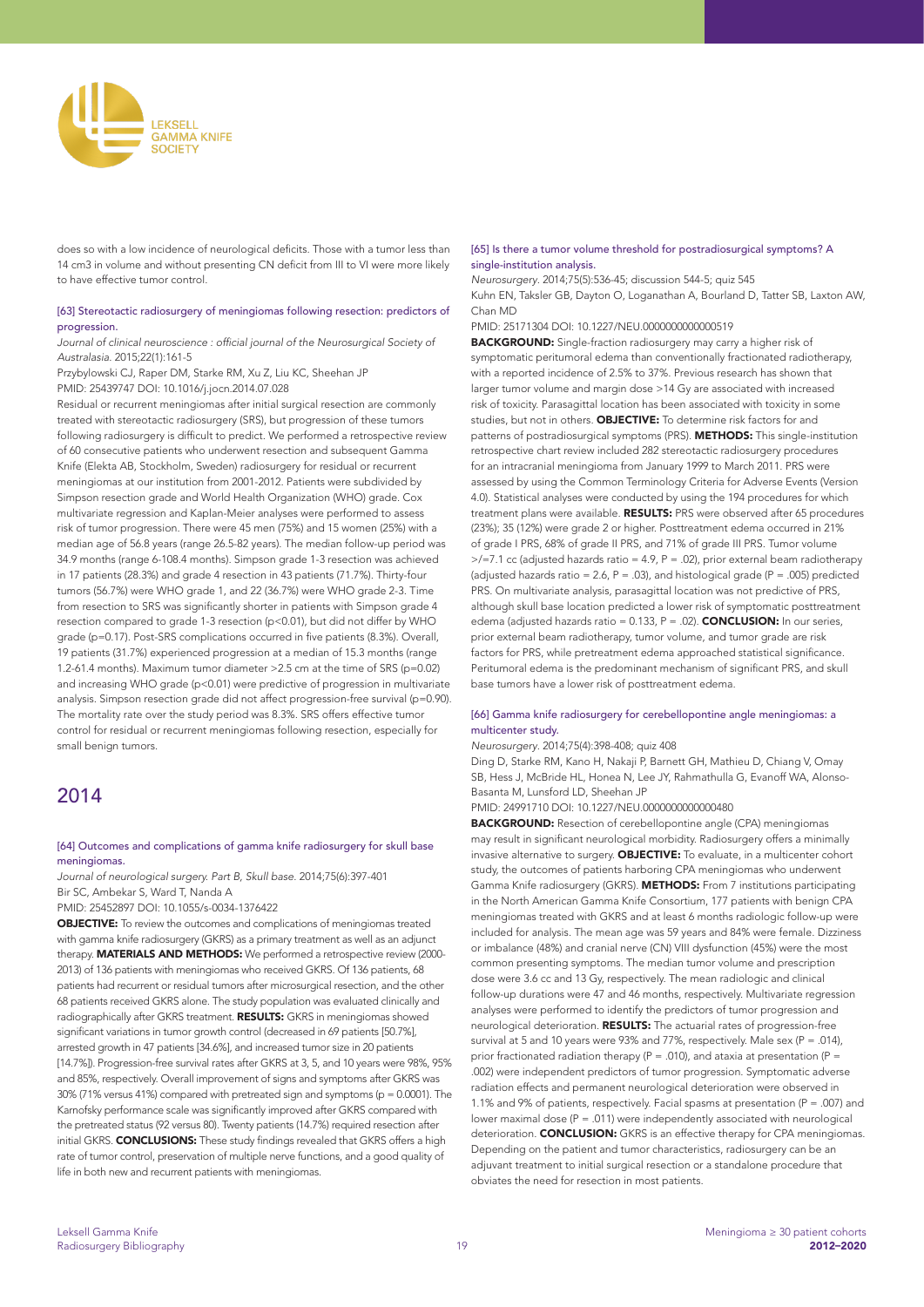

#### [67] Stereotactic radiosurgery of petroclival meningiomas: a multicenter study. *Journal of neuro-oncology*. 2014;119(1):169-76

Starke R, Kano H, Ding D, Nakaji P, Barnett GH, Mathieu D, Chiang V, Yu JB, Hess J, McBride HL, Honea N, Lee JY, Rahmathulla G, Evanoff WA, Alonso-Basanta M, Lunsford LD, Sheehan JP

PMID: 24821284 DOI: 10.1007/s11060-014-1470-x

Petroclival meningiomas are difficult to treat due to their intimate location with critical structures, and complete microsurgical resection is often associated with significant morbidity. In this study, we evaluate the outcomes of petroclival meningiomas treated with Gamma Knife radiosurgery (GKRS) as an adjunct to microsurgery or a primary treatment modality. A multicenter study of 254 patients with a benign petroclival meningioma was conducted through the North American Gamma Knife Consortium. One hundred and forty patients were treated with upfront radiosurgery, and 114 following surgery. Multivariate analysis was used to determine predictors of favorable defined as no tumor progression following radiosurgery and the absence of any new or worsening neurological function. At mean follow up of 71 months (range 6-252), tumor volumes increased in 9 % of tumors, remained stable in 52 %, and decreased in 39 %. Kaplan-Meier actuarial progression free survival rates at 3, 5, 8, 10, and 12 years were 97 93, 87, 84, and 80 % respectively. At last clinical follow-up, 93.6 % of patients demonstrated no change or improvement in their neurological condition whereas 6.4 % of patients experienced progression of symptoms. Favorable outcome was achieved in 87 % of patients and multivariate predictors of favorable outcome included smaller tumor volume (OR = 0.92; 95 % CI 0.87-0.97, p = 0.003), female gender (OR 0.37; 95 % CI 0.15-0.89, p = 0.027), no prior radiotherapy (OR 0.03; 95 % CI 0.01-0.36, p = 0.006), and decreasing maximal dose (OR 0.92; 95 % CI 0.96-0.98, p = 0.010). GKRS of petroclival meningiomas achieves neurological preservation in most patients and with a high rate of tumor control.

#### [68] Gamma Knife radiosurgery for intracranial meningiomas: Do we need to treat the dural tail? A single-center retrospective analysis and an overview of the literature.

*Surgical neurology international*. 2014;5(Suppl 8):S391-5 Bulthuis VJ, Hanssens PE, Lie ST, van Overbeeke JJ PMID: 25289168 DOI: 10.4103/2152-7806.140192

BACKGROUND: The dural tail (DT) has been described as a common feature in meningiomas. There is a great variation of tumor invasion and extent of tumor cells in the DT. Therefore, the necessity to include the whole DT in Gamma Knife radiosurgery is not clear, since inclusion increases the target volume and therefore increases the risk of complications. In this analysis, we evaluated whether the complete tail should be included as part of the target in Gamma Knife radiosurgery for meningiomas. METHODS: Between June 2002 and December 2010, Gamma Knife radiosurgery was performed in 160 patients with 203 meningiomas with a DT. In 105 tumors, the diagnosis was based on magnetic resonance imaging (MRI) characteristics, and in 98 tumors, the diagnosis was confirmed by histopathologic examination after surgery. The median volume of the tumors was 3.55 cc. All tumors were treated with Gamma Knife radiosurgery with a median prescribed dose of 13 Gy (range 11-15), resulting in a median marginal dose of 11 Gy (range 10-15). Only the part of the DT closely related to the tumor mass was included in the target. The median follow-up period was 41 months (range 12-123). RESULTS: In image-based meningiomas, the overall local control rate was 96.2% with 2- and 5-year control rates of 98.0% and 95.1%, respectively. In WHO grade I tumors, the overall local control rate was 85.9% with 2- and 5-year control rates of 94.5% and 88.0%, respectively. The overall local control rate in World Health Organization (WHO) grade II tumors was 70.6% with control rates of 83.4% and 64.4% after 2 and 5 years, respectively. The growth of all new tumors was found in the radiation target area. No tumor growth was observed in the part of the DT that had been excluded from the target volume. CONCLUSION: We found in this study that routinely excluding the DT from the target does not lead to out-of-field tumor progression. Given the possibility that the DT is infiltrated with tumor cells, regular follow-up is needed.

#### [69] Gamma Knife radiosurgery for sellar and parasellar meningiomas: a multicenter study.

*Journal of neurosurgery*. 2014;120(6):1268-77

Sheehan JP, Starke RM, Kano H, Kaufmann AM, Mathieu D, Zeiler FA, West M, Chao ST, Varma G, Chiang VL, Yu JB, McBride HL, Nakaji P, Youssef E, Honea N, Rush S, Kondziolka D, Lee JY, Bailey RL, Kunwar S, Petti P, Lunsford LD PMID: 24678777 DOI: 10.3171/2014.2.JNS13139

OBJECTIVE: Parasellar and sellar meningiomas are challenging tumors owing in part to their proximity to important neurovascular and endocrine structures. Complete resection can be associated with significant morbidity, and incomplete resections are common. In this study, the authors evaluated the outcomes of parasellar and sellar meningiomas managed with Gamma Knife radiosurgery (GKRS) both as an adjunct to microsurgical removal or conventional radiation therapy and as a primary treatment modality. **METHODS:** A multicenter study of patients with benign sellar and parasellar meningiomas was conducted through the North American Gamma Knife Consortium. For the period spanning 1988 to 2011 at 10 centers, the authors identified all patients with sellar and/or parasellar meningiomas treated with GKRS. Patients were also required to have a minimum of 6 months of imaging and clinical follow-up after GKRS. Factors predictive of new neurological deficits following GKRS were assessed via univariate and multivariate analyses. Kaplan-Meier analysis and Cox multivariate regression analysis were used to assess factors predictive of tumor progression. RESULTS: The authors identified 763 patients with sellar and/or parasellar meningiomas treated with GKRS. Patients were assessed clinically and with neuroimaging at routine intervals following GKRS. There were 567 females (74.3%) and 196 males (25.7%) with a median age of 56 years (range 8-90 years). Three hundred fifty-five patients (50.7%) had undergone at least one resection before GKRS, and 3.8% had undergone prior radiation therapy. The median follow-up after GKRS was 66.7 months (range 6-216 months). At the last follow-up, tumor volumes remained stable or decreased in 90.2% of patients. Actuarial progression-free survival rates at 3, 5, 8, and 10 years were 98%, 95%, 88%, and 82%, respectively. More than one prior surgery, prior radiation therapy, or a tumor margin dose < 13 Gy significantly increased the likelihood of tumor progression after GKRS. At the last clinical follow-up, 86.2% of patients demonstrated no change or improvement in their neurological condition, whereas 13.8% of patients experienced symptom progression. New or worsening cranial nerve deficits were seen in 9.6% of patients, with cranial nerve (CN) V being the most adversely affected nerve. Functional improvements in CNs, especially in CNs V and VI, were observed in 34% of patients with preexisting deficits. New or worsened endocrinopathies were demonstrated in 1.6% of patients; hypothyroidism was the most frequent deficiency. Unfavorable outcome with tumor growth and accompanying neurological decline was statistically more likely in patients with larger tumor volumes ( $p = 0.022$ ) and more than 1 prior surgery ( $p = 0.021$ ). **CONCLUSIONS:** Gamma Knife radiosurgery provides a high rate of tumor control for patients with parasellar or sellar meningiomas, and tumor control is accompanied by neurological preservation or improvement in most patients.

#### [70] Surgical Experience of Infratentorial Meningiomas : Clinical Series at a Single Institution during the 20-Year Period.

*Journal of Korean Neurosurgical Society*. 2014;55(6):321-30 Jung MH, Moon KS, Lee KH, Jang WY, Jung TY, Jung S PMID: 25237427 DOI: 10.3340/jkns.2014.55.6.321

OBJECTIVE: Based on surgical outcomes of patients with infratentorial meningiomas surgically treated at our institution, we analyzed the predictors for surgical resection, recurrence, complication, and survival. METHODS: Of surgically treated 782 patients with intracranial meningioma, 158 (20.2%) consecutive cases of infratentorial location operated on between April 1993 and May 2013 at out institute were reviewed retrospectively. The patients had a median age of 57.1 years (range, 16--77 years), a female predominance of 79.7%, and a mean follow-up duration of 48.4 months (range, 0.8--242.2 months). RESULTS: Gross total resection (Simpson's grade I & II) was achieved in 81.6%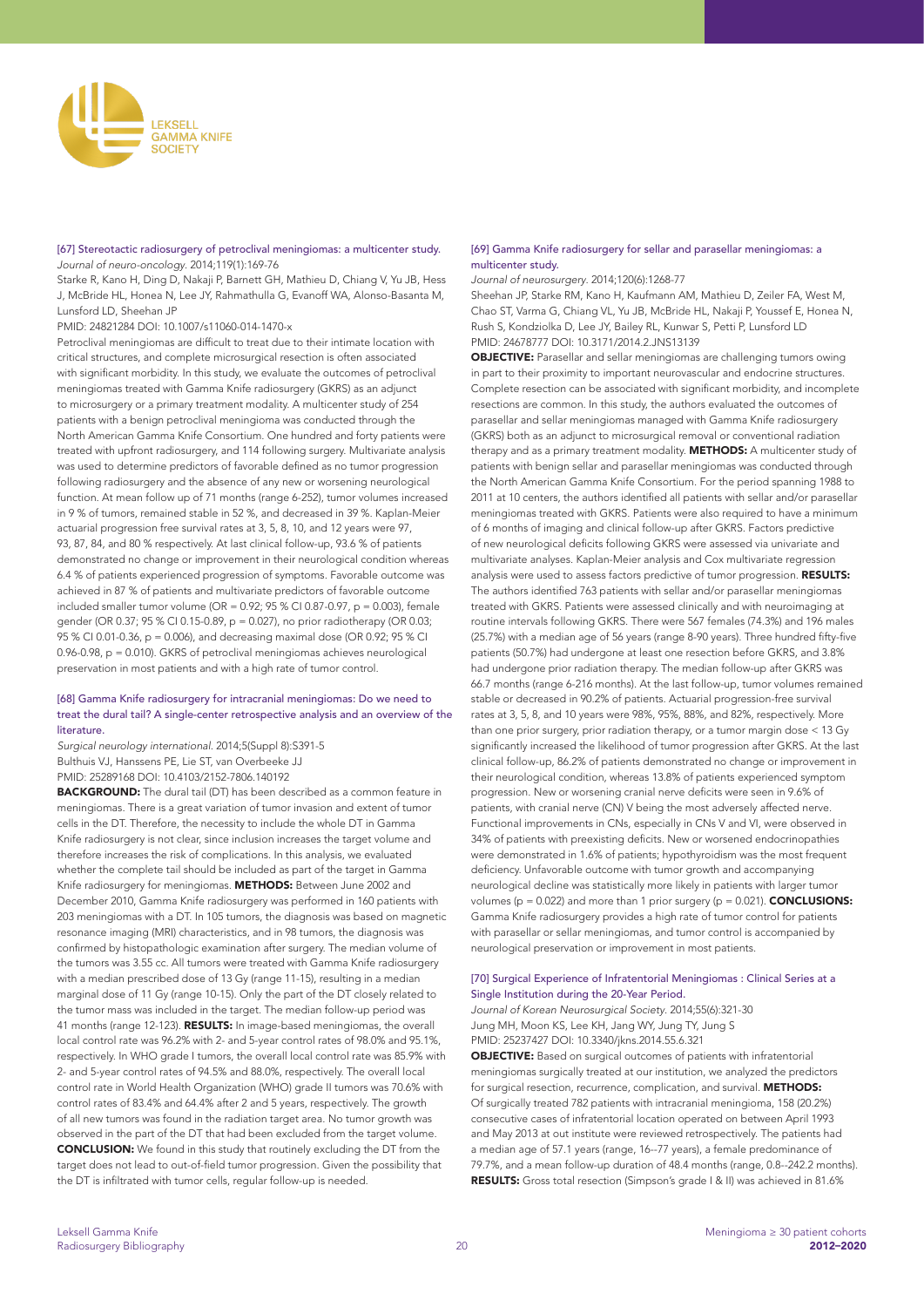

(129/158) of patients. Non-skull base location was an independent factor for complete resection. The recurrence rate was 13.3% (21/158) and the 5-, 10-, and 15-year recurrence rates were 8.2%, 12.0%, and 13.3%, respectively. Benign pathology, postoperative KPS over than 90, low peritumoral edema, and complete resection were significantly associated with longer recurrence-free survival rate. The 5-, 10-, and 15-year survival rates were 96.2%, 94.9%, and 94.9%, respectively. Benign pathology, postoperative KPS over than 90 and complete resection were significantly associated with a longer survival rate. The permanent complication rate was 13% (21/158). Skull base location and postoperative KPS less than 90 were independent factors for the occurrence of permanent complication. CONCLUSION: Our experience shows that infratentorial meningiomas represent a continuing challenge for contemporary neurosurgeons. Various factors are related with resection degree, complications, recurrence and survival.

## [71] Stereotactic radiosurgery for cerebellopontine angle meningiomas. *Journal of neurosurgery*. 2014;120(3):708-15

Park SH, Kano H, Niranjan A, Flickinger JC, Lunsford LD PMID: 24329019 DOI: 10.3171/2013.11.JNS131607

OBJECTIVE: To assess the long-term outcomes of stereotactic radiosurgery (SRS) for cerebellopontine angle (CPA) meningiomas, the authors retrospectively reviewed data from a 20-year experience. They evaluated progression-free survival as well as improvement, stabilization, or deterioration in clinical symptoms. METHODS: Seventy-four patients with CPA meningiomas underwent SRS involving various Gamma Knife technologies between 1990 and 2010. The most common presenting symptoms were dizziness or disequilibrium, hearing loss, facial sensory dysfunction, and headache. The median tumor volume was 3.0 cm(3) (range 0.3-17.1 cm(3)), and the median radiation dose to the tumor margin was 13 Gy (range 11-16 Gy). The median follow-up period was 40 months (range 4-147 months). RESULTS: At last imaging follow-up, the tumor volume had decreased in 46 patients (62%), remained stable in 26 patients (35%), and increased in 2 patients (3%). The progression-free survival after SRS was 98% at 1 year, 98% at 3 years, and 95% at 5 years. At the last clinical follow-up, 23 patients (31%) showed neurological improvement, 43 patients (58%) showed no change in symptoms or signs, and 8 patients (11%) had worsening symptoms or signs. The neurological improvement rate after SRS was 16% at 1 year, 31% at 3 years, and 40% at 5 years. The post-SRS deterioration rate was 5% at 1 year, 10% at 3 years, and 16% at 5 years. A multivariate analysis demonstrated that trigeminal neuralgia was the symptom most likely to worsen after SRS (HR 0.08, 95% CI 0.02-0.31; p = 0.001). Asymptomatic peritumoral edema occurred in 4 patients (5%) after SRS, and symptomatic adverse radiation effects developed in 7 patients (9%). CONCLUSIONS: Stereotactic radiosurgery for CPA meningiomas provided a high tumor control rate and relatively low risk of ARE. Tumor compression of the trigeminal nerve by a CPA meningioma resulted in an increased rate of facial pain worsening in this patient experience.

#### [72] Gamma Knife radiosurgery of olfactory groove meningiomas provides a method to preserve subjective olfactory function.

*Journal of neuro-oncology*. 2014;116(3):577-83

Gande A, Kano H, Bowden G, Mousavi SH, Niranjan A, Flickinger JC, Lunsford LD PMID: 24398616 DOI: 10.1007/s11060-013-1335-8

Anosmia is a common outcome after resection of olfactory groove meningioma(s) (OGM) and for some patients represents a significant disability. To evaluate long term tumor control rates and preservation of subjective olfaction after Gamma Knife (GK) stereotactic radiosurgery (SRS) of OGM. We performed a retrospective chart review and telephone assessments of 41 patients who underwent GK SRS between 1987 and 2008. Clinical outcomes were stratified by full, partial or no subjective olfaction, whereas tumor control was assessed by changes in volume greater or lesser than 25%. The median clinical and imaging follow-up were 76 and 65 months, respectively. Prior to SRS, 19 (46%) patients had surgical resections and two (5%) had received fractionated radiation therapy. Twenty four patients (59%) reported a normal sense of smell, 12 (29%) reported a reduced

sense of smell and five (12%) had complete anosmia. The median tumor volume was 8.5 cm(3) (range 0.6-56.1), the mean radiation dose at the tumor margin was 13 Gy (range 10-20) and the median estimated dose to the olfactory nerve was 5.1 Gy (range 1.1-18.1). At follow-up, 27 patients (66%) reported intact olfaction (three (7%) described return to a normal sense of smell), nine (22%) described partial anosmia, and five (12%) had complete anosmia. No patient reported deterioration in olfaction after SRS. Thirteen patients (32%) showed significant tumor regression, 26 (63%) had no further growth and two (5%) had progressed. The progression free tumor control rates were 97% at 1 year and 95% at 2, 10 and 20 years. Symptomatic adverse radiation effects occurred in three (7%) patients. Stereotactic radiosurgery provided both long term tumor control and preservation of olfaction.

#### [73] Simpson grade: an opportunity to reassess the need for complete resection of meningiomas.

*Acta neurochirurgica*. 2014;156(2):383-8 Heald JB, Carroll TA, Mair RJ

PMID: 24193889 DOI: 10.1007/s00701-013-1923-6

BACKGROUND: The relevance of the Simpson grading system as a predictor of meningioma progression or recurrence in modern neurosurgical practice has recently been called into question. The aim of our study was to compare the risk of progression/recurrence of tumours that had been treated with different Simpson grade resections in a contemporary population of benign (WHO grade I) meningioma patients. METHOD: One hundred eighty-three patients with histologically confirmed WHO grade I meningioma were retrospectively analysed. All patients underwent first-time craniotomy as their initial therapy between 2004 and 2012. Univariate analysis was performed using log-rank testing and Kaplan-Meier analysis for progression/recurrence-free survival. Multivariate analysis was performed using Cox proportional hazards regression modelling. RESULTS: The three-year progression/recurrence-free survival rates for patients receiving Simpson grade 1, 2 or 4 resections were 95 %, 87 % and 67 %, respectively. Simpson grade 4 resections progressed/recurred at a significantly greater rate than Simpson grade 1 resections (hazard ratio  $[HR] = 3.26$ ,  $P = 0.04$ ), whereas Simpson grade 2 resections did not progress/recur at a significantly greater rate than Simpson grade 1 resections (HR =  $1.78$ , P = 0.29). Subtotal resections progressed/recurred at a significantly greater rate than gross-total resections  $(HR = 2.47, P = 0.03)$ . **CONCLUSIONS:** Tumours that undergo subtotal resection are at a significantly greater risk of progression/recurrence than tumours that undergo gross-total resection. Gross-total resection should therefore be the aim of surgery. However, given modern access to follow-up imaging and stereotactic radiosurgery, these results should not be used to justify overly 'heroic' tumour resection.

#### [74] A retrospective analysis of survival and prognostic factors after stereotactic radiosurgery for aggressive meningiomas.

*Radiation oncology (London, England)*. 2014;9:38

Ferraro DJ, Funk RK, Blackett JW, Ju MR, DeWees TA, Chicoine MR, Dowling JL, Rich KM, Drzymala RE, Zoberi I, Simpson JR, Jaboin JJ

PMID: 24467972 DOI: 10.1186/1748-717X-9-38

BACKGROUND: While most meningiomas are benign, aggressive meningiomas are associated with high levels of recurrence and mortality. A single institution's Gamma Knife radiosurgical experience with atypical and malignant meningiomas is presented, stratified by the most recent WHO classification. METHODS: Thirty-one patients with atypical and 4 patients with malignant meningiomas treated with Gamma Knife radiosurgery between July 2000 and July 2011 were retrospectively reviewed. All patients underwent prior surgical resection. Overall survival was the primary endpoint and rate of disease recurrence in the brain was a secondary endpoint. Patients who had previous radiotherapy or prior surgical resection were included. Kaplan-Meier and Cox proportional hazards models were used to estimate survival and identify factors predictive of recurrence and survival. RESULTS: Post-Gamma Knife recurrence was identified in 11 patients (31.4%)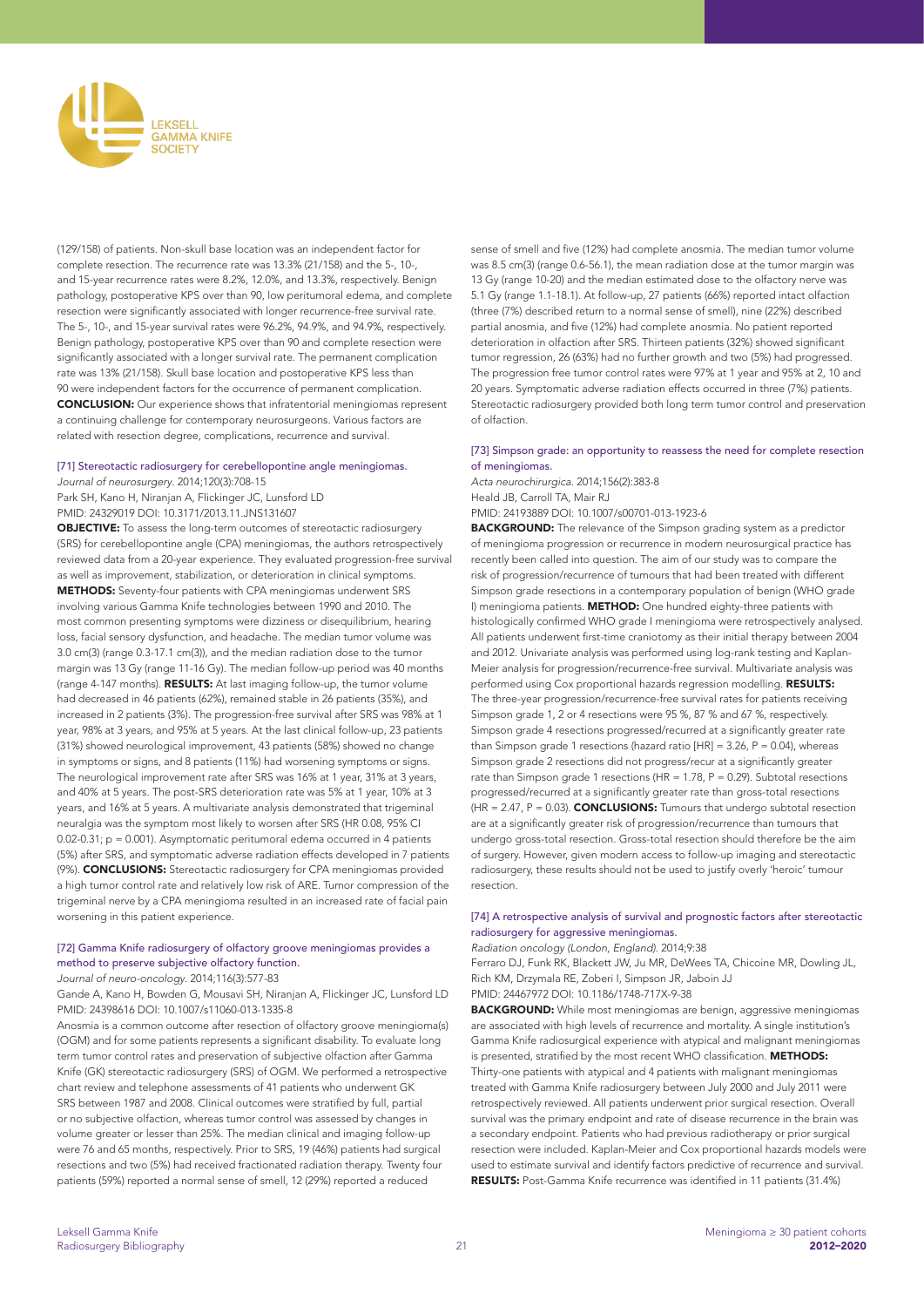

with a median overall survival of 36 months and progression-free survival of 25.8 months. Nine patients (25.7%) had died. Three-year overall survival (OS) and progression-free survival (PFS) rates were 78.0% and 65.0%, respectively. WHO grade II 3-year OS and PFS were 83.4% and 70.1%, while WHO grade III 3-year OS and PFS were 33.3% and 0%. Recurrence rate was significantly higher in patients with a prior history of benign meningioma, nuclear atypia, high mitotic rate, spontaneous necrosis, and WHO grade III diagnosis on univariate analysis; only WHO grade III diagnosis was significant on multivariate analysis. Overall survival was adversely affected in patients with WHO grade III diagnosis, prior history of benign meningioma, prior fractionated radiotherapy, larger tumor volume, and higher isocenter number on univariate analysis; WHO grade III diagnosis and larger treated tumor volume were significant on multivariate analysis. CONCLUSION: Atypical and anaplastic meningiomas remain difficult tumors to treat. WHO grade III diagnosis and treated tumor volume were significantly predictive of recurrence and survival on multivariate analysis in aggressive meningioma patients treated with radiosurgery. Larger tumor size predicts poor survival, while nuclear atypia, necrosis, and increased mitotic rate are risk factors for recurrence. Clinical and pathologic predictors may help identify patients that are at higher risk for recurrence.

#### [75] Meningiomas engaging major venous sinuses.

*World neurosurgery*. 2014;81(1):116-24

Mathiesen T, Pettersson-Segerlind J, Kihlstrom L, Ulfarsson E PMID: 23376533 DOI: 10.1016/j.wneu.2013.01.095

**BACKGROUND:** Meningiomas with growth onto or into the major venous sinuses, that is, venous meningiomas, provide management problems regarding their radical removal and preservation of venous drainage. The relationship to venous structures often precludes radical surgery; the risk of recurrence and aggressive histology is greater for parasagittal meningiomas than in other locations. Older series reflect the conflict between radical surgery and subtotal removal followed by the "wait-and-scan" approach for the residual. This review summarizes our experience of a more contemporary series of venous meningiomas, after to the introduction of gamma-knife radiosurgery, for residual tumors and a long follow-up of 10 years. METHODS: Treatment, histopathology, and follow-up data of 100 consecutive patients undergoing surgery for venous meningiomas were prospectively collected. Gamma-knife surgery was considered as a direct postsurgical adjunct or as an adjunct after a period of radiological follow-up. The proliferation marker MIB-1 was prospectively analyzed. Two patients were lost to follow-up after 5 years, and 98 were followed until their death or a minimum of 10 years. RESULTS: The 6-month outcome was good-toexcellent in 94 patients; one patient died. Eighteen patients died within 10 years. Ten had aggressive or anaplastic meningiomas. In 10 years, tumor recurrence or progression was noted in 23 patients. One important reason was that only 42% of patients undergoing Simpson grade 1 removal had free resection margins at microscopic examination. Patients with Simpson grade 1 surgery had a recurrence rate of 10%. Patients with deliberate nonradical surgery (Simpson grade IV) had a tumor recurrence rate of 72%, whereas a combined treatment of direct gammaknife radiosurgery after a tailored microsurgical resection (Simpson IV gamma) allowed return to a low recurrence rate of 10%. The tumor proliferation indices (MIB-1/Ki-67) were prognostically relevant for recurrence after either microsurgery or gamma-knife radiosurgery. **CONCLUSION:** Surgical microscopic radicality was unexpectedly difficult to achieve. Gamma-knife radiosurgery was a useful adjunct but only in patients with tumors of low proliferative index. It should probably be used as part of the initial surgical management. As expected, treatment results for these patients seem to have improved during the last decades but recurrence and malignancy remained a problem, which is not always solved by repeated radiosurgery.

# 2013

#### [76] Patterns of recurrence after stereotactic radiosurgery for treatment of meningiomas.

*Neurosurgical focus*. 2013;35(6):E14

Kuhn EN, Taksler GB, Dayton O, Loganathan AG, Vern-Gross TZ, Bourland JD, Laxton AW, Chan MD, Tatter SB

PMID: 24289122 DOI: 10.3171/2013.8.FOCUS13283

**OBJECTIVE:** The purpose of this study was to evaluate patterns of failure after stereotactic radiosurgery (SRS) for meningiomas and factors that may influence these outcomes. METHODS: Based on a retrospective chart review, 279 patients were treated with SRS for meningiomas between January 1999 and March 2011 at Wake Forest Baptist Health. Disease progression was determined using serial imaging, with a minimum follow-up of 6 months (median 34.2 months). RESULTS: The median margin dose was 12.0 Gy (range 8.8-20 Gy). Local control rates for WHO Grade I tumors were 96.6%, 84.4%, and 75.7% at 1, 3, and 5 years, respectively. WHO Grade II and III tumors had local control rates of 72.3%, 57.7%, and 52.9% at 1, 3, and 5 years, respectively. Tumors without pathological grading had local control rates of 98.7%, 97.6%, and 94.2% at 1, 3, and 5 years, respectively. Of the local recurrences, 63.1% were classified as marginal (within 2 cm of treatment field). The 1-, 3-, and 5-year rates of distant failure were 6.5%, 10.3%, and 16.6%, respectively, for Grade I tumors and 11.4%, 17.2%, and 22.4%, respectively, for Grade II/III tumors. Tumors without pathological grading had distant failure rates of 0.7%, 3.2%, and 6.5% at 1, 3, and 5 years, respectively. Wilcoxon analysis revealed that multifocal disease ( $p < 0.001$ ) and high-grade histology (WHO Grade II or III; p < 0.001) were significant predictors of local recurrence. Additionally, male sex was a significant predictor of distant recurrence  $(p = 0.04)$ . Multivariate analysis also showed that doses greater than or equal to 12 Gy were associated with improved local control ( $p = 0.015$ ). **CONCLUSIONS:** In this patient series, 12 Gy was the minimum sufficient margin dose for the treatment of meningiomas. Male sex is a risk factor for distant failure, whereas high-grade histology and multifocal disease are risk factors for local failure.

#### [77] Radiosurgery for parasagittal and parafalcine meningiomas.

*Journal of neurosurgery*. 2013;119(4):871-7 Ding D, Xu Z, McNeill IT, Yen CP, Sheehan JP PMID: 23930861 DOI: 10.3171/2013.6.JNS13110

OBJECTIVE: Parasagittal and parafalcine (PSPF) meningiomas represent the second most common location for intracranial meningiomas. Involvement of the superior sagittal sinus or deep draining veins may prevent gross-total resection of these tumors without significant morbidity. The authors review their results for treatment of PSPF meningiomas with radiosurgery. **METHODS:** The authors retrospectively reviewed the institutional review board-approved University of Virginia Gamma Knife database and identified 65 patients with 90 WHO Grade I parasagittal (59%) and parafalcine (41%) meningiomas who had a mean MRI follow-up of 56.6 months. The patients' mean age was 57 years, the median preradiosurgery Karnofsky Performance Status score was 80, and the median initial tumor and treatment volumes were 3 and 3.7 cm(3), respectively. The median prescription dose was 15 Gy, isodose line was 40%, and the number of isocenters was 5. Kaplan-Meier analysis was used to determine progression-free survival (PFS). Univariate and multivariate Cox regression analyses were used to identify factors associated with PFS. RESULTS: The median overall PFS was 75.6 months. The actuarial tumor control rate was 85% at 3 years and 70% at 5 years. Parasagittal location, no prior resection, and younger age were found to be independent predictors of tumor PFS. For the 49 patients with clinical follow-up (mean 70.8 months), the median postradiosurgery Karnofsky Performance Status score was 90. Symptomatic postradiosurgery peritumoral edema was observed in 4 patients (8.2%); this group comprised 3 patients (6.1%) with temporary and 1 patient (2%) with permanent clinical sequelae. Two patients (4.1%) died of tumor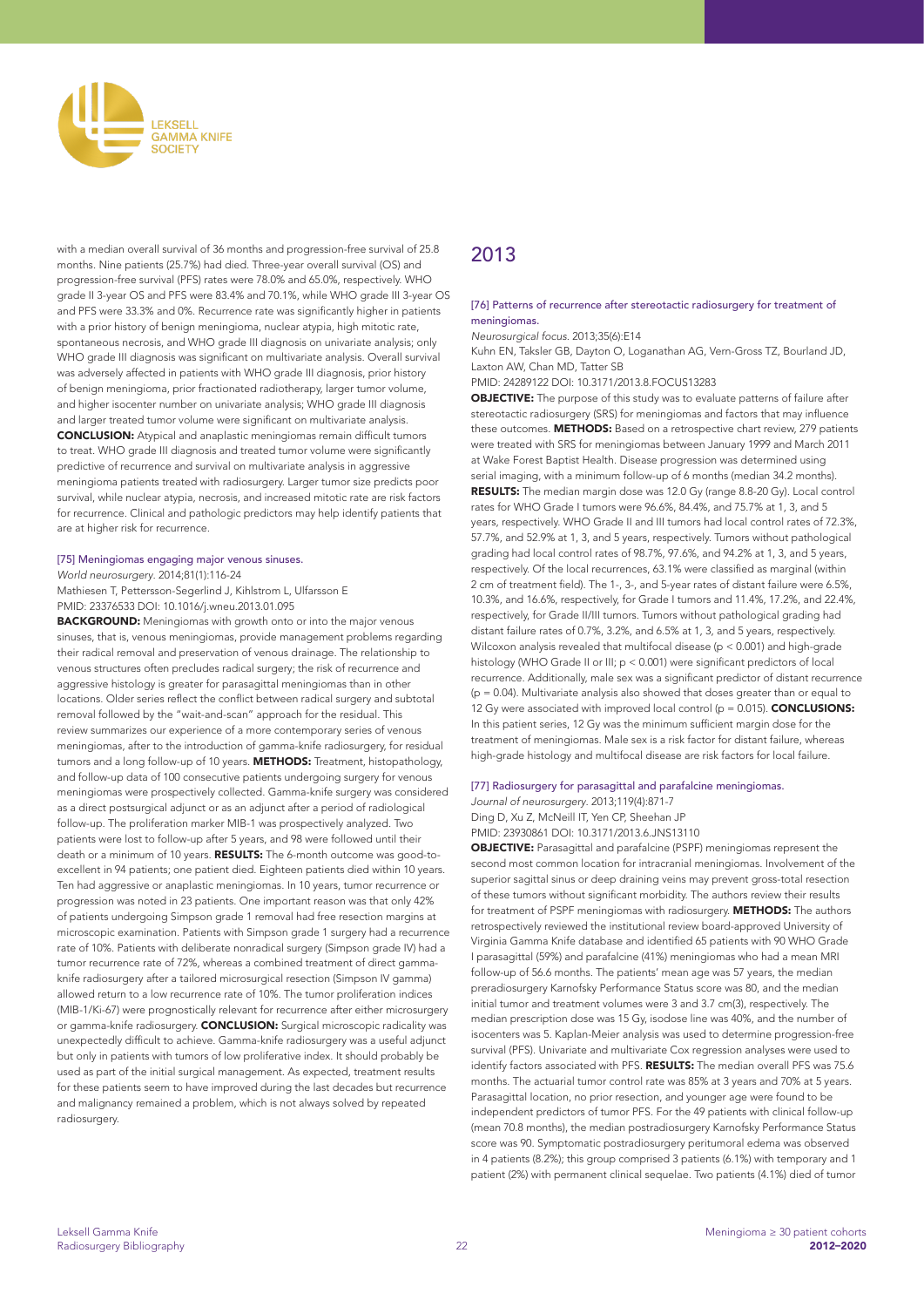

progression. CONCLUSIONS: Radiosurgery offers a minimally invasive treatment option for PSPF meningiomas, with a good tumor control rate and an acceptable complication rate comparable to most surgical series.

## [78] Stereotactic radiosurgery for trigeminal pain secondary to benign skull base tumors.

*World neurosurgery*. 2013;80(3-4):371-7

Tanaka S, Pollock BE, Stafford SL, Link MJ PMID: 22381855 DOI: 10.1016/j.wneu.2012.01.057

**OBJECTIVE:** To assess the outcome of stereotactic radiosurgery (SRS) for patients with benign skull base tumors and trigeminal-related facial pain. METHODS: We undertook a retrospective review of 31 consecutive patients (25 women, 6 men) with benign skull base tumors and trigeminal pain who underwent SRS between 1991 and 2008. The tumors included 17 posterior fossa meningiomas, 9 cavernous sinus meningiomas, and 5 trigeminal schwannomas. The median patient age was 62 years (range, 17-81 years). In all cases the tumor was the primary target for SRS. The median follow-up after SRS was 50 months (range, 12-184 months). RESULTS: The actuarial tumor control rate after SRS was 95% at both 3 years and 5 years. Eighteen patients (58%) initially achieved complete resolution of trigeminal pain. Higher maximum dose was associated with initial complete pain resolution on a multivariate analysis. However, 7 patients had recurrent pain during follow-up. At last follow-up, only 7 patients (23%) remained pain-free off medications. Further treatment in addition to medical therapy was required for 6 patients (19%). CONCLUSION: Although SRS offers excellent radiographic tumor control for benign skull base tumors, durable relief of tumor-related trigeminal pain without medication was noted in only one-fourth of patients at last follow-up.

# [79] Does prior microsurgery improve or worsen the outcomes of stereotactic radiosurgery for cavernous sinus meningiomas?

*Neurosurgery*. 2013;73(3):401-10

Kano H, Park KJ, Kondziolka D, Iyer A, Liu X, Tonetti D, Flickinger JC, Lunsford LD PMID: 23719052 DOI: 10.1227/01.neu.0000431471.64289.3d

BACKGROUND: Stereotactic radiosurgery (SRS) is an important option for patients with cavernous sinus meningiomas. OBJECTIVE: To evaluate cranial nerve outcomes in patients who underwent SRS for cavernous sinus meningiomas with or without prior microsurgery. METHODS: During a 23-year interval, 272 patients underwent Gamma Knife SRS for cavernous sinus meningiomas (70 men, 202 women; median age, 54 years). In this series, 99 patients underwent prior microsurgical resection. The median tumor volume was 7.9 cm and median marginal dose was 13 Gy. The median follow-up period was 62 months (range, 6-209 months). RESULTS: The progression-free survival after SRS was 96% at 3 years, 94% at 5 years, and 86% at 10 years. After SRS, 13 of 91 patients (14%) who underwent prior microsurgery had improvement of preexisting cranial nerve symptoms or signs. In comparison, 54 of 145 patients (37%) without prior microsurgery had improvement of preexisting cranial nerve symptoms or signs. The improvement rate of cranial nerve deficits after SRS in patients without prior microsurgery was 20% at 1 year, 34% at 2 years, 36% at 3 years, and 39% at 5 years. Patients who had not undergone prior microsurgery had significantly higher improvement rates of preexisting cranial nerve symptoms and signs (P = .001). After SRS, 29 patients (11%) developed new or worsened cranial nerve function. CONCLUSION: SRS provided long-term effective tumor control and a low risk of new cranial nerve deficits. Improvement in preexisting cranial neuropathies was detected in significantly more patients who had not undergone prior microsurgical procedures.

# [80] Single-fraction radiosurgery of benign cavernous sinus meningiomas.

*Journal of neurosurgery*. 2013;119(3):675-82 Pollock BE, Stafford SL, Link MJ, Garces YI, Foote RL

PMID: 23808540 DOI: 10.3171/2013.5.JNS13206

OBJECTIVE: Stereotactic radiosurgery (SRS) is an important treatment option for patients with cavernous sinus meningiomas (CSM). To analyze factors associated

with local tumor control and complications after single-fraction SRS, the authors reviewed cases involving patients treated with Gamma Knife SRS between 1990 and 2008. METHODS: Excluded were patients with WHO Grade II or III tumors, radiation-induced tumors, multiple meningiomas, neurofibromatosis Type 2, and prior or concurrent radiotherapy. Five patients were lost to follow-up and 3 patients refused research authorization. The remaining 115 patients (29 men, 86 women) had either histologically confirmed WHO Grade I (n = 46, 40%) or presumed (n = 69, 60%) CSM. The median treatment volume was 9.3 cm(3) (range 1.3-42.2 cm(3)). The median margin dose was 16 Gy (range 12-20 Gy). The median follow-up after SRS was 89 months (range 12-251 months). Thirty-nine patients (34%) had 10 or more years of follow-up after SRS. RESULTS: Six patients (5%) had tumor progression (in field,  $n = 3$ ; marginal,  $n = 3$ ) at a median of 74 months (range 42-145 months) after SRS. The local tumor control rate was 99% at 5 years and 93% at 10 years after SRS. No analyzed factor was associated with local control after SRS. Fourteen patients (12%) had permanent complications at a median onset of 23 months (range 2-146 months) including trigeminal dysfunction  $(n = 9)$ , diplopia  $(n = 2)$ , ischemic stroke  $(n = 2)$ , and hypopituitarism  $(n = 1)$ . The 2-year, 5-year, and 10-year rates of complications were 7%, 10%, and 15%, respectively. Multivariate analysis found larger treatment volume (HR 1.1, 95% CI 1.02-1.2, p = 0.01) to be associated with complications after SRS. The complication rate for patients with a treatment volume of 9.3 cm(3) or less was 3% (2 of 58 cases) compared with 21% (12 of 57 cases) for patients with a treatment volume greater than 9.4 cm(3). **CONCLUSIONS:** Single-fraction SRS at the radiation doses used in this series provided durable tumor control for patients with benign CSM. Larger tumor volume remains the primary factor associated with complications after single-fraction SRS of benign CSM despite advancements in SRS technique.

## [81] Gamma Knife surgery for the treatment of patients with asymptomatic meningiomas.

*Journal of neurosurgery*. 2013;119(2):487-93 Salvetti DJ, Nagaraja TG, Levy C, Xu Z, Sheehan J PMID: 23706054 DOI: 10.3171/2013.4.JNS121746

OBJECTIVE: Increasingly, meningiomas are detected incidentally, prior to symptom development. While these lesions are traditionally managed conservatively until symptoms develop or lesion growth occurs, it is conceivable that patients at high risk for symptom development may benefit from earlier intervention prior to the appearance of symptoms. However, little research has been performed to determine whether Gamma Knife surgery (GKS) can alter the rate of symptom development in such patients. METHODS: A retrospective case study was performed by screening the University of Virginia GKS database for patients treated for asymptomatic meningiomas. From the patient's medical records, pertinent demographic and treatment information was obtained. Yearly follow-up MRI had been performed to assess tumor control and detect signs of radiation-induced injury. Clinical follow-up via neurological examination had been performed to assess symptom development. RESULTS: Forty-two patients, 33 females (78.6%) and 9 males (21.4%), with 42 asymptomatic meningiomas were included in the analysis. The median age at GKS was 53 years. The most common lesion location was the cerebral convexities (10 lesions [23.8%]), and the median lesion size was 4.0 ml. The median duration of imaging and clinical follow-ups was 59 and 76 months, respectively. During the follow-up period, 1 tumor (2.4%) increased in size, 2 patients (4.8%) demonstrated symptoms, and 1 patient (2.4%) exhibited possible signs of radiation-induced injury. Thus, actuarial tumor control rates were 100%, 95.7%, and 95.7% for 2, 5, and 10 years, respectively. Actuarial symptom control at 5 and 10 years was 97% and 93.1%, respectively. Overall progression-free survival was 91.1% and 77.8% at 5 and 10 years, respectively. CONCLUSIONS: Compared with published rates of symptom development in patients with untreated meningiomas, results in this study indicated that patients with asymptomatic lesions may benefit from prophylactic radiosurgery prior to the appearance of symptoms. Additionally, GKS is a treatment option that offers low morbidity.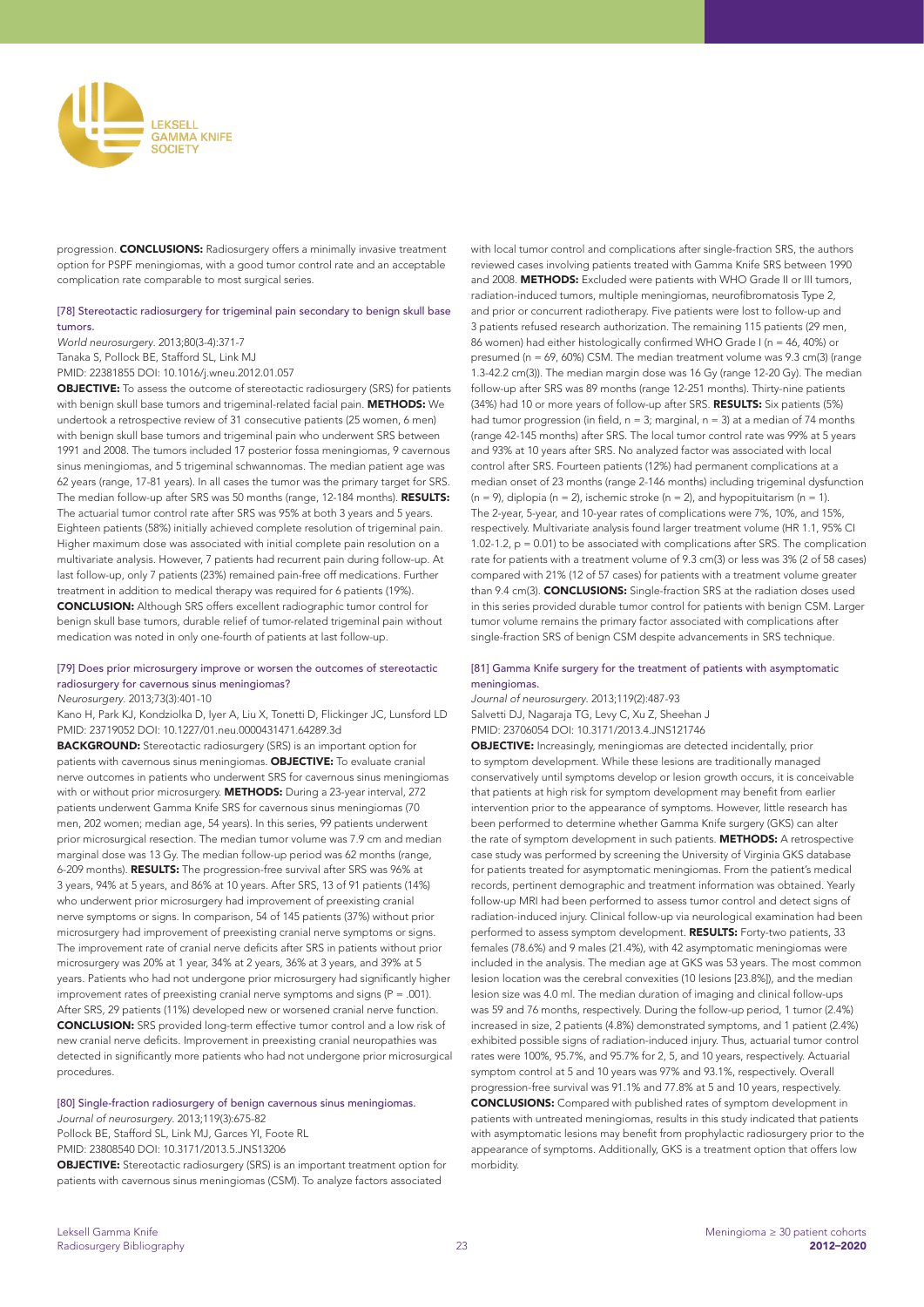

# [82] The impact of adjuvant stereotactic radiosurgery on atypical meningioma recurrence following aggressive microsurgical resection.

*Journal of neurosurgery*. 2013;119(2):475-81

Hardesty DA, Wolf AB, Brachman DG, McBride HL, Youssef E, Nakaji P, Porter RW, Smith KA, Spetzler RF, Sanai N

PMID: 23394332 DOI: 10.3171/2012.12.JNS12414

**OBJECTIVE:** Patients with atypical meningioma often undergo gross-total resection (GTR) at initial presentation, but the role of adjuvant radiation therapy remains unclear. The increasing prevalence of stereotactic radiosurgery (SRS) in the modern neurosurgical era has led to the use of routine postoperative radiation therapy in the absence of evidence-based guidelines. This study sought to define the long-term recurrence rate of atypical meningiomas and identify the value of SRS in affecting outcome. **METHODS:** The authors identified 228 patients with microsurgically treated atypical meningiomas who underwent a total of 257 resections at the Barrow Neurological Institute over the last 20 years. Atypical meningiomas were diagnosed according to current WHO criteria. Clinical and radiographic data were collected retrospectively. RESULTS: Median clinical and radiographic follow-up was 52 months. Gross-total resection, defined as Simpson Grade I or II resection, was achieved in 149 patients (58%). The median proliferative index was 6.9% (range 0.4%-20.6%). Overall 51 patients (22%) demonstrated tumor recurrence at a median of 20.2 months postoperatively. Seventy-one patients (31%) underwent adjuvant radiation postoperatively, with 32 patients (14%) receiving adjuvant SRS and 39 patients (17%) receiving adjuvant intensity modulated radiation therapy (IMRT). The recurrence rate for patients receiving SRS was 25% (8/32) and for IMRT was 18% (7/39), which was not significantly different from the overall group. Gross-total resection was predictive of progression-free survival (PFS; relative risk 0.255, p < 0.0001), but postoperative SRS was not associated with improved PFS in all patients or in only those with subtotal resections. **CONCLUSIONS:** Atypical meningiomas are increasingly irradiated, even after complete or near-complete microsurgical resection. This analysis of the largest patient series to date suggests that close observation remains reasonable in the setting of aggressive microsurgical resection. Although postoperative adjuvant SRS did not significantly affect tumor recurrence rates in this experience, a larger cohort study with longer follow-up may reveal a therapeutic benefit in the future.

#### [83] Gamma knife stereotactic radiosurgery for atypical and malignant meningiomas.

*Acta neurochirurgica. Supplement*. 2013;116:85-9 Mori Y, Tsugawa T, Hashizume C, Kobayashi T, Shibamoto Y PMID: 23417463 DOI: 10.1007/978-3-7091-1376-9\_13 **BACKGROUND:** Non-benign meningioma has a known trend to recur repeatedly.

The results of Gamma Knife stereotactic radiosurgery (GKS) for recurrent or residual atypical and malignant meningiomas are reported. METHODS: Thirty patients (13 men, 17 women) with World Health Organization (WHO) grade II (24 cases) or grade III (6 cases) intracranial meningiomas underwent GKS. Their age varied from 30 to 86 years (mean 64 years). Before GKS, the tumor was surgically resected in all patients, and 11 of them also underwent conventional external beam radiation therapy, LINAC-based stereotactic radiotherapy (SRT), or intensitymodulated radiation therapy. FINDINGS: Of the 30 patients, 23 were followed after the initial GKS for a median period of 28 months (range 2-135 months). Local tumor control after treatment was 74 % at 1 year, 52 % at 2 years, and 34 % at 3 years. A total of 15 patients underwent repeat GKS (one to nine times) because of local or distant intracranial tumor progression, seven were subjected to surgical re-resection of the neoplasm, and four had additional SRT. At the time of the last follow-up, 21 patients were alive, and 2 had died. One of the latter expired because of brain tumor progression at 91 months after the initial GKS, and the other patient died from lung cancer. CONCLUSIONS: Although atypical and malignant meningiomas have a trend to recur repeatedly, aggressive tumor management with repeat GKS at the time of progression can provide long survival in these patients.

#### [84] Management of spheno-orbital en plaque meningiomas: clinical outcome in a consecutive series of 40 patients.

*British journal of neurosurgery*. 2013;27(1):84-90 Boari N, Gagliardi F, Spina A, Bailo M, Franzin A, Mortini P PMID: 22905887 DOI: 10.3109/02688697.2012.709557

OBJECTIVE: The clinical results of combined surgical-radiosurgical treatment of the spheno-orbital en plaque meningiomas in a consecutive series of 40 patients are presented. The clinical outcome is evaluated in terms of surgical morbidity, tumour control, visual function and cosmetic result. METHODS: Forty patients harbouring spheno-orbital en plaque meningiomas were treated. Forty-two surgical procedures were performed through a fronto-temporal craniotomy. The reconstruction of the orbital walls was performed using a titanium mesh. In case of sub-total resection, the patients underwent Gamma-Knife radiosurgery on residual tumour. Visual function was evaluated considering visual acuity tested with a Snellen chart, funduscopy and Goldmann perimetry for visual field defects. Proptosis was quantified on CT scans. RESULTS: Total or gross-total tumour resection was achieved in 56.1% of cases. Permanent morbidity was recorded in three patients after surgery. Visual acuity and visual field defect both improved in 66.7% of patients; improvement of proptosis was recorded in 92.7% of cases. Eighteen patients were treated with Gamma-Knife radiosurgery for residual tumour after surgery and four patients for tumour relapse at followup. The mean follow-up period was 72.6 months. **CONCLUSIONS:** Surgical treatment of spheno-orbital en plaque meningiomas is safe and effective: a low morbidity rate was recorded and visual function improved in about two-thirds of patients. Reconstruction of the orbital walls with titanium mesh provides for good functional and cosmetic results. In case of superior orbital fissure and cavernous sinus invasion, the combined surgical-radiosurgical treatment allows to minimise surgical morbidity and to achieve tumour control.

# 2012

#### [85] Radiosurgery for atypical and anaplastic meningiomas: histopathological predictors of local tumor control.

*Stereotact Funct Neurosurg*. 2012;90(5):316–324.

Kim JW, Kim DG, Paek SH, Chung HT, Myung JK, Park SH, Kim YH, Han JH, Yang SY, Park CK, Jung HW

PMID: 22797807 DOI: 10.1159/000338253

OBJECTIVE: We investigated the radiosurgical outcomes of patients with nonbenign meningiomas retrospectively and sought to identify prognostic factors for local tumor control after radiosurgery with an emphasis on histopathology. METHOD: Between 1998 and 2010, 35 patients with 49 atypical or anaplastic meningiomas were treated with radiosurgery. The mean tumor volume and marginal irradiation dose were 3.5 cm(3) (range 0.3-25.3) and 16 Gy (range 12-21), respectively. RESULTS: The actuarial local tumor control rates for patients with atypical meningiomas at 1, 2 and 3 years after radiosurgery were 78, 53 and 36%, respectively, whereas those for anaplastic meningiomas were 35% at 1 year and 10% at 2 years. Multivariate analysis revealed that the mitotic count t (</=8 per 10 high-power fields; HPF) and the MIB-1 proliferation marker labeling index (LI; </=8%) were significant favorable prognostic factors for the radiosurgical outcomes of patients with nonbenign meningiomas  $(p = 0.014$  andp = 0.012, respectively). **CONCLUSIONS:** Radiosurgery could be a treatment option for patients with atypical meningiomas, but more aggressive treatments are needed for those with anaplastic meningiomas. Histopathological factors such as mitotic count and MIB-1 LI are significant prognostic factors for the radiosurgical outcomes of patients with nonbenign.

#### [86] Single-fraction radiosurgery of benign intracranial meningiomas.

*Neurosurgery*. 2012;71(3):604–612. Pollock BE, Stafford SL, Link MJ, Brown PD, Garces YI, Foote RL